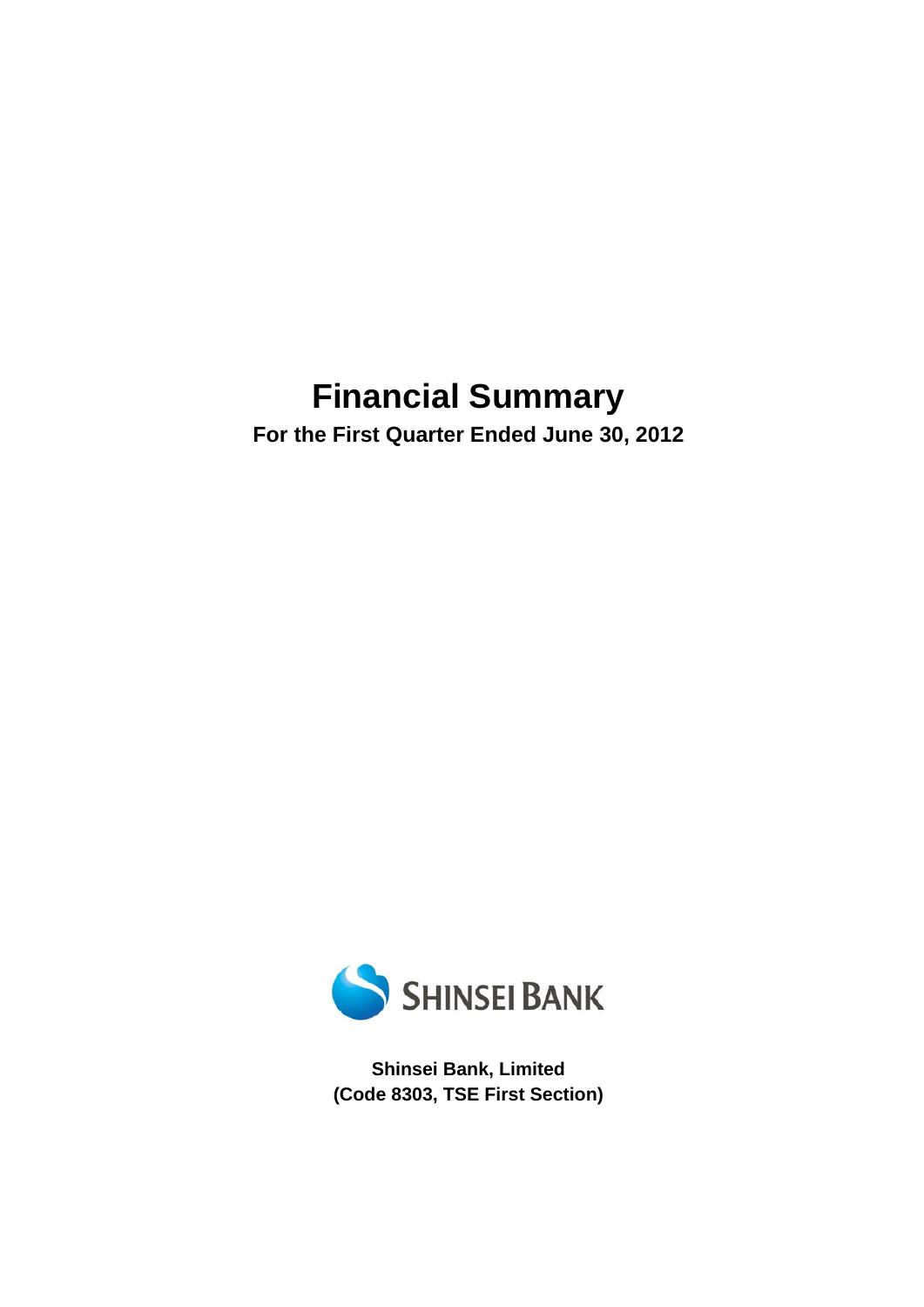| Financial Summary. Three Months Ended June 30, 2012, Shinsel Bank, Limited |                  |
|----------------------------------------------------------------------------|------------------|
| <b>Contents</b>                                                            | <b>Page</b>      |
| <b>Financial and Economic Environment</b>                                  | 1                |
| <b>Financial Highlights</b>                                                | . 2              |
| Items included in Results of Operations                                    | (Consolidated) 5 |
| Section 1. Consolidated Information                                        | . 6              |
| Results of Operations - Table 1-                                           | (Consolidated)6  |
| Interest-Earning Assets and Interest-Bearing Liabilities - Table 2-        | (Consolidated)7  |
| Non-Interest Income -Table 3-                                              | (Consolidated)8  |
| General and Administrative Expenses - Table 4-                             | (Consolidated)8  |
| Net Credit Costs - Table 5-                                                | (Consolidated)9  |
| Amortization of Goodwill and Other Intangible Assets - Table 6-            | (Consolidated)10 |
| Other Gains (Losses) - Table 7-                                            | (Consolidated)10 |
| Minority Interests in Net Income of Subsidiaries - Table 8-                | (Consolidated)11 |
| Major Balance Sheet Data - Table 9-                                        | (Consolidated)12 |
| Risk-Monitored Loans - Table 10-                                           | (Consolidated)13 |
| Reserve for Credit Losses - Table 11-                                      | (Consolidated)13 |
| Loans by Borrower Industry - Table 12-                                     | (Consolidated)14 |
| Securities Being Held to Maturity - Table 13-                              | (Consolidated)15 |
| Available-for-Sale Securities - Table 14-                                  | (Consolidated)16 |
| Deposits, Including Negotiable Certificates of Deposit (NCDs) - Table 15-  | (Consolidated)17 |
| Financial Ratios - Table 16-                                               | (Consolidated)17 |
| Capital Adequacy Data - Table 17-                                          | (Consolidated)18 |
| Per Share Data - Table 18-                                                 | (Consolidated)18 |
| <b>Business Lines Results - Table 19-</b>                                  | (Consolidated)19 |
| Institutional Group - Table 20-                                            | (Consolidated)20 |
| Global Markets Group - Table 21-                                           | (Consolidated)22 |
| Individual Group - Table 22-                                               | (Consolidated)24 |
| Individual Group Revenue by Product/Entity - Table 23-                     | (Consolidated)25 |
| Segment Information                                                        | $\dots$ .27      |
| <b>Consolidated Balance Sheets</b>                                         | (Consolidated)28 |
| <b>Consolidated Statements of Income</b>                                   | (Consolidated)30 |
| <b>Consolidated Statements of Comprehensive Income</b>                     | (Consolidated)31 |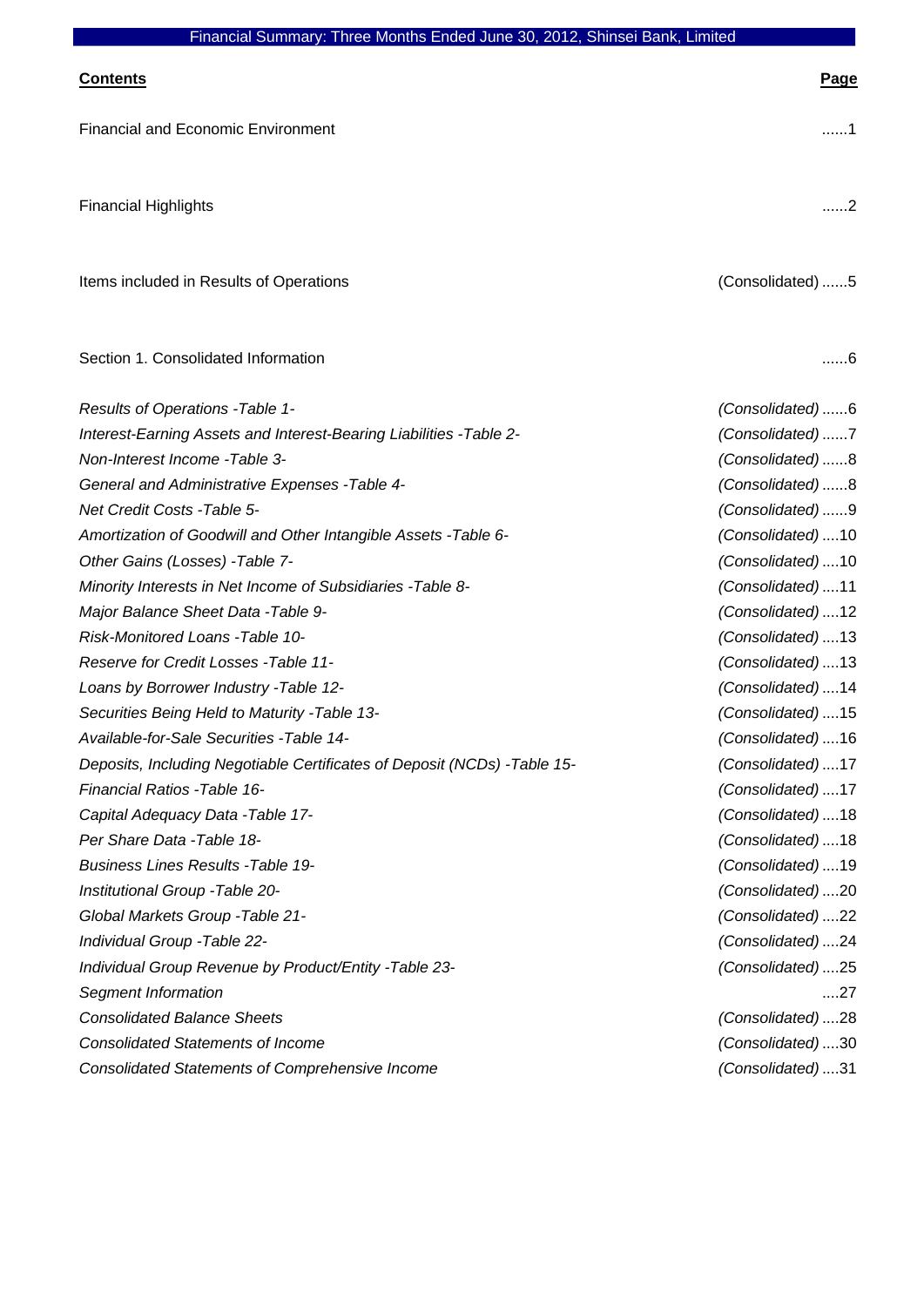Section 2. Non-Consolidated Information

| (Non-Consolidated)32 |
|----------------------|
| (Non-Consolidated)33 |
| (Non-Consolidated)34 |
| (Non-Consolidated)34 |
| (Non-Consolidated)35 |
| (Non-Consolidated)36 |
| (Non-Consolidated)36 |
| (Non-Consolidated)37 |
| (Non-Consolidated)37 |
|                      |
| (Non-Consolidated)38 |
| (Non-Consolidated)38 |
| (Non-Consolidated)38 |
| (Non-Consolidated)39 |
| (Non-Consolidated)40 |
| (Non-Consolidated)41 |
| (Non-Consolidated)43 |
|                      |

Section 3. Earnings Forecast -Table 38- (Consolidated and Non-Consolidated) ....44

Section 4. Exposure to Securitized Products and Related Investments (Non-Consolidated) ....45

*Balance of Securitized Products (Breakdown by Region and Type of Securities) -Table 39- (Non-Consolidated)*45 *Securitized Products, Recorded under "Securities" and* 

*"Other Monetary Claims Purchased" and OCI -Table 40- (Non-Consolidated)* ....46 *LBO, Monoline, SIV, ABCP, CDS -Table 41- (Non-Consolidated)* ....47 *Definitions -Table 42-* ....48

The following discussion should be read in conjunction with the consolidated and non-consolidated financial statements prepared in accordance with generally accepted accounting principles in Japan for banks. Except as otherwise indicated, the financial information in the following discussion is based on the consolidated financial statements. Financial and operational data that are stated in multiples of ¥0.1 billion have been truncated. All percentages have been rounded to the nearest 0.1%.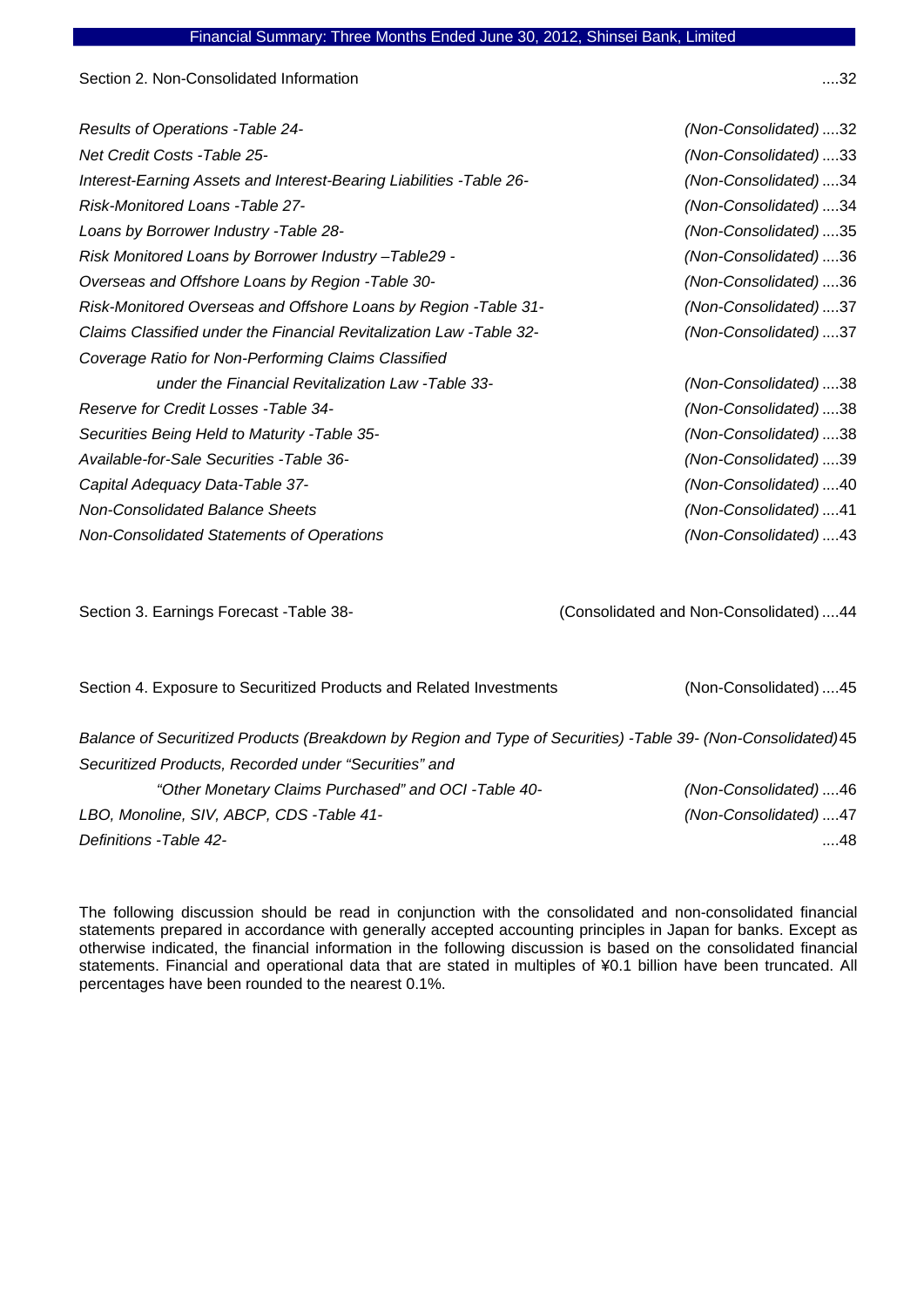### **Financial and Economic Environment**

- During the first three months of fiscal year 2012, the Japanese economy has shown a gradual recovery, as evidenced by signs of increasing individual consumption, production activity and corporate profits. However, the environment surrounding the Japanese economy remains severe, with the ongoing European debt crisis and slow-down in the global economy, compounded by the prolonged strong yen, continuing deflation and restriction of electricity supply in Japan. Despite expectations for a firmer economic recovery on the back of demand related to recovery from the Great East Japan Earthquake, concern for the outlook going forward has not been dispelled.
- Against this backdrop, the Japanese government has tried to pursue comprehensive reform of the social security and tax systems. However, the related legislation has been mired in political confusion characterized by conflict between the incumbent party and the opposition party, and internal divisions within the incumbent party itself. Meanwhile, the Bank of Japan has strengthened monetary easing policies. At a Monetary Policy Meeting held on April 27, 2012, the Bank decided to increase the size of its asset-buying scheme and extend the maximum duration of long-term Japanese government bonds it purchases.
- Amidst these circumstances, the tendency for the yen to appreciate has increased due to the European debt crisis. As at the end of June 2012, the euro-Japanese yen exchange rate was ¥100 (with the yen appreciating ¥10 from the end of March 2012) and the U.S. dollar-Japanese yen exchange rate was ¥80 (with the yen appreciating ¥3 from the end of March 2012).
- The domestic long-term (10 year government bond yields) interest rate was 1.0% at the beginning of fiscal year, but declined to 0.8% at the end of June 2012, due to the severity of the domestic and international economic environment and an inflow of capital to the Japanese bond market as investors sought a safe haven. The short-term interest rate remained at a low level.
- The Nikkei 225 declined to approximately ¥8,200 during the first half of June 2012, as risk aversion took hold in response to the European debt crisis. However, the Nikkei 225 did subsequently rally to ¥9,006.78 at the end of June 2012 (a decline of approximately ¥1,080 from the end of March 2012), as investors factored in the countermeasures to deal with the Euro crisis announced at a summit of European leaders.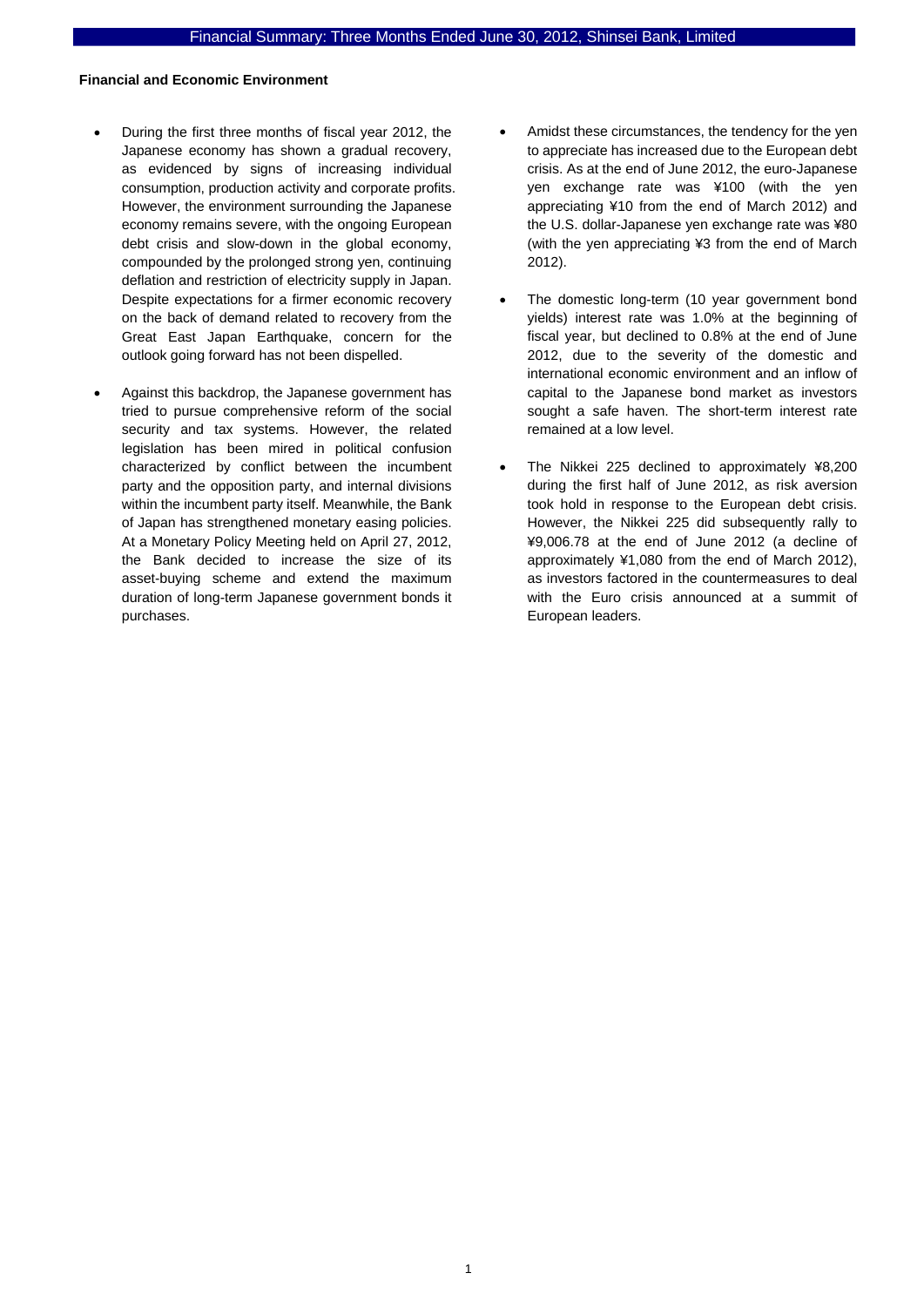Financial Highlights<sup>(1)</sup>

|                                                                     | (Billions of yen, except percentages) |                        |                       |         |  |
|---------------------------------------------------------------------|---------------------------------------|------------------------|-----------------------|---------|--|
|                                                                     | 1QFY2012<br>(3 months)                | 1QFY2011<br>(3 months) | Change<br>% or Amount | FY2011  |  |
| Selected income statement items (Consolidated)                      |                                       |                        |                       |         |  |
| Net interest income                                                 | 28.2                                  | 31.2                   | (9.8)%                | 116.9   |  |
| Non-interest income                                                 | 23.8                                  | 26.1                   | (8.6)%                | 86.0    |  |
| Net fees and commissions                                            | 4.7                                   | 7.1                    | $(33.5)\%$            | 25.2    |  |
| Net trading income                                                  | 4.3                                   | 3.5                    | 23.2%                 | 13.6    |  |
| Net other business income                                           | 14.7                                  | 15.4                   | (4.5)%                | 47.2    |  |
| <b>Total revenue</b>                                                | 52.0                                  | 57.4                   | (9.3)%                | 202.9   |  |
| General and administrative expenses                                 | 31.7                                  | 31.1                   | 2.0%                  | 127.9   |  |
| Ordinary business profit                                            | 20.2                                  | 26.2                   | (22.7)%               | 74.9    |  |
| Net credit costs (recoveries)                                       | (0.6)                                 | 2.1                    | $(131.1)\%$           | 12.2    |  |
| Ordinary business profit after net credit costs (recoveries)        | 20.9                                  | 24.0                   | $(13.1)\%$            | 62.7    |  |
| Amortization of goodwill and other intangible assets <sup>(2)</sup> | 2.8                                   | 3.1                    | (9.0)%                | 11.9    |  |
| Other gains (losses)                                                | (0.3)                                 | (0.7)                  | 46.8%                 | (35.4)  |  |
| Income before income taxes and minority interests                   | 17.7                                  | 20.2                   | $(12.5)\%$            | 15.3    |  |
| Current income tax                                                  | 0.2                                   | 1.0                    | $(70.5)\%$            | 2.9     |  |
| Deferred income tax                                                 | 0.0                                   | 0.0                    | $(98.3)\%$            | 2.4     |  |
| Minority interests in net income of subsidiaries                    | 0.9                                   | 1.0                    | (1.9)%                | 3.5     |  |
| Net income                                                          | 16.4                                  | 18.1                   | (9.5)%                | 6.4     |  |
| Cash basis net income (3)                                           | 18.8                                  | 20.8                   | (9.3)%                | 16.0    |  |
|                                                                     |                                       |                        |                       |         |  |
| Selected balance sheet items (Consolidated)                         |                                       |                        |                       |         |  |
| <b>Securities</b>                                                   | 1,864.2                               | 2,703.3                | (839.1)               | 1,873.4 |  |
| Loans and bills discounted                                          | 4,237.2                               | 4,214.0                | 23.2                  | 4,136.8 |  |
| Customers' liabilities for acceptances and guarantees               | 559.0                                 | 570.9                  | (11.8)                | 562.6   |  |
| Reserve for credit losses                                           | (170.2)                               | (192.5)                | 22.2                  | (180.6) |  |
| <b>Total assets</b>                                                 | 8,563.1                               | 9,473.9                | (910.8)               | 8,609.6 |  |
| Deposits and negotiable certificates of deposit                     | 5,333.2                               | 5,777.3                | (444.1)               | 5,362.4 |  |
| Debentures                                                          | 287.1                                 | 329.7                  | (42.6)                | 294.1   |  |
| Borrowed money                                                      | 586.4                                 | 594.3                  | (7.9)                 | 476.7   |  |
| Reserve for losses on interest repayments                           | 45.8                                  | 36.0                   | 9.7                   | 50.9    |  |
| <b>Total liabilities</b>                                            | 7,922.2                               | 8,844.2                | (922.0)               | 7,982.0 |  |
| <b>Total equity</b>                                                 | 640.9                                 | 629.7                  | 11.1                  | 627.6   |  |
|                                                                     |                                       |                        |                       |         |  |
| Financial ratios (%) (Consolidated)                                 |                                       |                        |                       |         |  |
| Net interest margin                                                 | 2.13                                  | 2.00                   |                       | 2.04    |  |
| Expense-to-revenue ratio                                            | 61.1                                  | 54.3                   |                       | 63.1    |  |
| Return on assets                                                    | $0.8^{(4)}$                           | $0.7^{(4)}$            |                       | 0.1     |  |
| Return on equity (fully diluted)                                    | 11.6 $(4)$                            | $13.2^{(4)}$           |                       | 1.2     |  |
| Cash basis return on assets                                         | $0.9^{(4)}$                           | $0.9^{(4)}$            |                       | 0.2     |  |
| Cash basis return on equity (fully diluted)                         | 14.6 $(4)$                            | $16.9^{(4)}$           |                       | 3.2     |  |
|                                                                     |                                       |                        |                       |         |  |
| Capital adequacy data (Consolidated)                                |                                       |                        |                       |         |  |
| Tier I                                                              | 552.3                                 | 533.2                  | 19.0                  | 537.1   |  |
| <b>Total capital</b>                                                | 658.1                                 | 651.7                  | 6.3                   | 626.9   |  |
| <b>Risk assets</b>                                                  | 6,019.7                               | 6,559.5                | (539.8)               | 6,102.5 |  |
| Capital adequacy ratio                                              | 10.93%                                | 9.93%                  |                       | 10.27%  |  |
| Tier I capital ratio                                                | 9.17%                                 | 8.12%                  |                       | 8.80%   |  |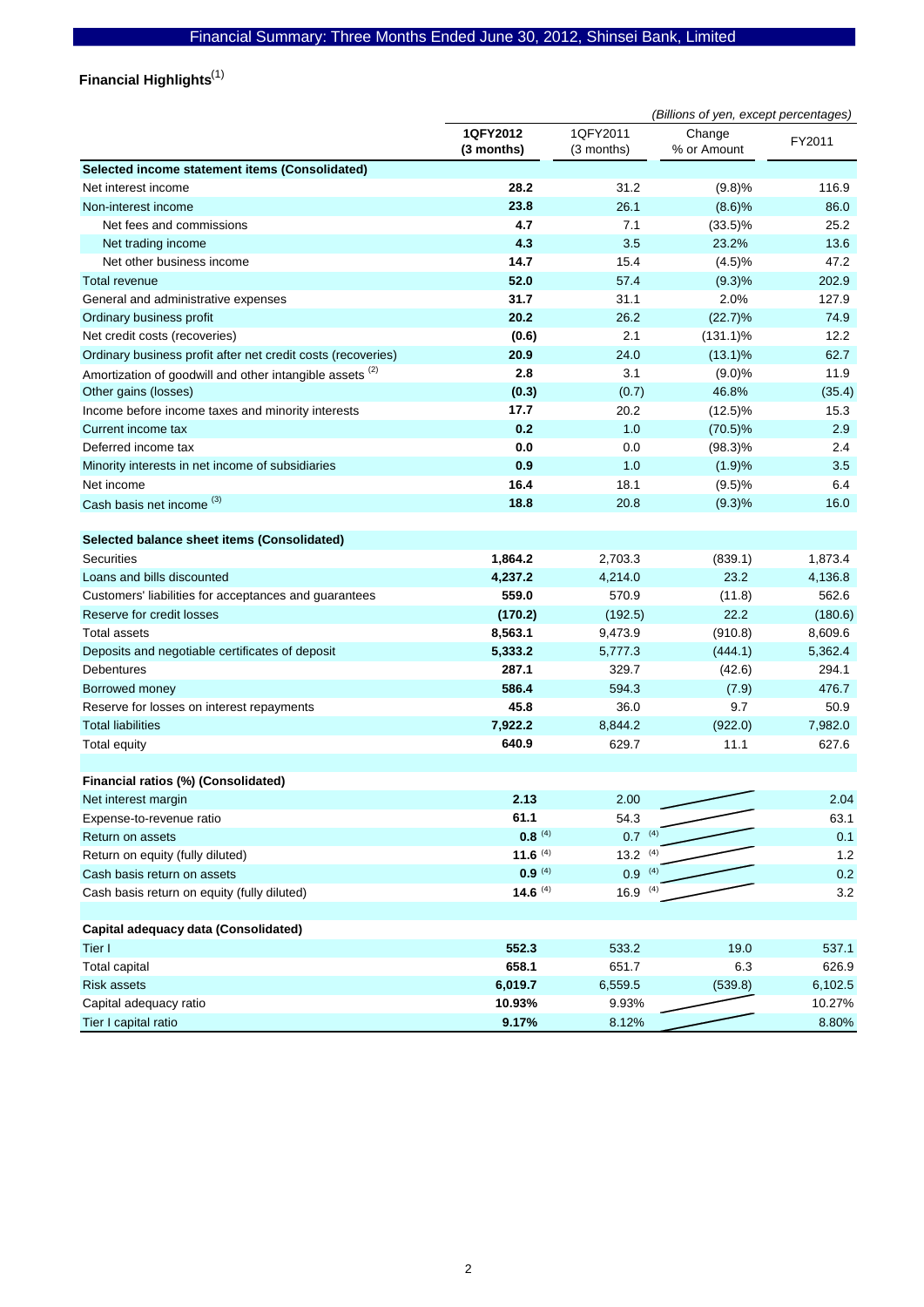|                                                          | (Billions of yen, except percentages) |                        |                       |        |  |
|----------------------------------------------------------|---------------------------------------|------------------------|-----------------------|--------|--|
|                                                          | 1QFY2012<br>$(3$ months)              | 1QFY2011<br>(3 months) | Change<br>% or Amount | FY2011 |  |
| Per share data (Consolidated)                            |                                       |                        |                       |        |  |
| Common equity                                            | 217.39                                | 212.70                 | 2.2%                  | 212.67 |  |
| Basic net income                                         | 6.19                                  | 6.84                   | (9.5)%                | 2.42   |  |
| Cash basis basic net income                              | 7.11                                  | 7.84                   | (9.3)%                | 6.05   |  |
| Non-performing loans (Non-Consolidated)                  |                                       |                        |                       |        |  |
| Claims classified under the Financial Revitalization Law | 283.5                                 | 254.5                  | 29.0                  | 295.9  |  |
| Ratio to total claims                                    | 6.20%                                 | 6.04%                  |                       | 6.66%  |  |
| Reserve for credit losses                                | 112.4                                 | 110.5                  | 1.8                   | 121.1  |  |
| Coverage ratio for non-performing claims                 | 97.0%                                 | 96.6%                  |                       | 96.7%  |  |
|                                                          |                                       |                        |                       |        |  |
| Selected income statement items (Non-Consolidated)       |                                       |                        |                       |        |  |
| Net interest income                                      | 16.2                                  | 12.4                   | 30.0%                 | 70.3   |  |
| Non-interest income                                      | 8.6                                   | 1.5                    | 472.5%                | 24.5   |  |
| Net fees and commissions                                 | 4.4                                   | 3.7                    | 20.0%                 | 18.0   |  |
| Net trading income                                       | 4.1                                   | 3.2                    | 26.2%                 | 13.4   |  |
| Net other business income (loss)                         | 0.1                                   | (5.4)                  | 102.1%                | (6.9)  |  |
| Total revenue                                            | 24.8                                  | 13.9                   | 78.0%                 | 94.8   |  |
| General and administrative expenses                      | 16.7                                  | 13.4                   | 24.0%                 | 62.6   |  |
| Ordinary business profit                                 | 8.1                                   | 0.5                    | 1500.7%               | 32.1   |  |
| Net credit costs (recoveries)                            | (0.9)                                 | (0.4)                  | $(99.7)\%$            | 10.9   |  |
| Net income                                               | 7.4                                   | 6.6                    | 10.9%                 | 13.8   |  |

(1) Represents results based on management accounting basis.

(2) In our consolidated financial statements, amortization of goodwill and other intangible assets is recorded in total general and administrative expenses. (3) Excludes amortization of goodwill and other intangible assets, net of tax benefit, related to the acquisition of consumer and commercial

finance companies.

(4) Annualized basis.

- The Shinsei Bank Group recognized consolidated net income of ¥16.4 billion for the first quarter of fiscal year 2012 (April 1, 2012 to June 30, 2012), making steady progress towards the attainment of our full year earnings forecast of ¥51.0 billion in net income. The current fiscal year is the last of the Bank's current Medium-Term Management Plan, and continuous efforts were made until now to expand the customer base, and reduce potential losses, including reduction of non-core assets. This has resulted in steady performance. Consolidated cash basis net income for the first quarter of fiscal year 2012 was ¥18.8 billion.
- Total revenue for the first quarter of fiscal year 2012 was ¥52.0 billion, an increase of ¥4.1 billion compared to the fourth quarter of fiscal year 2011 (January 1, 2012 to March 31, 2012), as the customer base continued to expand, while the loans and bills discounted balance also increased from the fourth quarter of the prior fiscal year. However, the balance decreased by ¥5.3 billion from that of the first quarter of fiscal year 2011, which included non-recurring gains such as a gain on sales of equities categorized as non-core assets of ¥6.3 billion, net of withholding taxes etc.
- General and administrative expenses were ¥31.7 billion for the first quarter of fiscal year 2012, a slight increase as compared to ¥31.1 billion for the first quarter of fiscal year 2011, although we continued to promote efficient expense management.
- Net credit recoveries of ¥0.6 billion, improved considerably as compared to net credit costs of ¥2.1 billion for the first quarter of fiscal year 2011, mainly due to reversal of reserves for credit losses from sales of non-performing loans, recording of recoveries of written-off claims, and due to continuous improvement of credit quality and decrease in loan balance in the

consumer finance business.

- Regarding performance within individual business groups, ordinary business profit after net credit costs was recorded at each Group.
	- In the Institutional Group, reconstruction of customer base and stabilization of profitability continue, as the loan balance increased during the first quarter of fiscal year 2012 and performance remained stable.
	- In the Global Markets Group, the ordinary business loss after net credit costs recorded in the first quarter of fiscal year 2011 turned to profit for the first quarter of fiscal year 2012, due to improvement in total revenue through expanding the customer base. By contrast, results in the first quarter of fiscal year 2011 were impacted by stagnant financial markets.
	- In the Individual Group, ordinary business profit after net credit costs of ¥8.5 billion was recorded for the first quarter of fiscal year 2012, mainly due to significant improvement in net credit costs. While loan assets at consumer finance subsidiaries continue to decrease as a result of the revised Money-Lending Business Control and Regulation Law, the pace of decrease has slowed.
- Balance of loans and bills discounted increased from ¥4,136.8 billion as of March 31, 2012 to ¥4,237.2 billion as of June 30, 2012. This was mainly due to an increase in loans for institutional customers and housing loans, while the pace of decrease in the consumer finance loan balance slowed.
- Net interest margin of 2.13% was recorded for the first quarter of fiscal year 2012, an increase as compared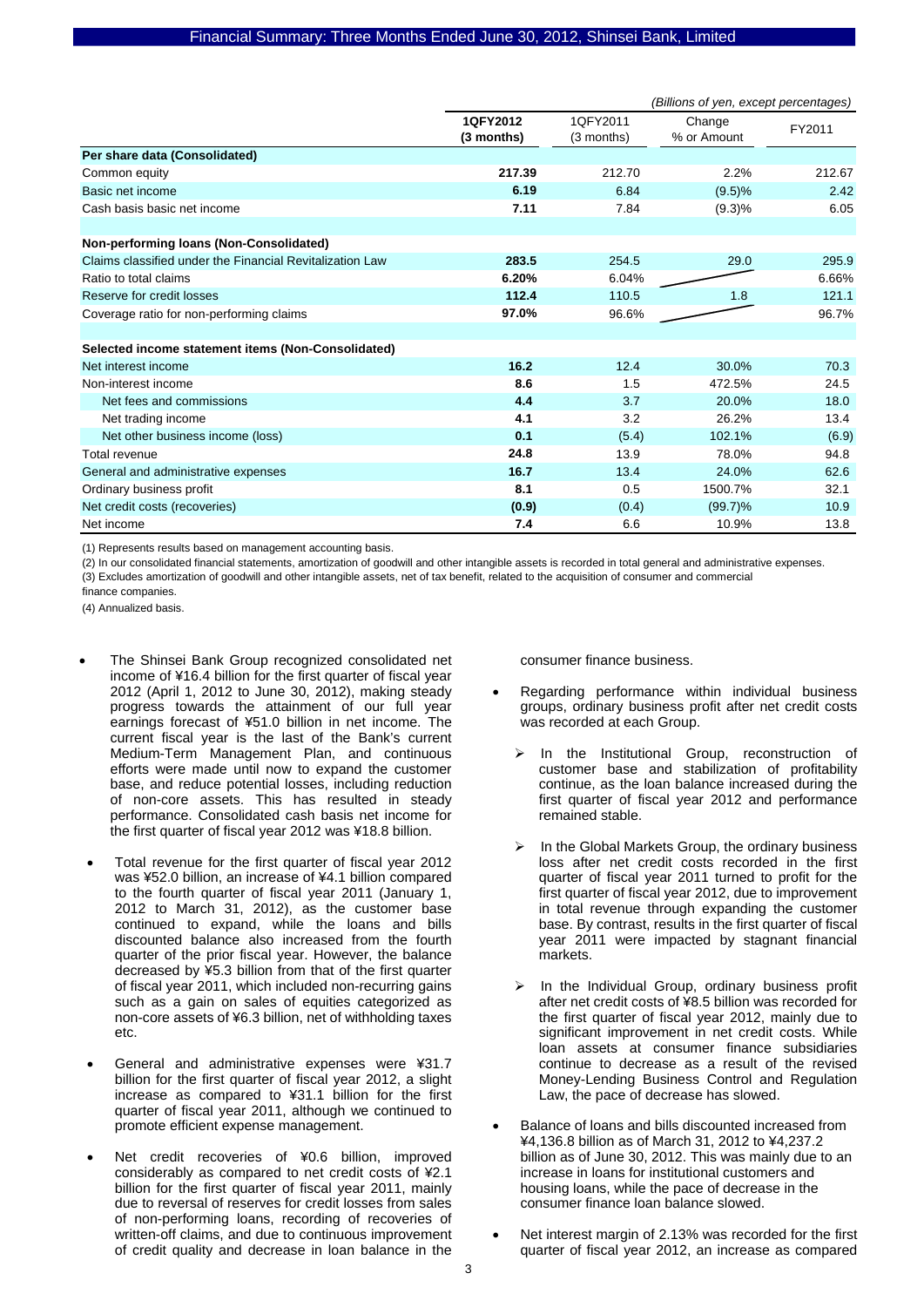to 2.00% for the first quarter of fiscal year 2011. This was mainly due to a decrease in the balance of relatively low-yield Japanese national government bonds, and lower interest expense for deposits, including negotiable certificates of deposit.

• Regarding capital ratios, Tier I capital and total capital increased due to accumulation of consolidated net income and amortization of goodwill and other intangible assets over the first quarter of fiscal year 2012, which resulted in improvement of the total capital adequacy ratio and Tier I capital ratio to

10.93% and 9.17%, as of June 30, 2012 respectively, compared to 10.27% and 8.80% as of March 31, 2012.

• Balance of non-performing loans under the Financial Revitalization Law totaled ¥283.5 billion as of June 30, 2012, a decrease of ¥12.4 billion during the first quarter of fiscal year 2012, mainly due to sales and collections of non-performing loans etc. In addition, the proportion of non-performing claims to the balance of total claims improved from 6.66% at the end of March 2012, to 6.20%.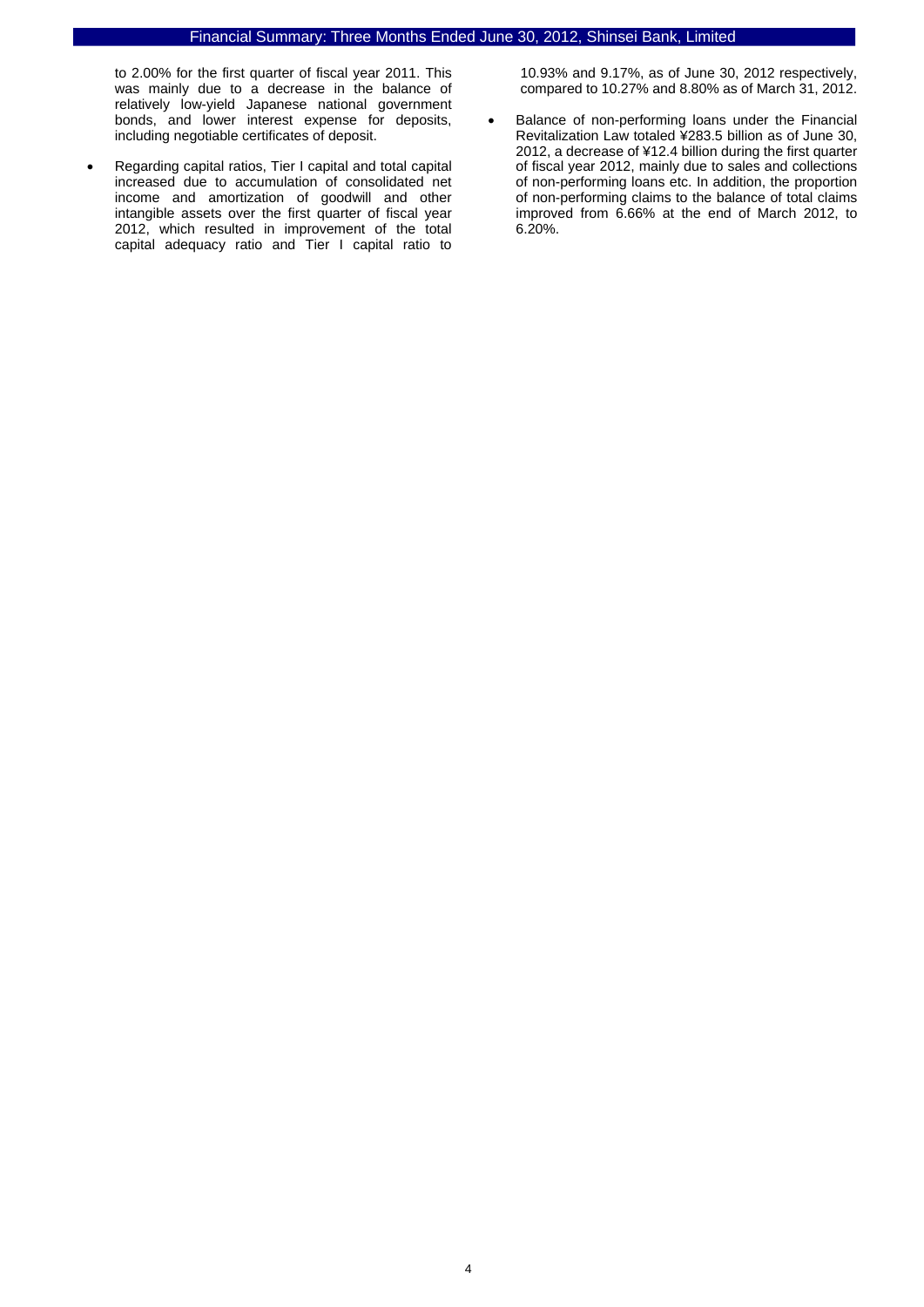# **Items included in Results of Operations (Consolidated)**  (1)

|                                                                                  |                        | (Billions of yen)      |                       |  |
|----------------------------------------------------------------------------------|------------------------|------------------------|-----------------------|--|
|                                                                                  | 1QFY2012<br>(3 months) | 1QFY2011<br>(3 months) | FY2011<br>(12 months) |  |
| Gains included in revenue                                                        |                        |                        |                       |  |
| Large gains from the sale of non-core assets / the redemption of non-core assets |                        | 6.3                    | 6.3                   |  |
| <b>Others</b>                                                                    |                        |                        | 1.1                   |  |
| Subtotal (i)                                                                     |                        | 6.3                    | 7.4                   |  |
| Losses included in revenue                                                       |                        |                        |                       |  |
| Impairment of major listed shares                                                |                        |                        | (5.2)                 |  |
| Domestic real estate non-recourse finance (bonds)                                | (0.0)                  | (1.0)                  | (3.3)                 |  |
| <b>Others</b>                                                                    |                        |                        | (3.3)                 |  |
| Subtotal (ii)                                                                    | (0.0)                  | (1.0)                  | (11.9)                |  |
| Items included in net credit costs                                               |                        |                        |                       |  |
| Reversal of major institutional credit reserve                                   |                        |                        | 17.2                  |  |
| Specialty finance                                                                | 0.8                    |                        | (18.8)                |  |
| Domestic real estate non-recourse finance                                        | (0.8)                  | (1.8)                  | (8.0)                 |  |
| Large net credit costs related to non-core assets                                | (0.4)                  |                        | (2.2)                 |  |
| <b>Others</b>                                                                    | 0.6                    | 1.6                    | 1.6                   |  |
| Subtotal (iii)                                                                   | 0.2                    | (0.2)                  | (10.1)                |  |
| Other losses                                                                     |                        |                        |                       |  |
| Grey zone related provisions                                                     |                        | (0.8)                  | (32.8)                |  |
| Others                                                                           |                        |                        | (0.2)                 |  |
| Subtotal (iv)                                                                    |                        | (0.8)                  | (33.1)                |  |
| Corporate tax adjustment due to tax reform (v)                                   |                        |                        | (1.3)                 |  |
| Total (i) + (ii) + (iii) + (iv) + (v)                                            | 0.2                    | 4.1                    | (49.1)                |  |
| <b>Breakdown by Category</b>                                                     |                        |                        |                       |  |
| Grey zone related provisions                                                     |                        | (0.8)                  | (32.8)                |  |
| Specialty finance                                                                | 0.8                    |                        | (18.8)                |  |
| Domestic real estate non-recourse finance                                        | (0.8)                  | (2.9)                  | (11.3)                |  |
| Impairment of major listed shares                                                |                        |                        | (5.2)                 |  |
| Corporate tax adjustment due to tax reform                                       |                        |                        | (1.3)                 |  |
| Reversal of major institutional credit reserve                                   |                        |                        | 17.2                  |  |
| Non-core assets related                                                          | (0.4)                  | 6.3                    | 4.0                   |  |
| <b>Others</b>                                                                    | 0.6                    | 1.6                    | (0.8)                 |  |
| <b>Total</b>                                                                     | 0.2                    | 4.1                    | (49.1)                |  |

(1) This table shows items which are considered to be largely non-recurring considering its historically disclosed information.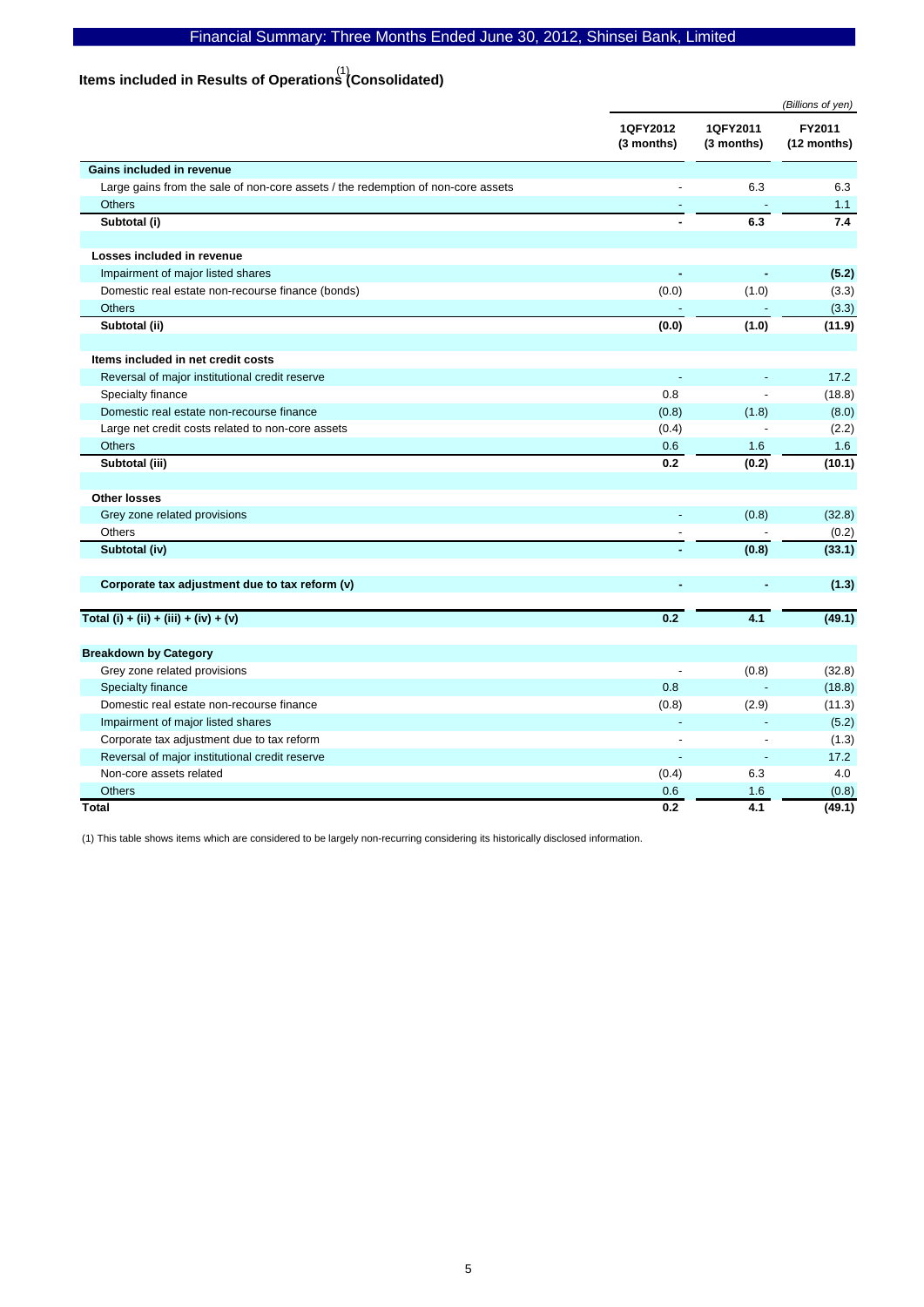# **Section 1. Consolidated Information**

# *Results of Operations -Table 1- (Consolidated)*  (1)

|                                                                     |            | (Billions of yen, except percentages) |               |             |  |  |
|---------------------------------------------------------------------|------------|---------------------------------------|---------------|-------------|--|--|
|                                                                     | 1QFY2012   | 1QFY2011                              | $\frac{9}{6}$ | FY2011      |  |  |
|                                                                     | (3 months) | (3 months)                            | Change        | (12 months) |  |  |
| Net interest income                                                 | 28.2       | 31.2                                  | (9.8)         | 116.9       |  |  |
| Non-interest income                                                 | 23.8       | 26.1                                  | (8.6)         | 86.0        |  |  |
| Net fees and commissions                                            | 4.7        | 7.1                                   | (33.5)        | 25.2        |  |  |
| Net trading income                                                  | 4.3        | 3.5                                   | 23.2          | 13.6        |  |  |
| Net other business income                                           | 14.7       | 15.4                                  | (4.5)         | 47.2        |  |  |
| <b>Total revenue</b>                                                | 52.0       | 57.4                                  | (9.3)         | 202.9       |  |  |
| <b>General and administrative expenses</b>                          | 31.7       | 31.1                                  | 2.0           | 127.9       |  |  |
| <b>Ordinary business profit</b>                                     | 20.2       | 26.2                                  | (22.7)        | 74.9        |  |  |
| Net credit costs (recoveries)                                       | (0.6)      | 2.1                                   | (131.1)       | 12.2        |  |  |
| Ordinary business profit after net credit costs (recoveries)        | 20.9       | 24.0                                  | (13.1)        | 62.7        |  |  |
| Amortization of goodwill and other intangible assets <sup>(2)</sup> | 2.8        | 3.1                                   | (9.0)         | 11.9        |  |  |
| Other gains (losses)                                                | (0.3)      | (0.7)                                 | 46.8          | (35.4)      |  |  |
| Income (loss) before income taxes and minority interests            | 17.7       | 20.2                                  | (12.5)        | 15.3        |  |  |
| <b>Current income tax</b>                                           | 0.2        | 1.0                                   | (70.5)        | 2.9         |  |  |
| Deferred income tax                                                 | 0.0        | 0.0                                   | (98.3)        | 2.4         |  |  |
| Minority interests in net income of subsidiaries                    | 0.9        | 1.0                                   | (1.9)         | 3.5         |  |  |
| Net income                                                          | 16.4       | 18.1                                  | (9.5)         | 6.4         |  |  |
| Cash basis net income <sup>(3)</sup>                                | 18.8       | 20.8                                  | (9.3)         | 16.0        |  |  |

(1) Represents results based on management accounting basis.

(2) In our consolidated financial statements, amortization of goodwill and other intangible assets is recorded in total general and administrative expenses. (3) Excludes amortization of goodwill and other intangible assets, net of tax benefit, related to the acquisition of consumer and commercial finance companies.

Note 1: Quarterly information is available in the Quarterly Data Book

- Shinsei Bank reported total revenue for the first quarter of fiscal year 2012 of ¥52.0 billion, which consists of ¥28.2 billion of net interest income and ¥23.8 billion of non-interest income, as continuous efforts towards expansion of the customer base were undertaken. This represents a ¥5.3 billion decrease compared to ¥57.4 billion for the first quarter of fiscal year 2011, which included non-recurring gains, such as gains on sales of non-core asset equities of ¥6.3 billion, net of withholding taxes etc. This result, however, represented a ¥4.1 billion increase from ¥47.9 billion recorded in the fourth quarter of fiscal year 2011.
- Net interest income of ¥28.2 billion recorded for the first quarter of fiscal year 2012 was at the same level as ¥28.2 billion recorded for the fourth quarter of fiscal year 2011, although ¥3.0 billion lower than the first quarter of fiscal year 2011. This was mainly due to a reduction in non-core assets, and the lower balance of Consumer Finance loans, although the pace of decrease of these loans has slowed. In addition, loans for institutional customers and housing loans increased during the first quarter of fiscal year 2012, and net interest income for the first quarter of fiscal year 2012 was recorded at almost the same level as net interest income for the fourth quarter of fiscal year 2011.

.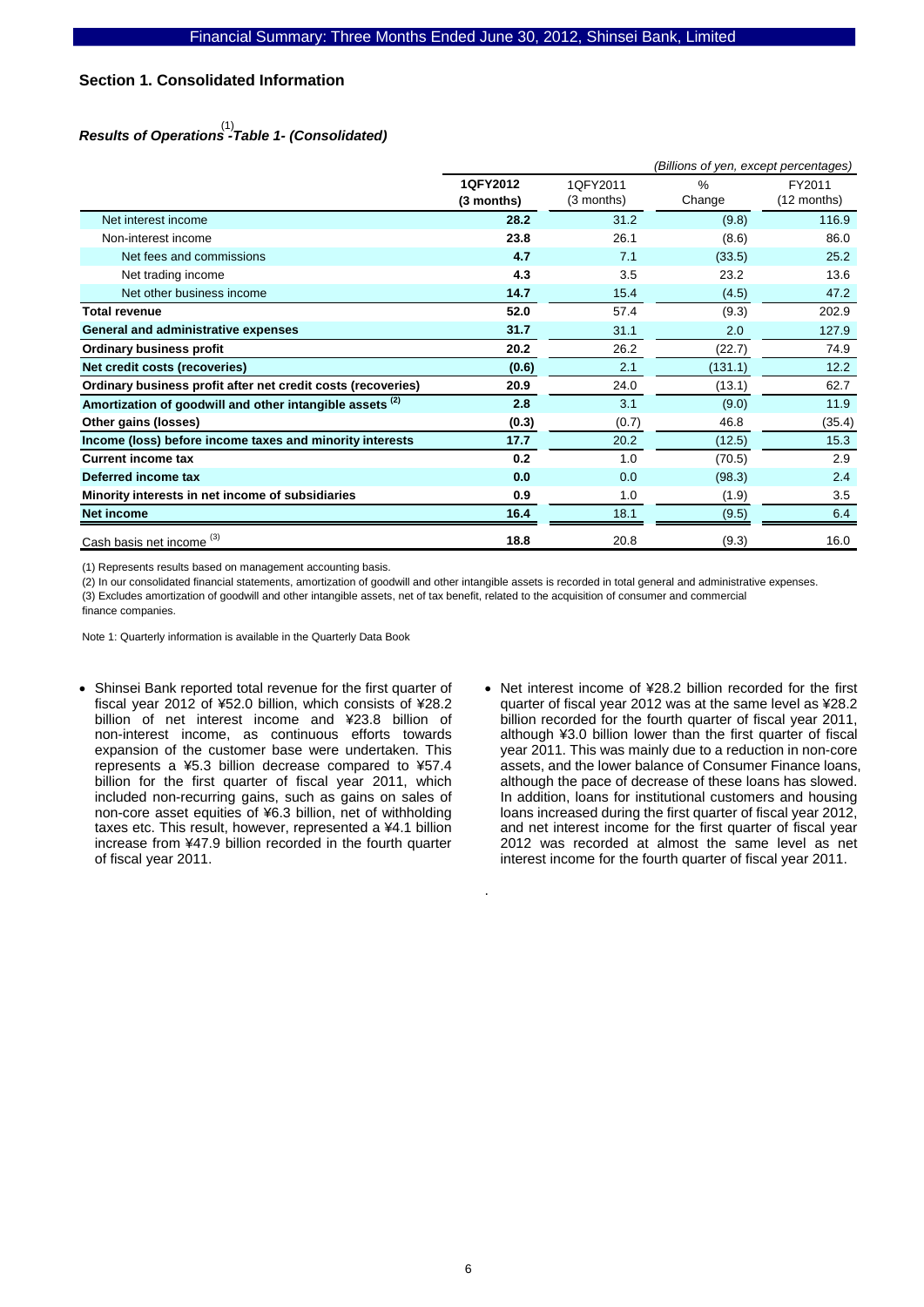#### *Interest-Earning Assets and Interest-Bearing Liabilities -Table 2- (Consolidated)*

|                                                                              |                        |          |                          |                    |                          |                          |                    |                          | (Billions of yen, except percentages) |
|------------------------------------------------------------------------------|------------------------|----------|--------------------------|--------------------|--------------------------|--------------------------|--------------------|--------------------------|---------------------------------------|
|                                                                              | 1QFY2012<br>(3 months) |          | 1QFY2011<br>(3 months)   |                    | FY2011<br>(12 months)    |                          |                    |                          |                                       |
|                                                                              | Average<br>Balance     | Interest | Yield/rate<br>$(\% )$    | Average<br>Balance | Interest                 | Yield/rate<br>(% )       | Average<br>Balance | Interest                 | Yield/rate<br>(%)                     |
| Interest-earning assets (1):                                                 |                        |          |                          |                    |                          |                          |                    |                          |                                       |
| Loans and bills discounted                                                   | 4,148.6                | 32.2     | 3.12                     | 4,259.6            | 37.0                     | 3.49                     | 4,159.8            | 140.3                    | 3.37                                  |
| Lease receivables and leased investment assets / installment receivables (1) | 561.5                  | 8.8      | 6.29                     | 547.9              | 9.3                      | 6.82                     | 545.6              | 36.6                     | 6.72                                  |
| Securities                                                                   | 1,843.3                | 4.5      | 0.99                     | 3,019.1            | 5.1                      | 0.69                     | 2,394.6            | 17.8                     | 0.74                                  |
| Other interest-earning assets (2)(3)                                         | 378.9                  | 0.4      | $n.m.$ <sup>(5)</sup>    | 282.1              | 0.4                      | $n.m.$ $(5)$             | 351.3              | 1.5                      | $n.m.$ $(5)$                          |
| Total revenue on interest-earning assets (A) <sup>(1)</sup>                  | 6,932.4                | 46.0     | 2.66                     | 8,108.8            | 51.9                     | 2.57                     | 7,451.4            | 196.4                    | 2.64                                  |
| Interest-bearing liabilities:                                                |                        |          |                          |                    |                          |                          |                    |                          |                                       |
| Deposits, including negotiable certificates of deposit                       | 5,341.3                | 5.9      | 0.45                     | 5,686.5            | 7.5                      | 0.53                     | 5,623.5            | 29.0                     | 0.52                                  |
| Debentures                                                                   | 292.4                  | 0.2      | 0.39                     | 339.6              | 0.4                      | 0.51                     | 320.5              | 1.4                      | 0.46                                  |
| Borrowed money                                                               | 543.9                  | $1.2$    | 0.94                     | 1,003.1            | 1.4                      | 0.58                     | 647.2              | 5.5                      | 0.86                                  |
| Subordinated debt                                                            | 93.0                   | 0.4      | 2.07                     | 98.4               | 0.3                      | 1.29                     | 94.5               | 1.7                      | 1.86                                  |
| Other borrowed money                                                         | 450.9                  | 0.7      | 0.70                     | 904.6              | 1.1                      | 0.50                     | 552.7              | 3.8                      | 0.69                                  |
| Corporate bonds                                                              | 163.7                  | 1.2      | 3.10                     | 178.1              | 1.4                      | 3.23                     | 170.1              | 5.7                      | 3.38                                  |
| Subordinated bonds                                                           | 140.0                  | 1.1      | 3.38                     | 149.4              | 1.3                      | 3.56                     | 145.6              | 5.3                      | 3.67                                  |
| Other corporate bonds                                                        | 23.6                   | 0.0      | 1.46                     | 28.7               | 0.1                      | 1.52                     | 24.5               | 0.4                      | 1.67                                  |
| Other interest-bearing liabilities <sup>(2)</sup>                            | 405.2                  | 0.2      | n.m. (5)                 | 736.9              | 0.4                      | n.m. (5)                 | 476.0              | 0.9                      | $n.m.$ $(5)$                          |
| Total expense on interest-bearing liabilities (B)                            | 6,746.7                | 9.0      | 0.54                     | 7,944.5            | 11.3                     | 0.57                     | 7,237.5            | 42.8                     | 0.59                                  |
| Net interest margin $(A)$ - $(B)$ <sup>(1)</sup>                             | $\blacksquare$         | 37.0     | 2.13                     |                    | 40.5                     | 2.00                     | $\sim$             | 153.5                    | 2.04                                  |
| Non interest-bearing sources of funds:                                       |                        |          |                          |                    |                          |                          |                    |                          |                                       |
| Non interest-bearing (assets) liabilities, net                               | (386.3)                |          | ٠                        | (392.4)            | ä,                       |                          | (342.8)            |                          |                                       |
| Total equity excluding minority interests in subsidiaries (4)                | 572.0                  | ٠        | ٠                        | 556.7              | ٠                        |                          | 556.7              |                          | $\blacksquare$                        |
| Total non interest-bearing sources of funds (C)                              | 185.6                  | ٠        | ٠                        | 164.3              | $\overline{\phantom{a}}$ | $\overline{\phantom{a}}$ | 213.8              | $\overline{\phantom{a}}$ | $\overline{\phantom{a}}$              |
| Sum of total expense on interest-bearing liabilities and                     |                        |          |                          |                    |                          |                          |                    |                          |                                       |
| non-interest-bearing sources of funds (D)=(B)+(C)                            | 6,932.4                | 9.0      | 0.52                     | 8,108.8            | 11.3                     | 0.56                     | 7,451.4            | 42.8                     | 0.57                                  |
| Net revenue/yield on interest-earning assets (A)-(D) <sup>(1)</sup>          |                        | 37.0     | 2.14                     |                    | 40.5                     | 2.01                     |                    | 153.5                    | 2.06                                  |
| Reconciliation of total revenue on interest-earning                          |                        |          |                          |                    |                          |                          |                    |                          |                                       |
| assets to total interest income:<br>Total revenue on interest-earning assets | 6,932.4                | 46.0     | 2.66                     | 8,108.8            | 51.9                     | 2.57                     | 7,451.4            | 196.4                    | 2.64                                  |
| Less: Income on lease transactions and installment receivables               | 561.5                  | 8.8      | 6.29                     | 547.9              | 9.3                      | 6.82                     | 545.6              | 36.6                     | 6.72                                  |
| Total interest income                                                        | 6,370.9                | 37.2     | 2.34                     | 7,560.9            | 42.6                     | 2.26                     | 6,905.7            | 159.7                    | 2.31                                  |
|                                                                              |                        | 9.0      | $\overline{\phantom{a}}$ |                    | 11.3                     |                          |                    | 42.8                     |                                       |
| Total interest expense<br>Net interest income                                |                        | 28.2     | $\overline{\phantom{a}}$ | ä,                 | 31.2                     |                          |                    | 116.9                    |                                       |
|                                                                              |                        |          |                          |                    |                          |                          |                    |                          |                                       |

(1) Includes lease transactions and installment receivables and related yields.

(2) Other interest-earning assets and other interest-bearing liabilities include interest swaps and funding swaps. (3) Excludes average balance of non interest-earning assets.

(4) Represents a simple average of the balance at the end of the current period and the balance at the end of the previous period.

(5) n.m. is not meaningful.

Note 1: Quarterly information is available in the Quarterly Data Book

- Net revenue on interest-earning assets includes net interest income as well as revenue earned on lease receivables and leased investment assets and installment receivables. The Bank considers income on lease transactions and installment receivables to be a component of interest income, but Japanese GAAP does not include income on lease transactions and installment receivables in net interest income. Under Japanese GAAP, therefore, income on lease transactions and installment receivables is reported in net other business income in our consolidated statements of operations.
- Net revenue on interest-earning assets for the first quarter of fiscal year 2012 was ¥37.0 billion, decreasing from ¥40.5 billion for the first quarter of fiscal year 2011.
- This decrease was because total revenue on interest-earning assets decreased by ¥5.9 billion exceeding the ¥2.3 billion of decrease in total expense on

interest-bearing liabilities for the first quarter of fiscal year 2012 compared to the first quarter of fiscal year 2011.

- The net interest margin rose to 2.13% for the first quarter of fiscal year 2012, compared to 2.00% for the first quarter of fiscal year 2011.
	- $\ge$  The change in net interest margin largely reflected the increase in the yield on interest-earning assets caused by lower volume of securities, consisting mainly of low-yield Japanese national government bonds as well as the decrease in the yield on interest-bearing liabilities due to lower interest expense for deposits, including negotiable certificates of deposit.
	- $\geq$  At 2.13%, the net interest margin for the first quarter of fiscal year 2012 also showed improvement compared to the 2.04% recorded over the fiscal year 2011 (April 2011 – March 2012).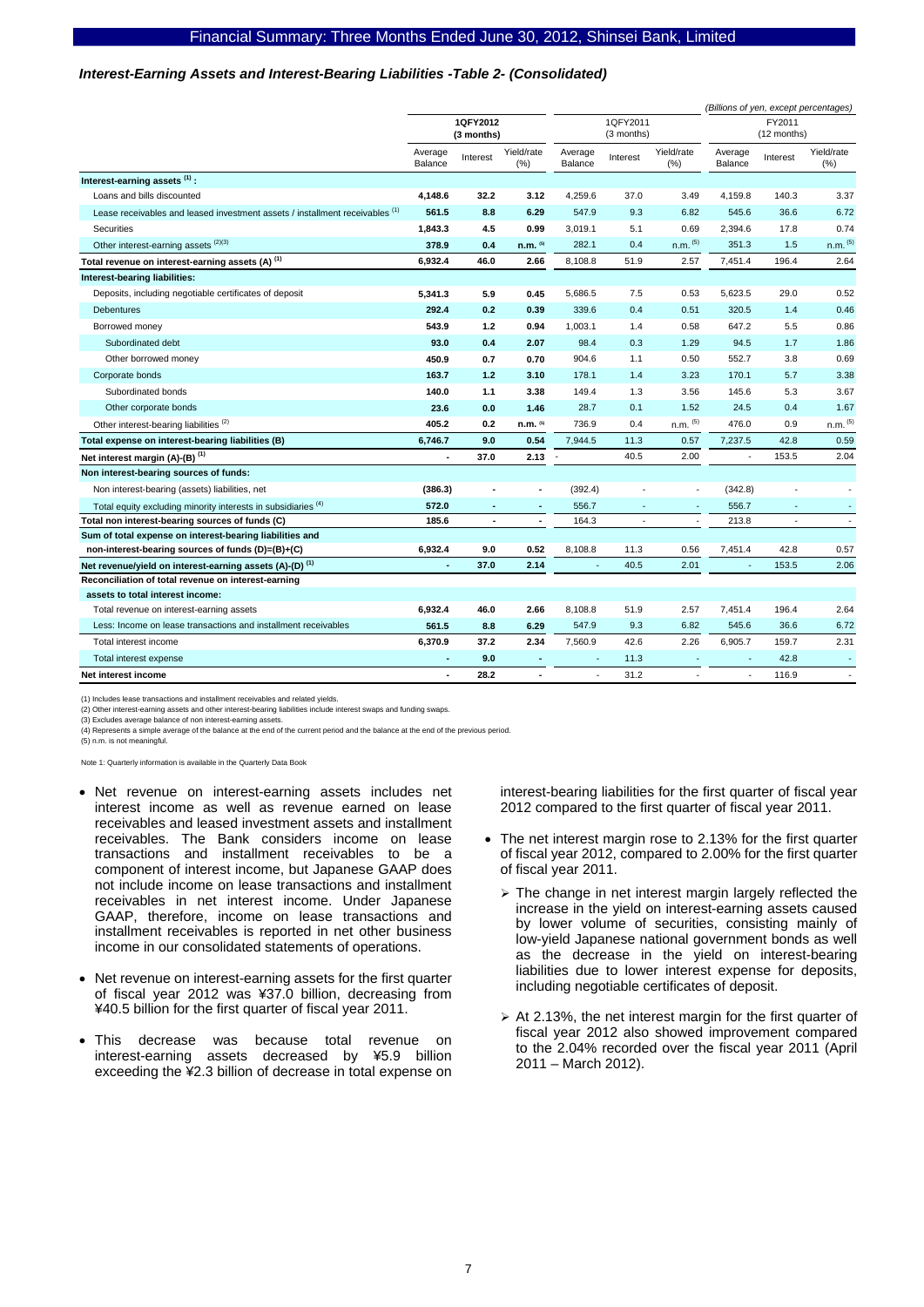### *Non-Interest Income -Table 3- (Consolidated)*

|                                                          |                        | (Billions of yen, except percentages) |             |                       |
|----------------------------------------------------------|------------------------|---------------------------------------|-------------|-----------------------|
|                                                          | 1QFY2012<br>(3 months) | 1QFY2011<br>(3 months)                | %<br>Change | FY2011<br>(12 months) |
| Net fees and commissions                                 | 4.7                    | 7.1                                   | (33.5)      | 25.2                  |
| Net trading income                                       | 4.3                    | 3.5                                   | 23.2        | 13.6                  |
| Net other business income                                | 14.7                   | 15.4                                  | (4.5)       | 47.2                  |
| Income on lease transactions and installment receivables | 8.8                    | 9.3                                   | (5.5)       | 36.6                  |
| <b>Total non-interest income</b>                         | 23.8                   | 26.1                                  | (8.6)       | 86.0                  |

Note 1: Quarterly information is available in the Quarterly Data Book

- Non-interest income consists of fees and commissions, trading income and other business income such as income from leased assets and installment receivables and gains and losses on sales of available-for-sale securities.
- Total non-interest income amounted to ¥23.8 billion for the first quarter of fiscal year 2012, a decrease of ¥2.2 billion compared to ¥26.1 billion for the first quarter of fiscal year 2011, which included gains on sales of equities categorized as non-core assets of ¥6.3 billion. However, it increased by ¥4.1 billion compared to ¥19.7 billion for the fourth quarter of fiscal year 2011. In previous fiscal years, results were impacted significantly by substantial non-recurring investment-related losses, and gains realized from sales of non-core assets and repurchase of subordinated debt.
- Net fees and commissions were mainly from non-recourse finance on domestic real estate, servicing fees in specialty finance and principal transactions, guarantee and other businesses operated by consumer finance subsidiaries, and sales of mutual funds and variable annuities. Net fees and commissions of ¥4.7 billion were recorded for the first quarter of fiscal year 2012, a decrease of ¥2.3 billion from ¥7.1 billion for the first quarter of fiscal year 2011, mainly due to the decrease in mutual funds related fees in retail banking,

and decrease in servicing fee income from subsidiaries against the backdrop of the European debt crisis etc.

- Net trading income includes revenues from derivatives with customer-driven transactions and those from proprietary trading. Net trading income of ¥4.3 billion was recorded for the first quarter of fiscal year 2012, an increase of ¥0.8 billion compared to ¥3.5 billion for the first quarter of fiscal year 2011, mainly due to expansion of the customer base and an increase in customer-driven income.
- Net other business income was ¥14.7 billion for the first quarter of fiscal year 2012, compared to ¥15.4 billion for the first quarter of fiscal year 2011. However, the net other business income for the first quarter of fiscal year 2011 included ¥6.3 billion, net of withholding tax, of gains on sales of foreign equities that had been classified as non-core assets, ¥1.0 billion of impairment of bonds related to domestic real estate non-recourse finance, and ¥0.7 billion of impairment to private equity investments. In addition, the net other business income included income on lease transactions assets and installment receivables of ¥8.8 billion for the first quarter of fiscal year 2012, at Showa Leasing, APLUS FINANCIAL, Shinsei Financial and others, compared to ¥9.3 billion for the first quarter of fiscal year 2011.

### *General and Administrative Expenses -Table 4- (Consolidated)*

|                                           | (Billions of yen, except percentages) |                        |                |                       |
|-------------------------------------------|---------------------------------------|------------------------|----------------|-----------------------|
|                                           | 1QFY2012<br>(3 months)                | 1QFY2011<br>(3 months) | $\%$<br>Change | FY2011<br>(12 months) |
| Personnel expenses                        | 12.4                                  | 12.5                   | (0.9)          | 51.0                  |
| Non-personnel expenses                    | 19.3                                  | 18.6                   | 4.0            | 76.9                  |
| Premises expenses                         | 4.8                                   | 5.0                    | (3.3)          | 20.4                  |
| Technology and data processing expenses   | 4.3                                   | 4.1                    | 4.6            | 17.2                  |
| Advertising expenses                      | 2.1                                   | 2.1                    | 2.0            | 9.1                   |
| Consumption and property taxes            | 1.8                                   | 1.4                    | 23.5           | 6.3                   |
| Deposit insurance premium                 | 1.0                                   | 1.1                    | (7.9)          | 4.6                   |
| Other general and administrative expenses | 5.0                                   | 4.6                    | 9.4            | 18.9                  |
| General and administrative expenses       | 31.7                                  | 31.1                   | 2.0            | 127.9                 |

Note 1: Quarterly information is available in the Quarterly Data Book

• General and administrative expenses were ¥31.7 billion for the first quarter of fiscal year 2012, a slight increase from ¥31.1 billion for the first quarter of fiscal year 2011, although we continued to promote efficient expense management. With the aim to expand our customer base and stabilize our profitability, we allocated our management resources preferentially to relevant business

areas while we promoted business rationalization and streamlining. This slight increase from the first quarter of fiscal year 2011 was largely due to depreciation from capital expenditures related to system development, though we continued strict expense management for each expense category.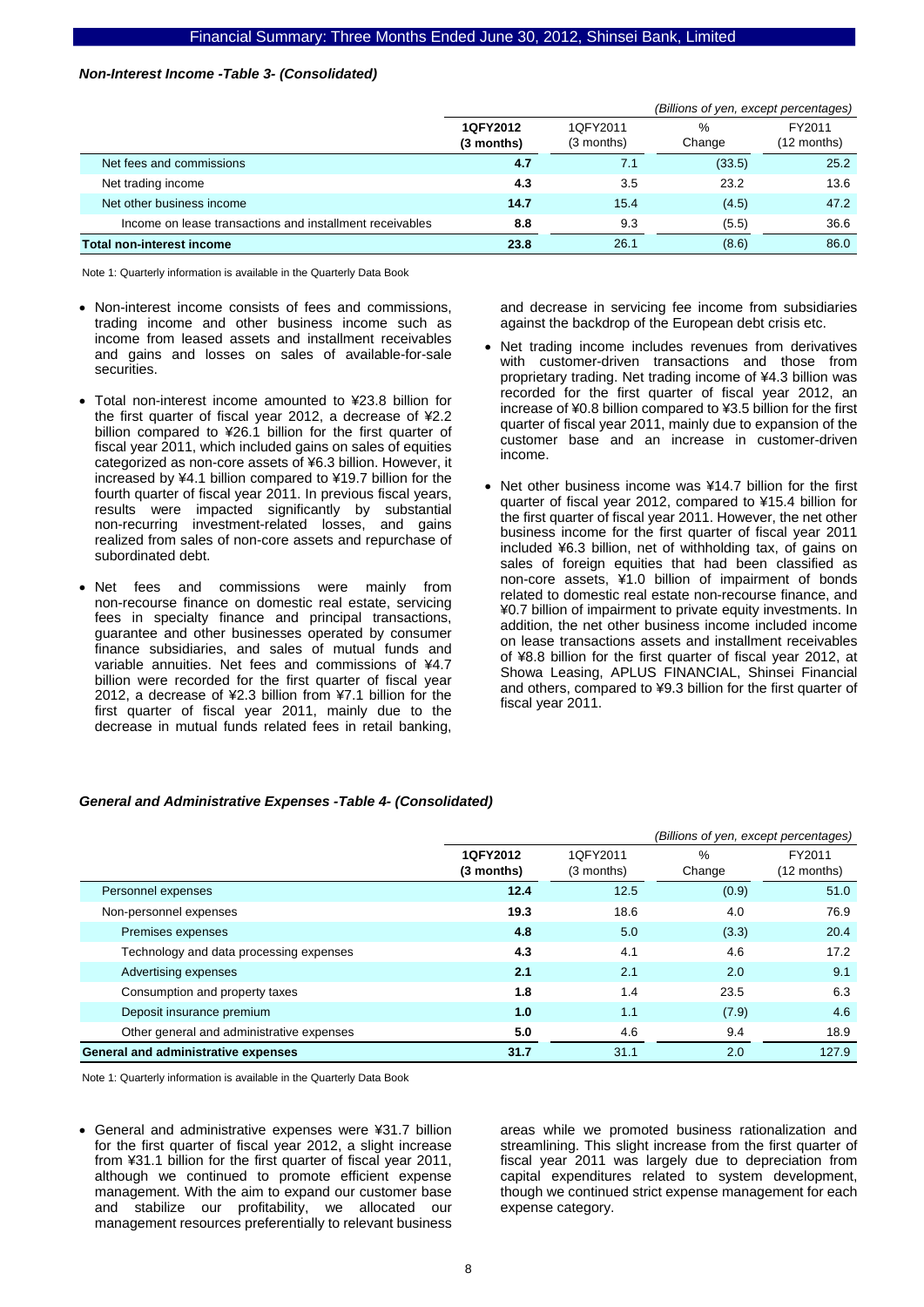- Personnel expenses of ¥12.4 billion for the first quarter of fiscal year 2012 decreased by ¥0.1 billion from ¥12.5 billion for the first quarter of fiscal year 2011. We have allocated additional personnel to relevant business areas, but our personnel expenses decreased slightly as a result of ongoing personnel expense streamlining across our businesses.
- Non-personnel expenses of ¥19.3 billion for the first quarter of fiscal year 2012 increased by ¥0.7 billion from ¥18.6 billion for the first quarter of fiscal year 2011. We have worked to reduce expenses across all of our business lines through strict expense control discipline, but non-personnel expenses increased largely due to enhancement of business infrastructure.
	- $\triangleright$  Premises expenses of ¥4.8 billion for the first quarter of fiscal year 2012 declined by ¥0.1 billion from ¥5.0 billion for the first quarter of fiscal year 2011, reflecting our continuous efforts at expense streamlining. Technology and data processing expenses of ¥4.3

billion for the first quarter of fiscal year 2012 increased from ¥4.1 billion for the first quarter of fiscal year 2011, mainly due to additional depreciation from capital expenditures related to system development. Advertising expenses of ¥2.1 billion for the first quarter of fiscal year 2012 were almost at the same level of those for the first quarter of fiscal year 2011, as we have promoted advertising activities with the aim to expand our customer base in concurrence with lowering of respective unit costs for advertisement. Consumption and property taxes of ¥1.8 billion for the first quarter of fiscal year 2012 increased from ¥1.4 billion for the first quarter of fiscal year 2011 under the enhancement of business infrastructure including capital expenditures related to system development. Other general and administrative expenses of ¥5.0 billion for the first quarter of fiscal year 2012 increased from ¥4.6 billion for the first quarter of fiscal year 2011, including an increase in temporary staff expenses as we began operating a new system in parallel with the old system.

|                                                                                   | (Billions of yen, except percentages) |                        |             |                       |  |
|-----------------------------------------------------------------------------------|---------------------------------------|------------------------|-------------|-----------------------|--|
|                                                                                   | 1QFY2012<br>(3 months)                | 1QFY2011<br>(3 months) | %<br>Change | FY2011<br>(12 months) |  |
| Losses on write-off of loans/Losses on sale of loans                              | 1.1                                   | 1.3                    | (17.5)      | 5.7                   |  |
| Net provision of reserve for loan losses:                                         | 1.4                                   | 4.5                    | (67.3)      | 36.3                  |  |
| Net provision (reversal) of general reserve for loan losses                       | (1.1)                                 | (0.1)                  | (811.2)     | (5.9)                 |  |
| Net provision of specific reserve for loan losses                                 | 2.6                                   | 4.6                    | (42.6)      | 42.2                  |  |
| Net provision (reversal) of reserve for loan losses to<br>restructuring countries |                                       |                        |             | (0.0)                 |  |
| Net provision (reversal) of specific reserve for<br>other credit losses           | (0.0)                                 |                        | n.a.        | (17.2)                |  |
| Other credit costs (reversal) relating to leasing business                        | (0.3)                                 | (0.7)                  | 44.6        | (1.6)                 |  |
| Recoveries of written-off claims                                                  | (2.8)                                 | (3.0)                  | 5.0         | (10.8)                |  |
| Net credit costs (recoveries)                                                     | (0.6)                                 | 2.1                    | (131.1)     | 12.2                  |  |

### *Net Credit Costs -Table 5- (Consolidated)*

Note 1: Quarterly information is available in the Quarterly Data Book

- Although, the balance of loans and bills discounted increased, reversal of reserves for credit losses from sales of non-performing loans, and recoveries of written-off claims were recorded in the institutional loan business. Also, in the consumer finance business, net provision of reserve for loan losses declined due to continuous improvement of credit quality and decrease in loan balance, while recoveries of written-off claims were also recorded. As a result of the above, net credit recoveries of ¥0.6 billion were recorded for the first quarter of fiscal year 2012, marking a significant decrease as compared to net credit costs of ¥2.1 billion for the first quarter of fiscal year 2011.
- From fiscal year 2011, recoveries of written-off claims are categorized into net credit costs according to revised Report No.14 "Practical Guidelines on Accounting Standards for Financial Instruments" issued by the Accounting Practice Committee of the Japanese Institute of Certified Public Accountants (JICPA), on March 29,

2011, while net credit costs stated in previous periods consisted of provision of reserve for loan losses, reversal of reserve for loan losses, losses on write-off of loans and losses on sale of loans.

- For the first quarter of fiscal year 2012, recoveries of written-off claims were ¥2.8 billion, almost the same as ¥3.0 billion of recoveries of written-off claims for the first quarter of fiscal year 2011. This shows that performance in the first quarter of fiscal year 2012 has improved as compared to the first quarter of fiscal year 2011, even when weighed against the fluctuation of net credit costs excluding recoveries of written-off claims.
- The recoveries of written-off claims for the first quarter of fiscal year 2012 of ¥2.8 billion included ¥ 1.8 billion at Shinsei Financial, ¥0.7 billion at Shinsei Bank (non-consolidated basis), and ¥0.2 billion at Shinki.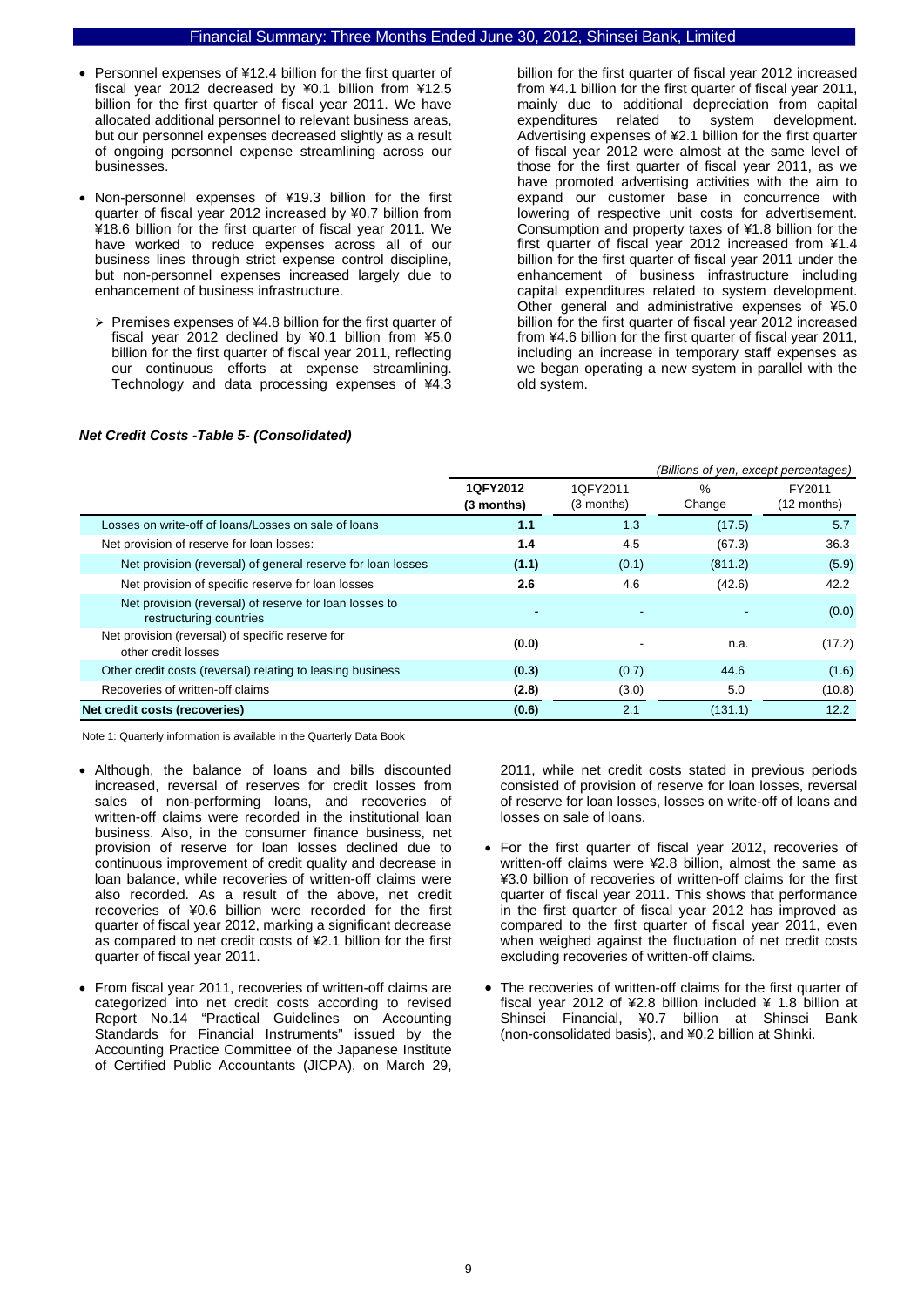### *Amortization of Goodwill and Other Intangible Assets -Table 6- (Consolidated)*

|                                                      |                        |                        | (Billions of yen, except percentages) |                       |
|------------------------------------------------------|------------------------|------------------------|---------------------------------------|-----------------------|
|                                                      | 1QFY2012<br>(3 months) | 1QFY2011<br>(3 months) | %<br>Change                           | FY2011<br>(12 months) |
| Shinsei Financial                                    | 1.9                    | 2.2                    | (12.1)                                | 8.5                   |
| Shinki                                               | (0.0)                  | (0.0)                  | 0.0                                   | (0.3)                 |
| <b>APLUS FINANCIAL</b>                               | 0.2                    | 0.2                    | 0.0                                   | 0.8                   |
| Showa Leasing                                        | 0.7                    | 0.7                    | (1.2)                                 | 2.9                   |
| Others                                               | (0.0)                  | (0.0)                  | 0.0                                   | (0.0)                 |
| Amortization of goodwill and other intangible assets | 2.8                    | 3.1                    | (9.0)                                 | 11.9                  |

Note 1: Quarterly information is available in the Quarterly Data Book

- Amortization of Goodwill and Other Intangible Assets associated with the acquisition of consumer and commercial finance companies totaled ¥2.8 billion for the first quarter of fiscal year 2012 compared to ¥3.1 billion for the first quarter of fiscal year 2011.
- The lower amount is attributable to factors including the sum-of-the-years' digits method for amortization of goodwill and intangible assets related to Shinsei Financial.

Amortization of goodwill and other intangible assets of APLUS FINANCIAL was ¥0.2 billion for the first quarter of fiscal year 2012 related to the amortization of goodwill for Zen-Nichi Shinpan, a subsidiary of APLUS FINANCIAL. Full impairment of goodwill and intangible assets for APLUS FINANCIAL was taken at the end of fiscal year 2009.

### *Other Gains (Losses) -Table 7- (Consolidated)*

|                                                        |                          |                        | (Billions of yen, except percentages) |                       |
|--------------------------------------------------------|--------------------------|------------------------|---------------------------------------|-----------------------|
|                                                        | 1QFY2012<br>(3 months)   | 1QFY2011<br>(3 months) | $\%$<br>Change                        | FY2011<br>(12 months) |
| Extraordinary income (loss)                            | (0.1)                    | (0.0)                  | (125.1)                               | (1.4)                 |
| Net gain on disposal of premises and equipment         | 0.2                      | 0.0                    | 183.5                                 | (0.5)                 |
| Other extraordinary income (loss)                      | (0.4)                    | (0.1)                  | (157.9)                               | (0.8)                 |
| Provisions of reserve for losses on interest repayment |                          | (0.8)                  | 100.0                                 | (32.8)                |
| Shinsei Financial                                      |                          | (0.8)                  | 100.0                                 | (15.9)                |
| Shinki                                                 | $\overline{\phantom{0}}$ |                        |                                       | (11.5)                |
| <b>APLUS FINANCIAL</b>                                 | $\blacksquare$           |                        |                                       | (5.3)                 |
| Other                                                  | $\blacksquare$           |                        |                                       |                       |
| Other                                                  | (0.2)                    | 0.1                    | (263.8)                               | (1.1)                 |
| Other gains (losses)                                   | (0.3)                    | (0.7)                  | 46.8                                  | (35.4)                |

Note 1: Quarterly information is available in the Quarterly Data Book

• Other losses of ¥0.3 billion were recorded for the first quarter of fiscal year 2012, an improvement as compared to ¥0.7 billion for the first quarter of fiscal year 2011. Provisions for losses on interest repayment of ¥32.8 billion, which were taken upfront as a measure to cover future costs, were recorded during the fiscal year 2011, and no additional provisions for losses on interest repayment were recorded in the first quarter of fiscal year 2012. From fiscal year 2011, recoveries of written-off claims are categorized into net credit costs and not included in other gains (losses), according to revised Report No.14 "Practical Guidelines on Accounting Standards for Financial Instruments" issued by the Accounting Practice Committee of the Japanese Institute of Certified Public Accountants (JICPA), on March 29, 2011.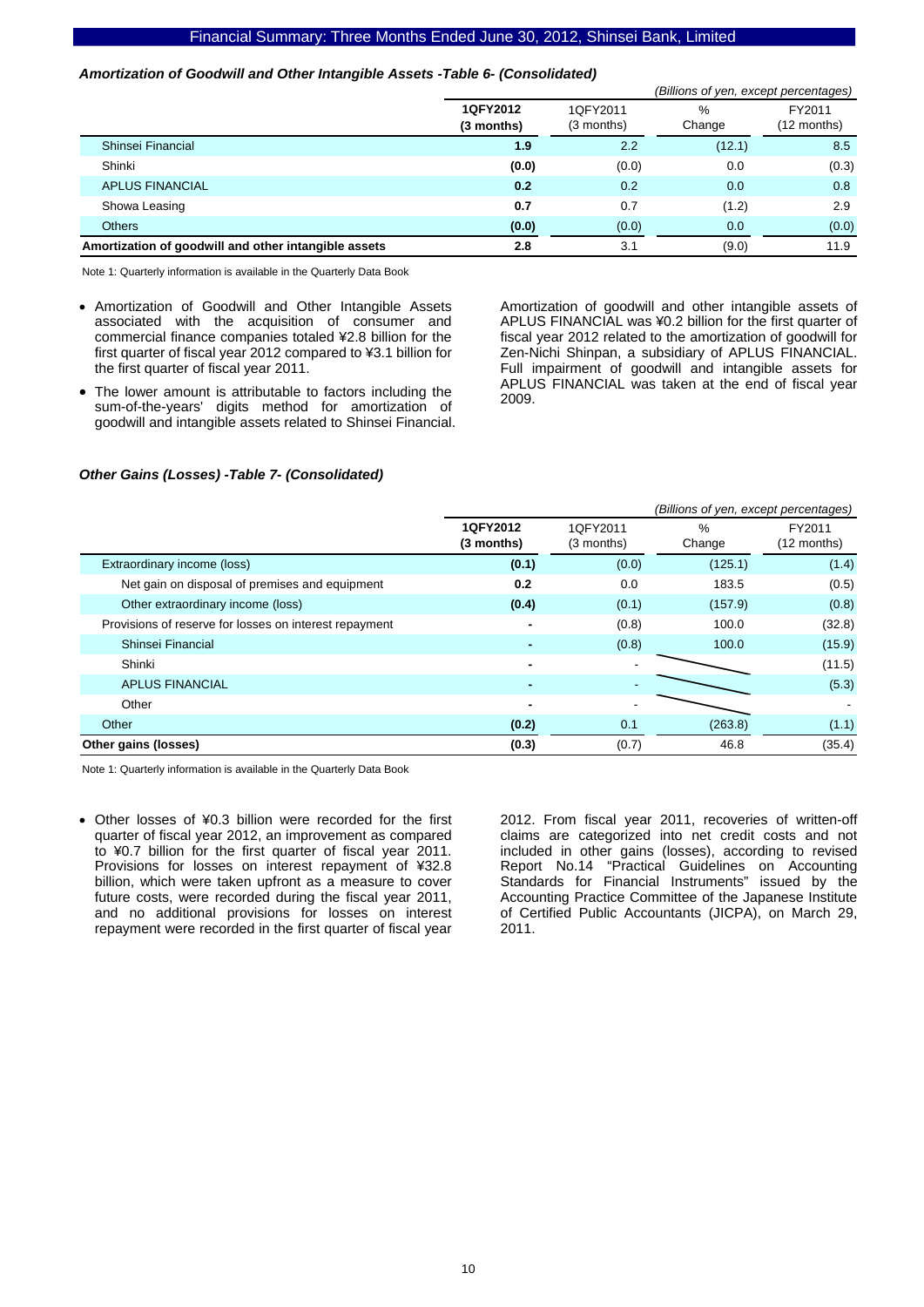### *Minority Interests in Net Income of Subsidiaries -Table 8- (Consolidated)*

|                                                                                               |                        | (Billions of yen, except percentages) |             |                         |  |  |  |
|-----------------------------------------------------------------------------------------------|------------------------|---------------------------------------|-------------|-------------------------|--|--|--|
|                                                                                               | 1QFY2012<br>(3 months) | 1QFY2011<br>$(3$ months)              | %<br>Change | FY2011<br>$(12$ months) |  |  |  |
| Dividends on perpetual preferred securities (hybrid Tier I<br>capital) issued by foreign SPCs | 0.7                    | 0.7                                   | (0.4)       | 3.0 <sub>2</sub>        |  |  |  |
| Others                                                                                        | 0.2                    | 0.2                                   | (6.6)       | 0.4                     |  |  |  |
| Minority interests in net income of subsidiaries                                              | 0.9                    | 1.0                                   | (1.9)       | 3.5                     |  |  |  |

Note 1: Quarterly information is available in the Quarterly Data Book

Minority interests in net income of subsidiaries for the first quarter of fiscal year 2012 were ¥0.9 billion. Minority interests in net income of subsidiaries largely reflect dividends accrued on perpetual preferred securities issued by bank's subsidiaries, and minority interests in the net income of other consolidated subsidiaries for the first

quarter of fiscal year 2012. Minority interests in net income of subsidiaries for the first quarter of fiscal year 2012 was almost the same as the ¥1.0 billion recorded for the first quarter for fiscal year 2011.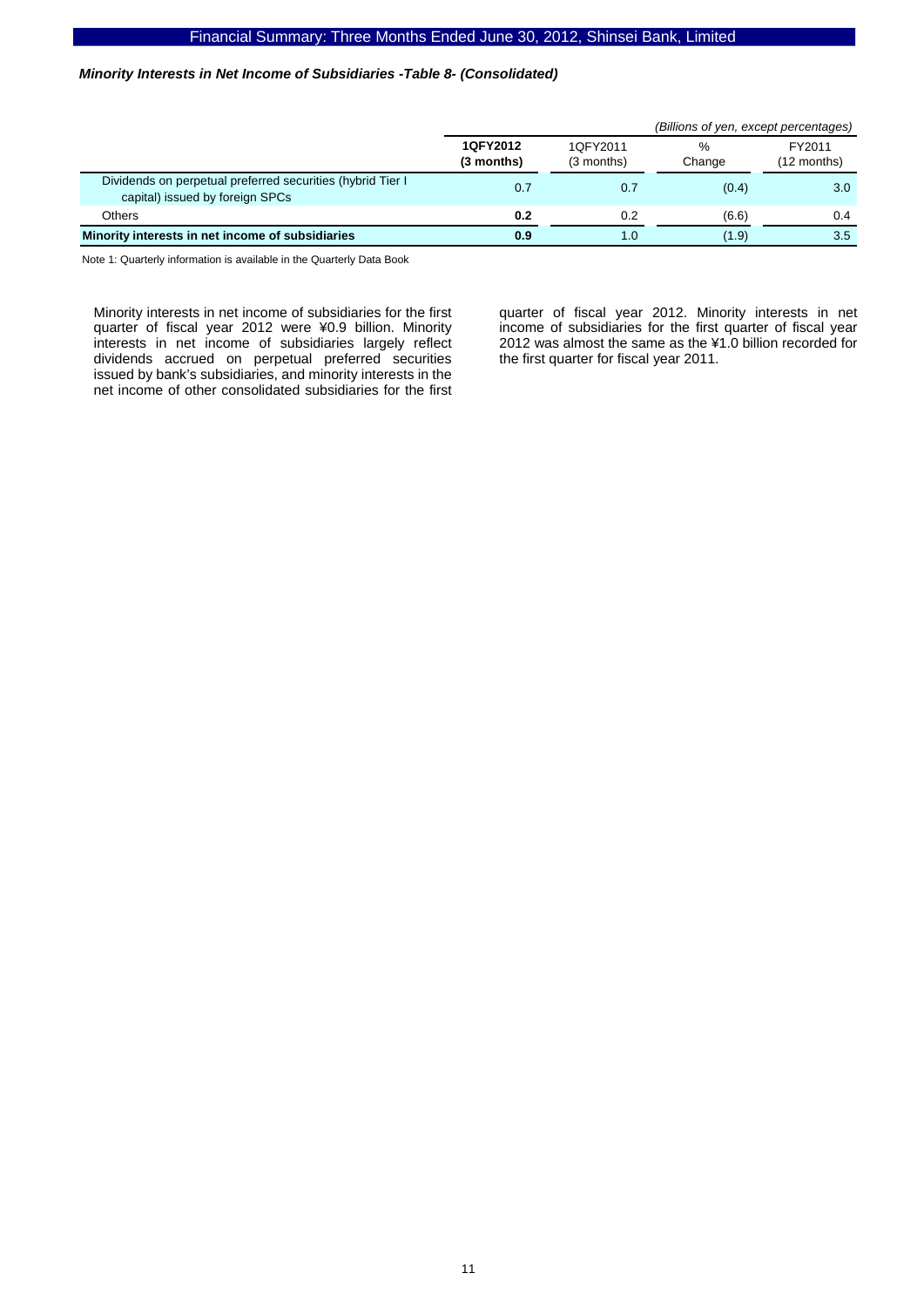### *Major Balance Sheet Data -Table 9- (Consolidated)*

|                                                               |                 |                 |           |                  | (Billions of yen) |
|---------------------------------------------------------------|-----------------|-----------------|-----------|------------------|-------------------|
|                                                               | June 30<br>2012 | June 30<br>2011 | Change    | March 31<br>2012 | Change            |
|                                                               | (a)             | (b)             | $(a)-(b)$ | (c)              | $(a)-(c)$         |
| Loans and bills discounted                                    | 4,237.2         | 4,214.0         | 23.2      | 4,136.8          | 100.4             |
| Installment receivables                                       | 348.5           | 325.1           | 23.3      | 347.9            | 0.6               |
| Leased assets, lease receivables and leased investment assets | 214.7           | 213.8           | 0.9       | 214.7            | 0.0               |
| Securities                                                    | 1,864.2         | 2,703.3         | (839.1)   | 1,873.4          | (9.2)             |
| Other monetary claims purchased                               | 129.0           | 135.8           | (6.8)     | 130.9            | (1.9)             |
| Other interest earning assets <sup>(1)</sup>                  | 455.6           | 419.5           | 36.1      | 561.9            | (106.2)           |
| <b>Trading assets</b>                                         | 211.8           | 210.7           | 1.1       | 202.6            | 9.1               |
| Monetary assets held in trust                                 | 262.9           | 241.4           | 21.4      | 267.6            | (4.7)             |
| Goodwill, net                                                 | 40.1            | 47.5            | (7.4)     | 41.9             | (1.8)             |
| Other intangible assets <sup>(2)</sup>                        | 15.2            | 19.4            | (4.1)     | 16.2             | (0.9)             |
| Other assets                                                  | 394.5           | 564.6           | (170.0)   | 433.3            | (38.7)            |
| Customer's liabilities for acceptances and guarantees         | 559.0           | 570.9           | (11.8)    | 562.6            | (3.5)             |
| Reserve for credit losses                                     | (170.2)         | (192.5)         | 22.2      | (180.6)          | 10.3              |
| <b>Total assets</b>                                           | 8,563.1         | 9,473.9         | (910.8)   | 8,609.6          | (46.5)            |
| Deposits and negotiable certificates of deposit               | 5,333.2         | 5,777.3         | (444.1)   | 5,362.4          | (29.1)            |
| <b>Debentures</b>                                             | 287.1           | 329.7           | (42.6)    | 294.1            | (7.0)             |
| Borrowed money                                                | 586.4           | 594.3           | (7.9)     | 476.7            | 109.6             |
| Corporate bonds                                               | 164.3           | 177.1           | (12.8)    | 168.7            | (4.4)             |
| Other interest bearing liabilities <sup>(3)</sup>             | 287.3           | 648.0           | (360.6)   | 409.4            | (122.1)           |
| <b>Trading liabilities</b>                                    | 154.7           | 160.4           | (5.6)     | 176.0            | (21.2)            |
| Reserve for losses on interest repayments                     | 45.8            | 36.0            | 9.7       | 50.9             | (5.1)             |
| Other liabilities                                             | 504.1           | 550.2           | (46.1)    | 480.8            | 23.2              |
| Acceptances and guarantees                                    | 559.0           | 570.9           | (11.8)    | 562.6            | (3.5)             |
| <b>Total liabilities</b>                                      | 7,922.2         | 8,844.2         | (922.0)   | 7,982.0          | (59.8)            |
| <b>Total equity</b>                                           | 640.9           | 629.7           | 11.1      | 627.6            | 13.2              |

(1) Includes cash and due from banks, call loans, receivables under resale agreements and collateral related to securities borrowing transactions

(2) Intangible assets recorded through consolidation of Shinsei Financial and Showa Leasing

(3) Includes call money, collateral related to securities lending transactions and short-term corporate bonds

- Balance of Shinsei Bank's loans and bills discounted was ¥4,237.2 billion as of June 30, 2012, an increase of ¥100.4 billion from March 31, 2012, showing a net increase compared to the fourth quarter of fiscal year 2011.
	- $\triangleright$  Although we saw continued reduction of risk assets including non-core assets, and a decrease in the loan balance within our consumer finance subsidiaries due to the impact of the revised Money-Lending Business Control and Regulation Law, the Institutional Group and the Global Markets Group accumulated core business assets, and housing loans increased in Retail Banking, while the rate of decrease of the loan balance in Consumer Finance has also gradually become less pronounced, mainly due to the commencement of the bank-based Consumer Finance business from October 2011.
- Securities balance as of June 30, 2012 was ¥1,864.2 billion compared to ¥1,873.4 billion as of March 31, 2012.
	- $\geq$  Over half of the investments in securities were made in Japanese national government bonds for ALM purposes as a liquidity reserve. In the course of portfolio management, the total balance of Japanese national government bonds was ¥1,298.2 billion as of June 30, 2012, up from ¥1,285.1 billion as of March 31, 2012.
	- ¾ Total deposits and negotiable certificates of deposit changed from ¥5,362.4 billion as of March 31, 2012 to ¥5,333.2 billion as of June 30, 2012. Shinsei Bank continues to optimize its funding base through focusing on deposits from retail customers. The retail deposits balance totaled ¥4,597.4 billion as of June 30, 2012. Retail Banking constitutes 86.5% of the Bank's total funding through customer deposits and debentures.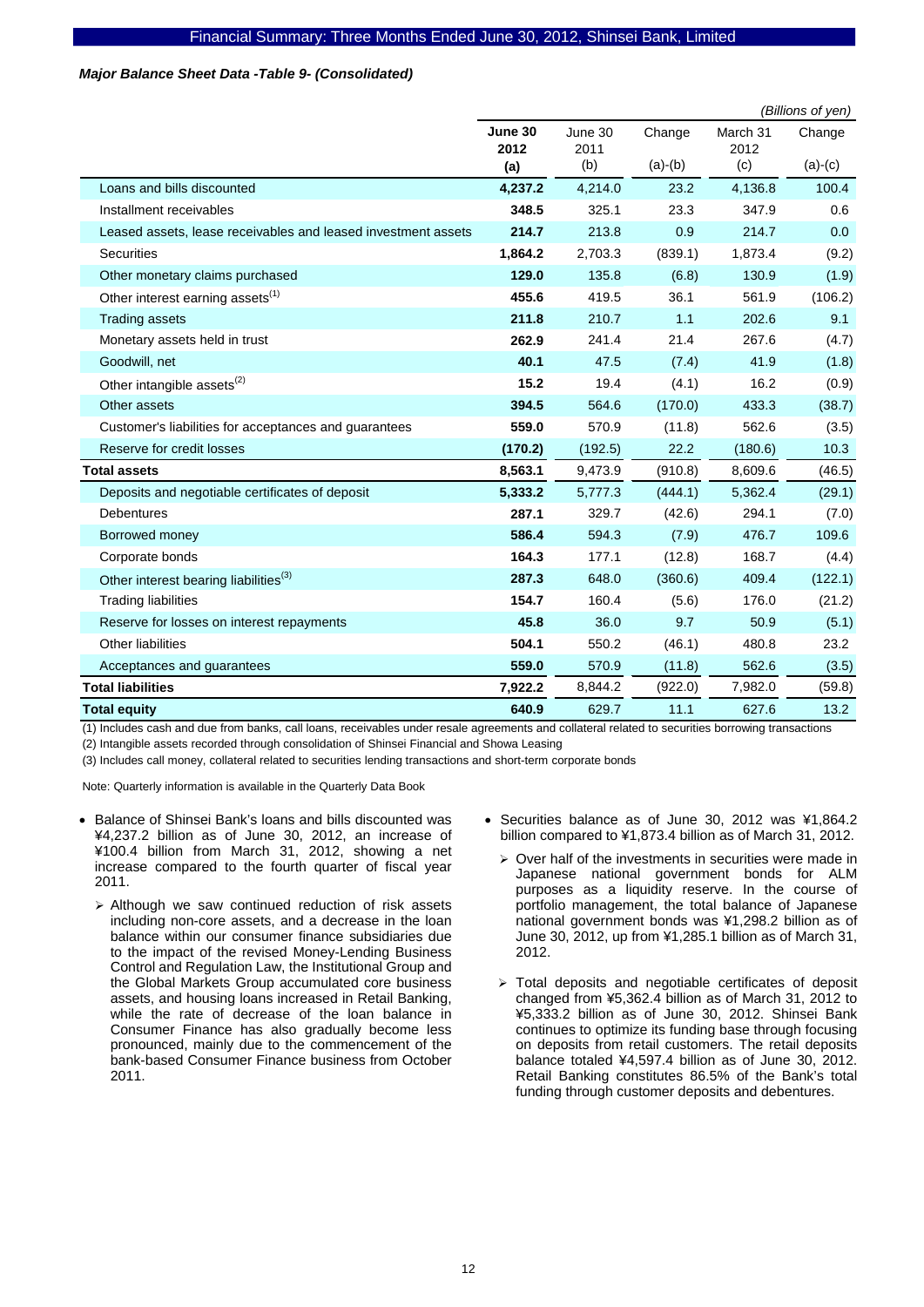### *Risk-Monitored Loans -Table 10- (Consolidated)*

|                                                             |                 |                 |           |                  | (Billions of yen) |
|-------------------------------------------------------------|-----------------|-----------------|-----------|------------------|-------------------|
|                                                             | June 30<br>2012 | June 30<br>2011 | Change    | March 31<br>2012 | Change            |
|                                                             | (a)             | (b)             | $(a)-(b)$ | (c)              | $(a)-(c)$         |
| Loans to bankrupt obligors                                  | 13.3            | 14.9            | (1.5)     | 8.1              | 5.1               |
| Non-accrual delinquent loans                                | 301.7           | 295.6           | 6.1       | 316.7            | (14.9)            |
| Loans past due for three months or more                     | 1.1             | 7.0             | (5.8)     | 1.7              | (0.5)             |
| <b>Restructured loans</b>                                   | 43.8            | 58.7            | (14.9)    | 45.3             | (1.5)             |
| Total (A)                                                   | 360.1           | 376.4           | (16.3)    | 371.9            | (11.8)            |
| Loans and bills discounted (B)                              | 4,237.2         | 4,214.0         | 23.2      | 4,136.8          | 100.4             |
| Ratio to total loans and bills discounted (A / B X 100) (%) | 8.50%           | 8.93%           |           | 8.99%            |                   |
| Reserve for credit losses (C)                               | 170.2           | 192.5           | (22.2)    | 180.6            | (10.3)            |
| Reserve ratio (C / A X 100)                                 | 47.3%           | 51.1%           |           | 48.6%            |                   |

Note 1: Quarterly information is available in the Quarterly Data Book

- Risk monitored loans totaled ¥360.1 billion as of June 30, 2012, compared to ¥371.9 billion as of March 31, 2012, ¥395.0 billion as of March 31, 2011 and ¥432.3 billion as of March 31, 2010. During the first quarter of fiscal year 2012, risk monitored loans decreased by ¥11.8 billion.
- The ratio of risk monitored loans to total loans and bills discounted was 8.50% as of June 30, 2012 and declined 49 basis points compared to March 31, 2012.

### *Reserve for Credit Losses -Table 11- (Consolidated)*

|                                              |                 |                 |           |                  | (Billions of yen) |
|----------------------------------------------|-----------------|-----------------|-----------|------------------|-------------------|
|                                              | June 30<br>2012 | June 30<br>2011 | Change    | March 31<br>2012 | Change            |
|                                              | (a)             | (b)             | $(a)-(b)$ | (c)              | $(a)-(c)$         |
| General reserve for loan losses              | 77.9            | 98.4            | (20.5)    | 80.9             | (3.0)             |
| Specific reserve for loan losses             | 92.3            | 94.0            | (1.7)     | 99.6             | (7.3)             |
| Reserve for loans to restructuring countries | 0.0             | 0.0             | (0.0)     | 0.0              |                   |
| <b>Total reserve for credit losses</b>       | 170.2           | 192.5           | (22.2)    | 180.6            | (10.3)            |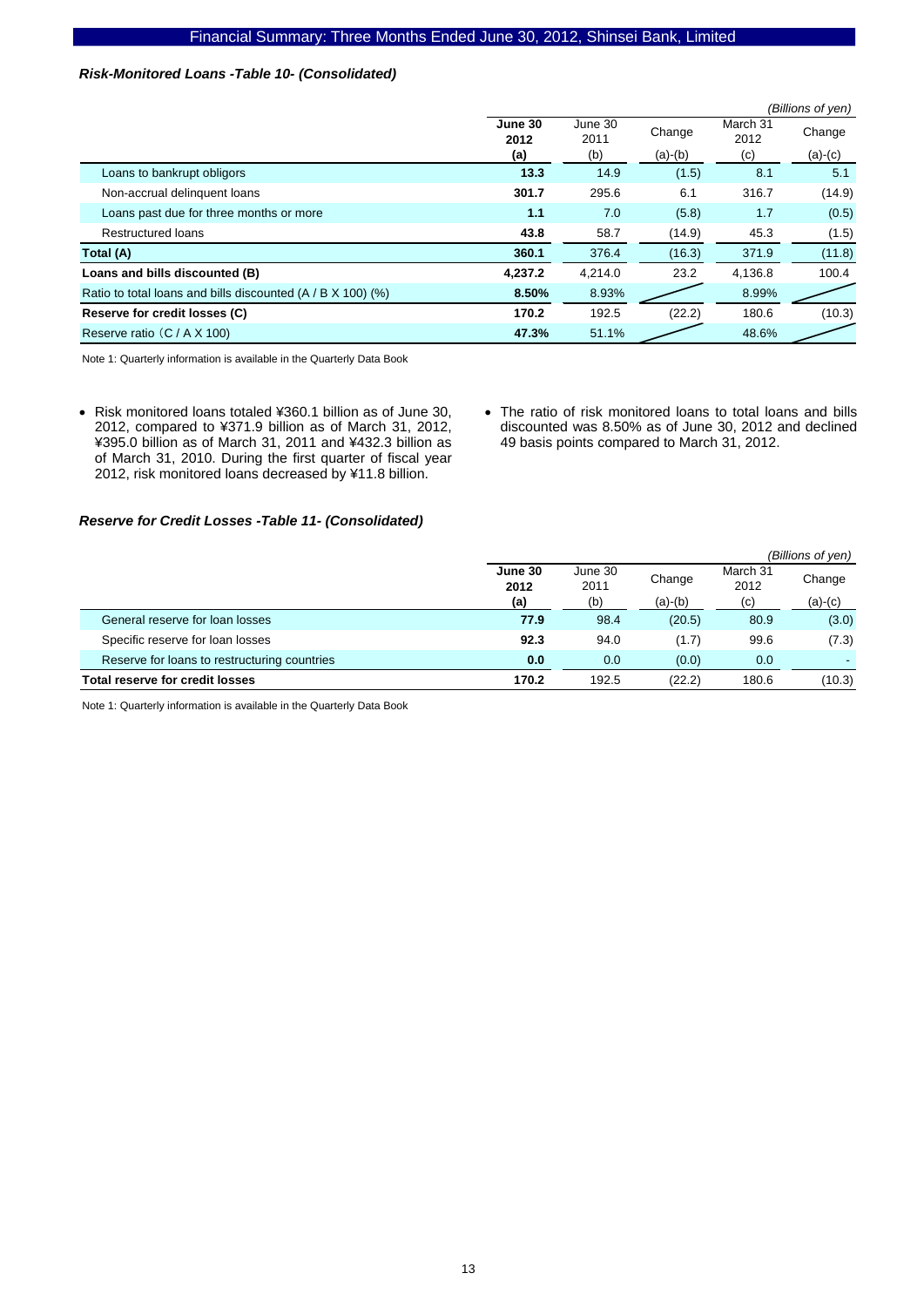# *Loans by Borrower Industry -Table 12- (Consolidated)*

|                                                                                                                     |                 |                 |           |                  | (Billions of yen) |
|---------------------------------------------------------------------------------------------------------------------|-----------------|-----------------|-----------|------------------|-------------------|
|                                                                                                                     | June 30<br>2012 | June 30<br>2011 | Change    | March 31<br>2012 | Change            |
|                                                                                                                     | (a)             | (b)             | $(a)-(b)$ | (c)              | $(a)-(c)$         |
| Domestic offices (excluding Japan offshore market account):                                                         |                 |                 |           |                  |                   |
| Manufacturing                                                                                                       | 248.1           | 235.2           | 12.9      | 244.5            | 3.5               |
| Agriculture and forestry                                                                                            | 0.3             | 0.0             | 0.2       | 0.3              | (0.0)             |
| Fishery                                                                                                             |                 | 2.2             | (2.2)     |                  |                   |
| Mining, quarrying and gravel extraction                                                                             | 0.2             | 0.4             | (0.1)     | 0.2              | (0.0)             |
| Construction                                                                                                        | 13.8            | 16.9            | (3.1)     | 15.9             | (2.0)             |
| Electric power, gas, heat supply and water supply                                                                   | 77.0            | 27.1            | 49.9      | 48.6             | 28.4              |
| Information and communications                                                                                      | 40.5            | 15.0            | 25.4      | 39.9             | 0.6               |
| Transportation and postal service                                                                                   | 241.5           | 288.7           | (47.1)    | 245.0            | (3.5)             |
| Wholesale and retail                                                                                                | 82.6            | 84.8            | (2.2)     | 86.0             | (3.3)             |
| Finance and insurance                                                                                               | 772.9           | 704.7           | 68.2      | 694.7            | 78.1              |
| Real estate                                                                                                         | 595.8           | 592.6           | 3.2       | 598.3            | (2.4)             |
| <b>Services</b>                                                                                                     | 304.7           | 314.6           | (9.8)     | 307.5            | (2.7)             |
| Local government                                                                                                    | 118.3           | 157.5           | (39.1)    | 139.5            | (21.1)            |
| <b>Others</b>                                                                                                       | 1,650.6         | 1,713.7         | (63.1)    | 1,622.4          | 28.1              |
| Loans to individual customers (retail banking, Shinsei Bank Lake,<br>Shinsei Financial, Shinki and APLUS FINANCIAL) | 1,457.4         | 1,521.0         | (63.5)    | 1,439.4          | 17.9              |
| Total domestic (A)                                                                                                  | 4,147.0         | 4.154.1         | (7.0)     | 4,043.4          | 103.6             |
| Overseas offices (including Japan offshore market accounts):                                                        |                 |                 |           |                  |                   |
| Governments                                                                                                         | 2.0             | 2.2             | (0.1)     | 2.0              |                   |
| <b>Financial institutions</b>                                                                                       | 1.0             | 1.6             | (0.5)     | 1.0              | (0.0)             |
| <b>Others</b>                                                                                                       | 87.1            | 56.0            | 31.0      | 90.2             | (3.1)             |
| Total overseas (B)                                                                                                  | 90.2            | 59.8            | 30.3      | 93.3             | (3.1)             |
| Total (A+B)                                                                                                         | 4,237.2         | 4,214.0         | 23.2      | 4,136.8          | 100.4             |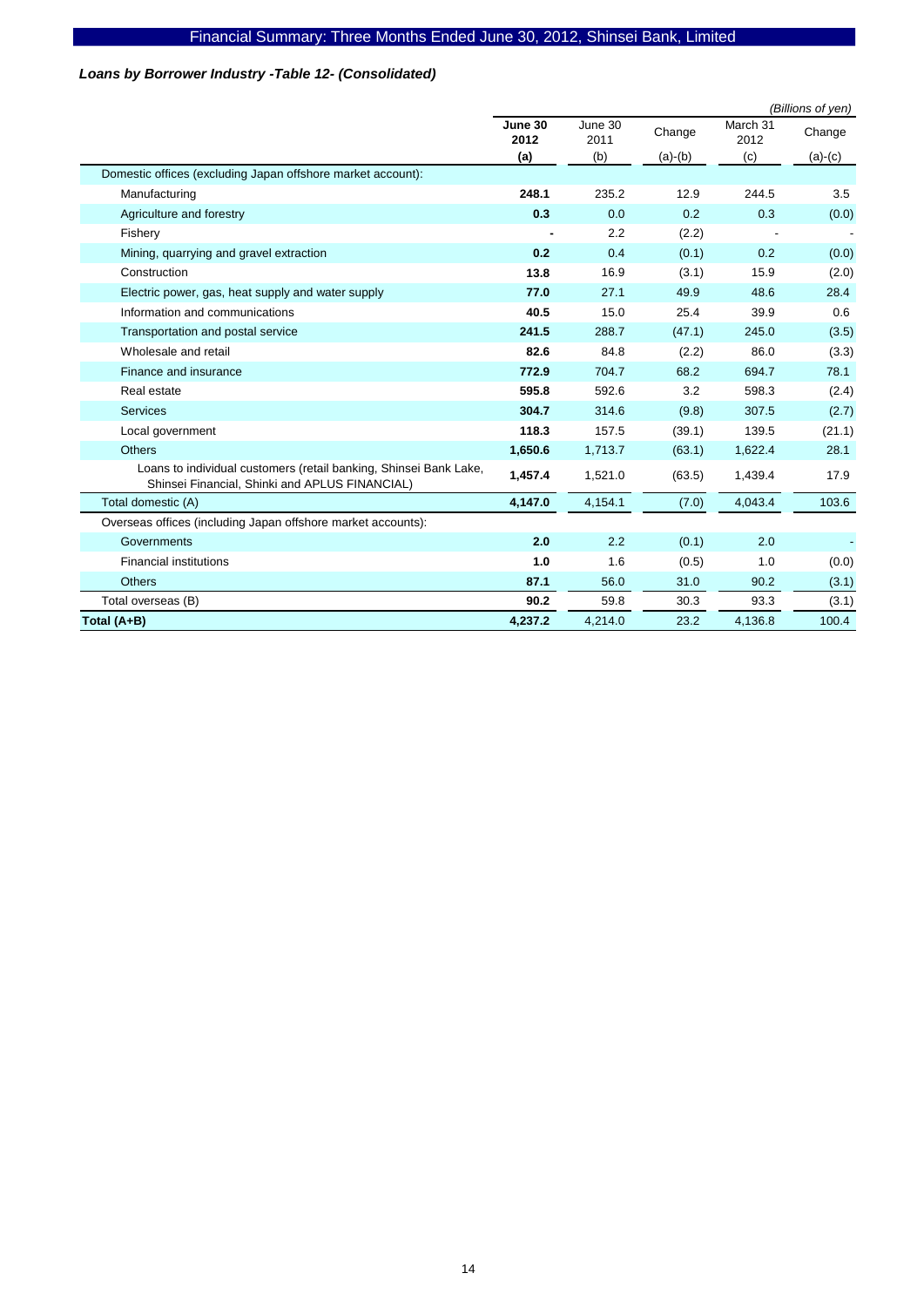# *Securities Being Held to Maturity -Table 13- (Consolidated)*

|                                            |                    |               |                                  |                          |                          |                           |                          |                          | (Billions of yen)         |  |
|--------------------------------------------|--------------------|---------------|----------------------------------|--------------------------|--------------------------|---------------------------|--------------------------|--------------------------|---------------------------|--|
|                                            | June 30, 2012      |               |                                  |                          | June 30, 2011            |                           |                          | March 31, 2012           |                           |  |
|                                            | Carrying<br>amount | Fair<br>value | <b>Unrealized</b><br>gain (loss) | Carrying<br>amount       | Fair<br>value            | Unrealized<br>gain (loss) | Carrying<br>amount       | Fair<br>value            | Unrealized<br>gain (loss) |  |
| Fair value exceeds carrying amount         |                    |               |                                  |                          |                          |                           |                          |                          |                           |  |
| Japanese national government bonds         | 585.4              | 591.1         | 5.7                              | 544.5                    | 549.1                    | 4.6                       | 585.6                    | 590.9                    | 5.3                       |  |
| Japanese corporate bonds                   | 22.4               | 22.6          | 0.1                              | 56.1                     | 56.6                     | 0.5                       | 22.8                     | 23.0                     | 0.2                       |  |
| Other                                      | 39.1               | 43.0          | 3.8                              | 39.1                     | 43.0                     | 3.9                       | 40.2                     | 44.2                     | 4.0                       |  |
| Subtotal                                   | 647.0              | 656.8         | 9.7                              | 639.8                    | 648.9                    | 9.0                       | 648.7                    | 658.2                    | 9.5                       |  |
| Fair value does not exceed carrying amount |                    |               |                                  |                          |                          |                           |                          |                          |                           |  |
| Japanese national government bonds         |                    |               |                                  |                          |                          |                           |                          |                          |                           |  |
| Japanese corporate bonds                   | ۰                  | ۰             | ۰                                | $\overline{\phantom{a}}$ | $\overline{\phantom{a}}$ | ۰                         | $\overline{\phantom{a}}$ | $\overline{\phantom{a}}$ |                           |  |
| Other                                      | 9.0                | 8.5           | (0.4)                            | 10.4                     | 10.1                     | (0.2)                     | 9.8                      | 9.2                      | (0.5)                     |  |
| Subtotal                                   | 9.0                | 8.5           | (0.4)                            | 10.4                     | 10.1                     | (0.2)                     | 9.8                      | 9.2                      | (0.5)                     |  |
| Total                                      | 656.0              | 665.3         | 9.2                              | 650.3                    | 659.0                    | 8.7                       | 658.5                    | 667.5                    | 8.9                       |  |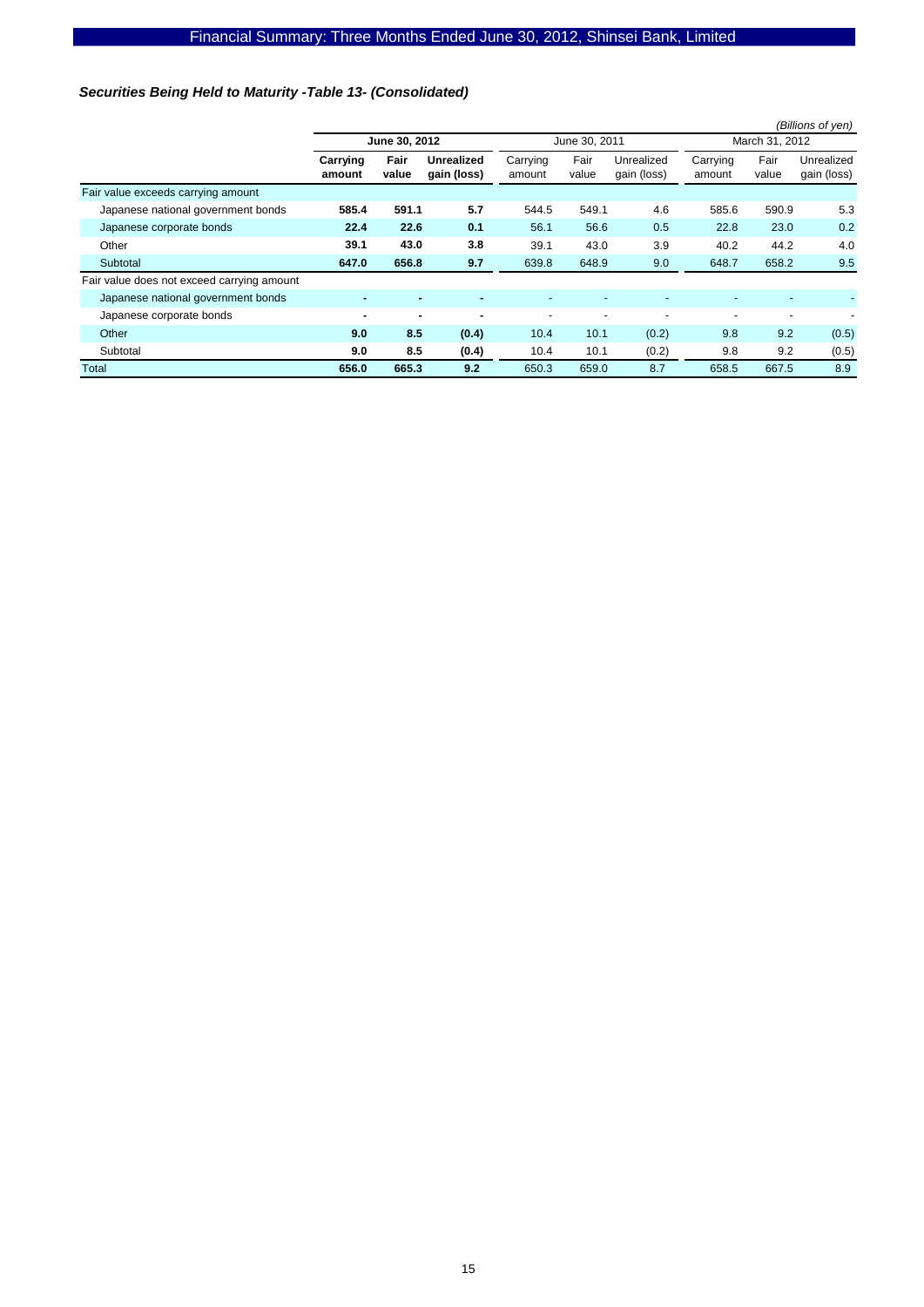### *Available-for-Sale Securities -Table 14- (Consolidated)*

|                                                                        |                                    |                                          |                                  |                                    |                                   |                           |                                    | (Billions of yen)                 |                           |
|------------------------------------------------------------------------|------------------------------------|------------------------------------------|----------------------------------|------------------------------------|-----------------------------------|---------------------------|------------------------------------|-----------------------------------|---------------------------|
|                                                                        |                                    | June 30, 2012                            |                                  | June 30, 2011                      |                                   |                           | March 31, 2012                     |                                   |                           |
|                                                                        | Carrying<br>amount<br>(Fair value) | Amortized/<br><b>Acquisition</b><br>cost | <b>Unrealized</b><br>gain (loss) | Carrying<br>amount<br>(Fair value) | Amortized/<br>Acquisition<br>cost | Unrealized<br>gain (loss) | Carrying<br>amount<br>(Fair value) | Amortized/<br>Acquisition<br>cost | Unrealized<br>gain (loss) |
| Carrying amount exceeds amortized/acquisition cost                     |                                    |                                          |                                  |                                    |                                   |                           |                                    |                                   |                           |
| Equity securities                                                      | 12.1                               | 8.2                                      | 3.8                              | 7.6                                | 5.8                               | 1.7                       | 17.1                               | 11.5                              | 5.5                       |
| Domestic bonds                                                         | 538.6                              | 534.9                                    | 3.6                              | 981.6                              | 978.9                             | 2.7                       | 681.8                              | 679.4                             | 2.3                       |
| Japanese national government bonds                                     | 463.3                              | 460.2                                    | 3.0                              | 914.7                              | 913.0                             | 1.7                       | 619.5                              | 617.6                             | 1.9                       |
| Japanese local government bonds                                        | 1.7                                | 1.7                                      | 0.0                              | 1.7                                | 1.7                               | 0.0                       | 1.7                                | 1.7                               | 0.0                       |
| Japanese corporate bonds                                               | 73.5                               | 72.9                                     | 0.5                              | 65.0                               | 64.1                              | 0.9                       | 60.4                               | 60.0                              | 0.3                       |
| Other                                                                  | 81.3                               | 77.6                                     | 3.7                              | 83.1                               | 78.8                              | 4.2                       | 71.2                               | 66.8                              | 4.4                       |
| Foreign securities                                                     | 67.7                               | 64.2                                     | 3.4                              | 70.1                               | 66.1                              | 4.0                       | 55.7                               | 51.5                              | 4.1                       |
| Foreign currency denominated foreign<br>corporate and government bonds | 46.0                               | 43.5                                     | 2.4                              | 36.4                               | 33.3                              | 3.1                       | 31.4                               | 28.6                              | 2.8                       |
| Yen-denominated foreign corporate<br>and government bonds              | 17.6                               | 17.4                                     | 0.1                              | 31.6                               | 31.1                              | 0.5                       | 19.6                               | 19.4                              | 0.2                       |
| Foreign equity securities and others                                   | 4.0                                | 3.2                                      | 0.8                              | 2.0                                | 1.6                               | 0.3                       | 4.6                                | 3.4                               | 1.1                       |
| Other securities                                                       | 1.1                                | 0.9                                      | 0.2                              | 1.0                                | 0.9                               | 0.1                       | 1.1                                | 0.9                               | 0.1                       |
| Other monetary claims purchased                                        | 12.5                               | 12.4                                     | 0.0                              | 11.9                               | 11.8                              | 0.0                       | 14.4                               | 14.4                              | 0.0                       |
| Subtotal                                                               | 632.1                              | 620.9                                    | 11.2                             | 1,072.4                            | 1,063.6                           | 8.7                       | 770.2                              | 757.9                             | 12.3                      |
| Carrying amount does not exceed amortized/acquisition cost             |                                    |                                          |                                  |                                    |                                   |                           |                                    |                                   |                           |
| Equity securities                                                      | 4.8                                | 5.7                                      | (0.9)                            | 7.5                                | 11.7                              | (4.2)                     | 2.1                                | 2.7                               | (0.6)                     |
| Domestic bonds                                                         | 402.7                              | 406.1                                    | (3.3)                            | 706.6                              | 712.2                             | (5.5)                     | 247.7                              | 251.7                             | (3.9)                     |
| Japanese national government bonds                                     | 249.5                              | 250.1                                    | (0.5)                            | 496.5                              | 497.4                             | (0.9)                     | 79.9                               | 80.7                              | (0.7)                     |
| Japanese local government bonds                                        |                                    |                                          | ٠                                |                                    |                                   |                           |                                    |                                   |                           |
| Japanese corporate bonds                                               | 153.2                              | 156.0                                    | (2.7)                            | 210.0                              | 214.7                             | (4.6)                     | 167.7                              | 170.9                             | (3.2)                     |
| Other                                                                  | 80.8                               | 83.7                                     | (2.9)                            | 151.6                              | 155.9                             | (4.3)                     | 88.1                               | 91.3                              | (3.1)                     |
| Foreign securities                                                     | 78.9                               | 81.9                                     | (2.9)                            | 148.3                              | 152.4                             | (4.1)                     | 86.1                               | 89.3                              | (3.1)                     |
| Foreign currency denominated foreign<br>corporate and government bonds | 33.7                               | 36.3                                     | (2.6)                            | 89.8                               | 92.5                              | (2.7)                     | 38.0                               | 40.6                              | (2.6)                     |
| Yen-denominated foreign corporate<br>and government bonds              | 45.2                               | 45.5                                     | (0.3)                            | 54.9                               | 55.5                              | (0.5)                     | 48.0                               | 48.5                              | (0.4)                     |
| Foreign equity securities and others                                   | 0.0                                | 0.0                                      | ٠                                | 3.5                                | 4.4                               | (0.9)                     | 0.0                                | 0.0                               | ÷                         |
| Other securities                                                       | 0.5                                | 0.5                                      |                                  | 1.0                                | 1.0                               |                           | 0.5                                | 0.5                               |                           |
| Other monetary claims purchased                                        | 1.3                                | 1.3                                      | (0.0)                            | 2.2                                | 2.4                               | (0.1)                     | 1.4                                | 1.4                               | (0.0)                     |
| Subtotal                                                               | 488.4                              | 495.6                                    | (7.1)                            | 865.7                              | 879.9                             | (14.1)                    | 338.0                              | 345.7                             | (7.7)                     |
| Total <sup>(1)(2)</sup>                                                | 1.120.6                            | 1,116.5                                  | 4.0                              | 1,938.2                            | 1,943.6                           | (5.3)                     | 1,108.3                            | 1,103.7                           | 4.6                       |

(1) Includes a part of other monetary claims purchased in addition to securities available for sale. Total amounts of securities available for sale excluding such other monetary claims purchased as of June 30, 2012, June 30, 2011 and March 31, 2012 were ¥1,106.8 billion, ¥1,924.0 billion and ¥1,092.3 billion, respectively.

(2) Securities whose fair value cannot be reliably determined are not included in available-for-sale securities.

### *Unrealized Gain (Loss) on Available-for-Sale Securities (Consolidated)*

|                                                                                                                                                                              |               |               | (Billions of yen) |
|------------------------------------------------------------------------------------------------------------------------------------------------------------------------------|---------------|---------------|-------------------|
|                                                                                                                                                                              | June 30, 2012 | June 30, 2011 | March 31, 2012    |
| Unrealized gain (loss) before deferred tax on:                                                                                                                               |               |               |                   |
| Available-for-sale securities                                                                                                                                                | 4.0           | (5.3)         | 4.6               |
| The Bank's interests in available-for-sale securities held<br>by partnerships recorded as securities whose fair value<br>cannot be reliably determined and other adjustments | (0.0)         | (0.0)         | (0.0)             |
| Securities being held to maturity, reclassified from<br>available-for-sale in the past, under extremely<br>illiquid market conditions                                        | (4.8)         | (5.6)         | (5.1)             |
| Deferred tax assets (liabilities)                                                                                                                                            | (0.1)         | (0.2)         | (0.1)             |
| Unrealized gain (loss) on available-for-sale securities<br>before interest adjustments                                                                                       | (0.9)         | (11.2)        | (0.7)             |
| Minority interests                                                                                                                                                           | (0.0)         | (0.0)         | (0.0)             |
| The Bank's interests in unrealized gain (loss) on<br>available-for-sale securities held by affiliates to<br>which the equity method is applied                               | 0.2           | 0.0           | 0.0               |
| Unrealized gain (loss) on available-for-sale securities                                                                                                                      | (0.7)         | (11.2)        | (0.6)             |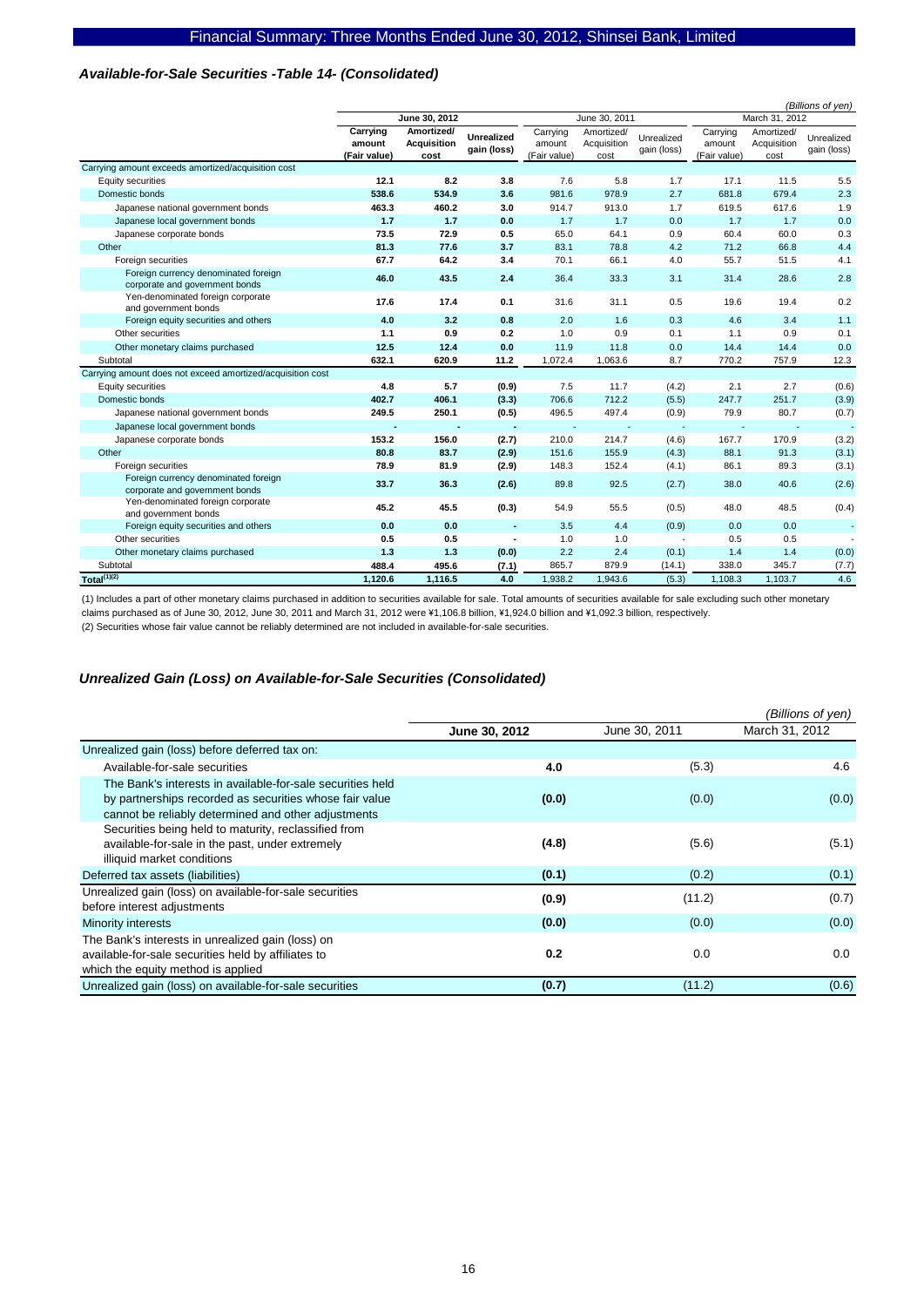### *Deposits, Including Negotiable Certificates of Deposit (NCDs) -Table 15- (Consolidated)*

|                                            |                 |                 |           |                  | (Billions of yen) |
|--------------------------------------------|-----------------|-----------------|-----------|------------------|-------------------|
|                                            | June 30<br>2012 | June 30<br>2011 | Change    | March 31<br>2012 | Change            |
|                                            | (a)             | (b)             | $(a)-(b)$ | (c)              | $(a)-(c)$         |
| <b>Deposits</b>                            | 5,126.5         | 5,469.2         | (342.6)   | 5,184.3          | (57.7)            |
| Liquid (current, ordinary, note) deposits  | 1,556.6         | 1,468.2         | 88.4      | 1,513.3          | 43.2              |
| Time deposits <sup>(1)</sup>               | 3,197.2         | 3,637.9         | (440.7)   | 3,292.7          | (95.5)            |
| Other                                      | 372.6           | 363.0           | 9.6       | 378.1            | (5.4)             |
| Negotiable certificates of deposits (NCDs) | 206.7           | 308.1           | (101.4)   | 178.0            | 28.6              |
| Total                                      | 5,333.2         | 5,777.3         | (444.1)   | 5,362.4          | (29.1)            |

(1) Includes two-week maturity deposits

Note 1: Quarterly information is available in the Quarterly Data Book

### *Financial Ratios -Table 16- (Consolidated)*

|                                                    | 1QFY2012<br>(3 months) | 1QFY2011<br>(3 months)  | FY2011<br>$(12$ months) |
|----------------------------------------------------|------------------------|-------------------------|-------------------------|
| Return on assets <sup>(1)</sup>                    | $0.8\%$ <sup>(5)</sup> | $0.7\%$ <sup>(5)</sup>  | 0.1%                    |
| Return on equity <sup>(2)</sup>                    | 11.6% $(5)$            | $13.2\%$ <sup>(5)</sup> | 1.2%                    |
| Return on equity (fully diluted) <sup>(3)</sup>    | 11.6% $(5)$            | $13.2\%$ <sup>(5)</sup> | 1.2%                    |
|                                                    |                        |                         |                         |
| Cash basis return on assets (1)                    | $0.9\%$ <sup>(5)</sup> | $0.9\%$ <sup>(5)</sup>  | 0.2%                    |
| Cash basis return on equity $(2)(4)$               | 14.6% $(5)$            | 16.9% $(5)$             | 3.2%                    |
| Cash basis return on equity (fully diluted) (3)(4) | 14.6% $(5)$            | 16.9% $(5)$             | 3.2%                    |
| Expense-to-revenue ratio $^{(6)(7)}$               | 61.1%                  | 54.3%                   | 63.1%                   |
| (1) Return on assets:                              |                        |                         |                         |

Net income (Total assets at the BOP + Total assets at the EOP) / 2  BOP: beginning of period EOP: end of period

For the calculation of cash basis return on assets, goodwill and other intangibles are excluded from the amount of total assets.

(2) Return on equity:

Net income - dividends on preferred shares

(Total equity eligible for common shareholders at the BOP + Total equity eligible for common shareholders at the EOP) / 2

(3) Return on equity (fully diluted):

Net income

((Total equity at the BOP - Share warrants at the BOP - Minority interests at the BOP) +

(Total equity at the EOP - Share warrants at the EOP - Minority interests at the EOP)) / 2

(4) The denominator is calculated as:

((Total capital – goodwill – intangible assets acquired in business combinations (net of associated deferred tax liability) at the beginning of the period) + (the same values at the end of the period))/2.

(5) Annualized basis.

(6) Management accounting basis.

(7) Expense denotes general and administrative expenses.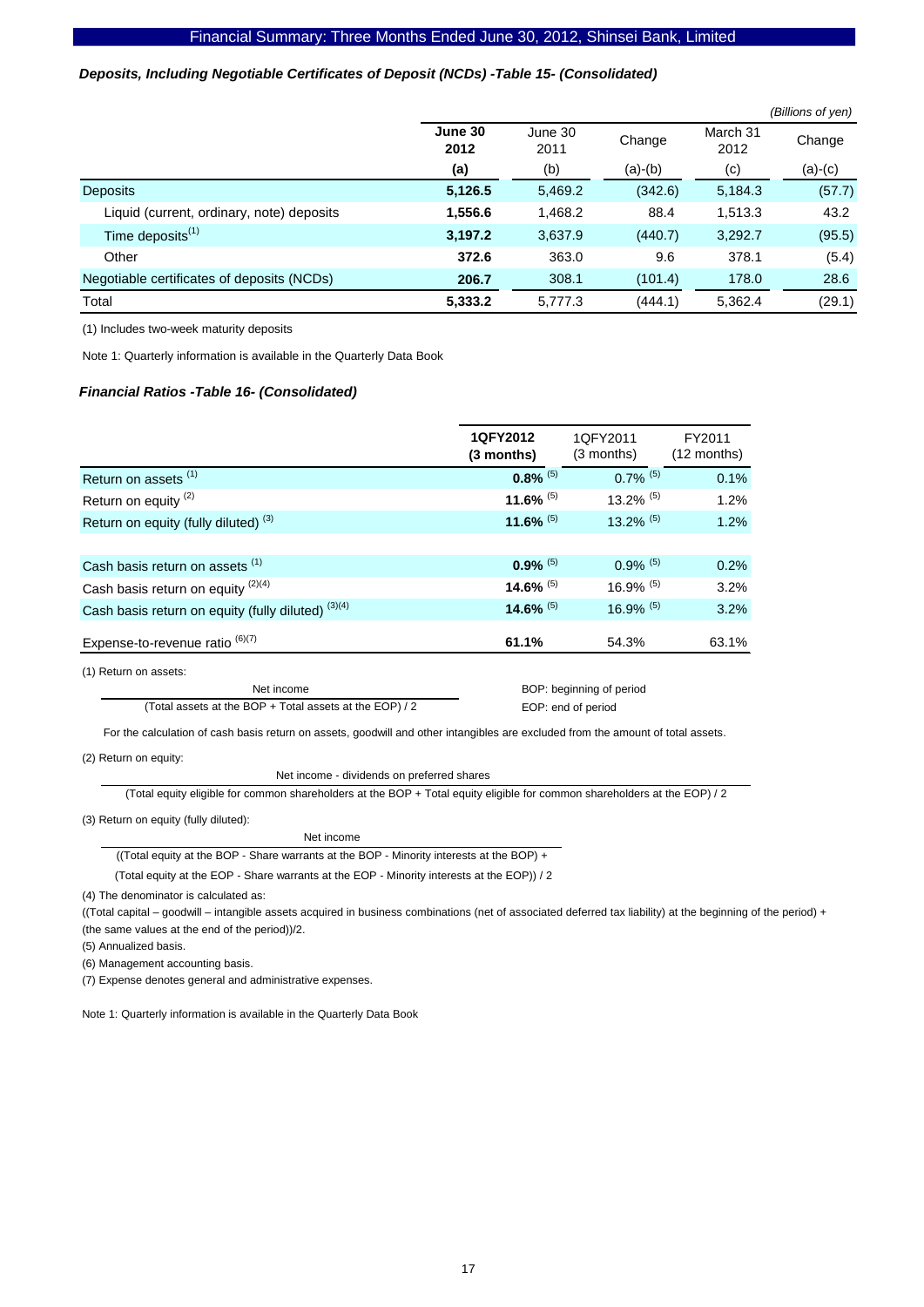# *Capital Adequacy Data -Table 17- (Consolidated)*  (1)

|                                                                                                     | (Billions of yen, except percentages) |                           |           |                  |           |  |  |
|-----------------------------------------------------------------------------------------------------|---------------------------------------|---------------------------|-----------|------------------|-----------|--|--|
|                                                                                                     | June 30<br>2012                       | June 30<br>Change<br>2011 |           | March 31<br>2012 | Change    |  |  |
|                                                                                                     | (a)                                   | (b)                       | $(a)-(b)$ | (c)              | $(a)-(c)$ |  |  |
| Basic items (Tier I)                                                                                | 552.3                                 | 533.2                     | 19.0      | 537.1            | 15.1      |  |  |
| Amount eligible for inclusion in capital (Tier II)                                                  | 188.0                                 | 221.5                     | (33.4)    | 197.0            | (8.9)     |  |  |
| General reserve for loan losses                                                                     | 8.5                                   | 9.3                       | (0.7)     | 9.1              | (0.5)     |  |  |
| Perpetual/non-perpetual preferred stocks and<br>perpetual/non-perpetual subordinated debt and bonds | 179.4                                 | 212.1                     | (32.6)    | 187.8            | (8.3)     |  |  |
| <b>Deductions</b>                                                                                   | ٠                                     | $\blacksquare$            |           |                  |           |  |  |
| Deduction                                                                                           | (82.2)                                | (103.0)                   | 20.7      | (107.2)          | 25.0      |  |  |
| Total capital <sup>(2)</sup>                                                                        | 658.1                                 | 651.7                     | 6.3       | 626.9            | 31.2      |  |  |
| Risk assets                                                                                         | 6,019.7                               | 6,559.5                   | (539.8)   | 6,102.5          | (82.7)    |  |  |
| Capital adequacy ratio                                                                              | 10.93%                                | 9.93%                     |           | 10.27%           |           |  |  |
| Tier I capital ratio                                                                                | 9.17%                                 | 8.12%                     |           | 8.80%            |           |  |  |

(1) Calculated according to Basel II, F-IRB. Figures are calculated in accordance with FSA Notification Number 79 issued in December 2008 (special treatment of FSA Notification Number 19 issued in 2006). As a result, \0.7 billion net unrealized losses on securities available-for-sale, net of taxes, as of June 30, 2012,

\11.2 billion as of June 30, 2011 and \0.6 billion as of March 31, 2012 are not included in BIS capital.

(2) Consolidated total required capital is ¥412.7 billion as of June 30, 2012, ¥471.5 billion as at June 30, 2011 and ¥440.3 billion as at March 31, 2012.

Note 1: Quarterly information is available in the Quarterly Data Book

### *Per Share Data -Table 18- (Consolidated)*

|                      |                                                                        | (Yen, except percentages) |                        |                         |                       |                |  |
|----------------------|------------------------------------------------------------------------|---------------------------|------------------------|-------------------------|-----------------------|----------------|--|
|                      |                                                                        | 1QFY2012<br>(3 months)    | 1QFY2011<br>(3 months) | $\frac{0}{0}$<br>Change | FY2011<br>(12 months) | $\%$<br>Change |  |
| Common equity        |                                                                        | 217.39                    | 212.70                 | 2.2                     | 212.67                | 2.2            |  |
| Fully diluted equity |                                                                        | 217.39                    | 212.70                 | 2.2                     | 212.67                | $2.2^{\circ}$  |  |
| Basic net income     |                                                                        | 6.19                      | 6.84                   | (9.5)                   | 2.42                  |                |  |
| Diluted net income   |                                                                        | 6.19                      | 6.84                   | (9.5)                   | 2.42                  |                |  |
| Cash basis:          |                                                                        |                           |                        |                         |                       |                |  |
| Basic net income     |                                                                        | 7.11                      | 7.84                   | (9.3)                   | 6.05                  |                |  |
| Diluted net income   |                                                                        | 7.11                      | 7.84                   | (9.3)                   | 6.05                  |                |  |
|                      | For calculation of per share data (Does not include treasury shares) : |                           |                        |                         |                       |                |  |
| Equity:              | Number of common shares <sup>(1)</sup>                                 | 2,653,919,247             | 2,653,919,247          |                         | 2,653,919,247         |                |  |
|                      | Fully diluted number of shares <sup>(1)</sup>                          | 2,653,919,247             | 2,653,919,247          |                         | 2,653,919,247         |                |  |
| Net income:          | Number of common shares $^{(2)}$                                       | 2,653,919,247             | 2,653,919,247          |                         | 2,653,919,247         |                |  |
|                      | Fully diluted number of shares <sup>(2)</sup>                          | 2,653,919,247             | 2,653,919,247          |                         | 2,653,919,247         |                |  |

(1) Outstanding shares at the end of the respective periods.

(2) Weighted average number of outstanding shares during the respective period.

Note 1: Quarterly information is available in the Quarterly Data Book

We realized ¥16.4 billion in consolidated net income for the first quarter of fiscal year 2012. However, this represented a decrease from ¥18.1 billion for the first quarter of fiscal year 2011, which included gains of ¥6.3 billion, net of withholding tax from sales of foreign equities. As a result, the diluted net income per share for the first quarter of fiscal year 2012 decreased to ¥6.19 from ¥6.84 for the first quarter of fiscal year 2011. Cash basis diluted net income per share for the first quarter of fiscal year 2012 also fell to ¥7.11 from ¥7.84 for the first quarter of fiscal year 2011.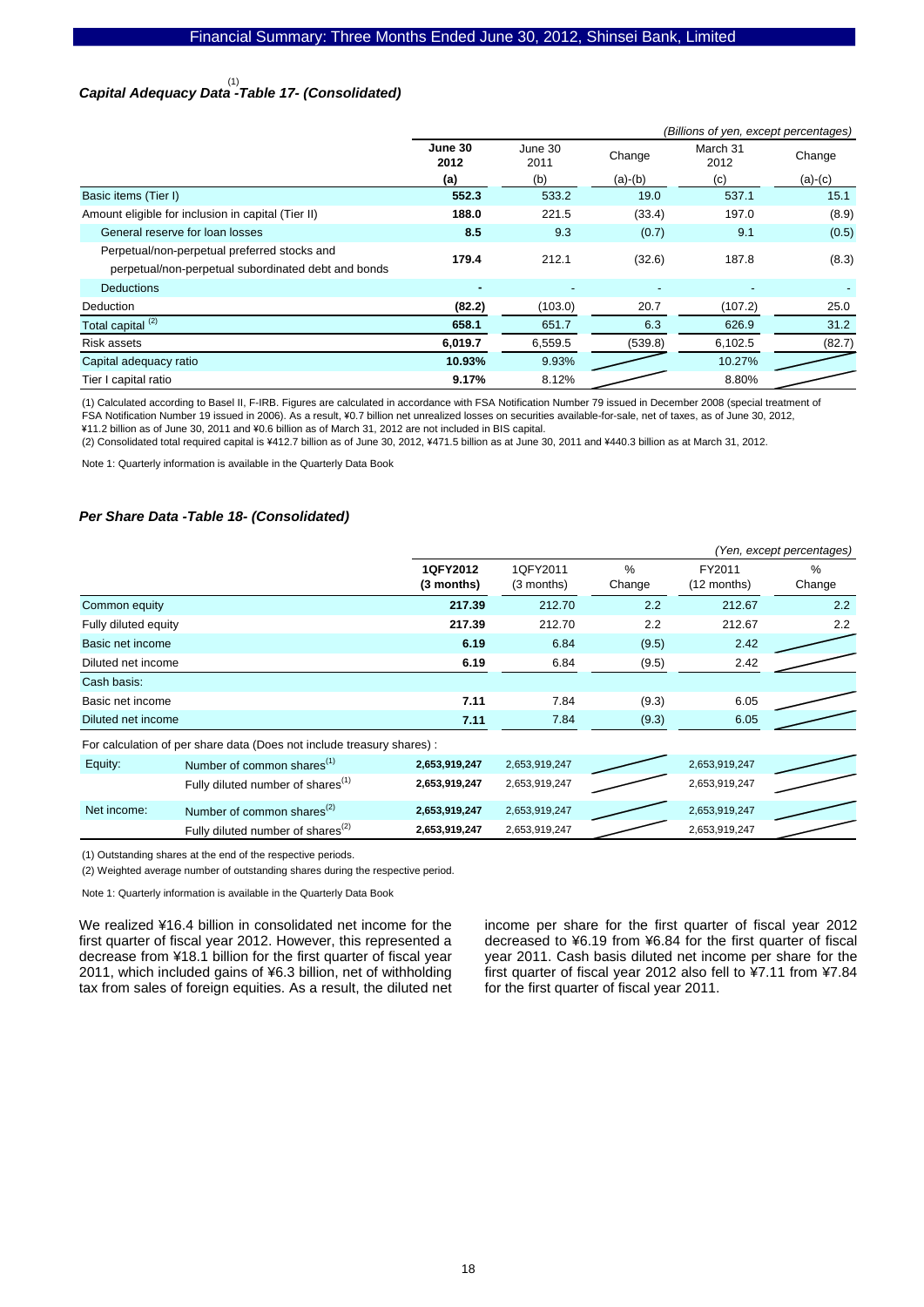### *Business Lines Results -Table 19- (Consolidated)*

|                                                                     |                        |                        | (Billions of yen, except percentages) |                       |
|---------------------------------------------------------------------|------------------------|------------------------|---------------------------------------|-----------------------|
|                                                                     | 1QFY2012<br>(3 months) | 1QFY2011<br>(3 months) | %<br>Change                           | FY2011<br>(12 months) |
| <b>Institutional Group:</b>                                         |                        |                        |                                       |                       |
| Net interest income                                                 | 6.9                    | 6.2                    | 11.9                                  | 27.2                  |
| Non-interest income                                                 | 8.3                    | 14.0                   | (41.0)                                | 35.0                  |
| <b>Total revenue</b>                                                | 15.2                   | 20.3                   | (24.8)                                | 62.3                  |
| General and administrative expenses                                 | 6.0                    | 6.2                    | (2.7)                                 | 25.0                  |
| <b>Ordinary business profit</b>                                     | 9.2                    | 14.1                   | (34.5)                                | 37.3                  |
| Net credit costs (recoveries)                                       | 0.0                    | (0.4)                  | 121.5                                 | 17.8                  |
| Ordinary business profit after net credit costs (recoveries)        | 9.1                    | 14.5                   | (37.0)                                | 19.4                  |
| <b>Global Markets Group:</b>                                        |                        |                        |                                       |                       |
| Net interest income                                                 | 0.0                    | (1.1)                  | 102.6                                 | (6.1)                 |
| Non-interest income                                                 | 5.3                    | 2.0                    | 157.9                                 | 11.3                  |
| <b>Total revenue</b>                                                | 5.3                    | 0.9                    | 462.0                                 | 5.1                   |
| General and administrative expenses                                 | 2.5                    | 2.7                    | (5.0)                                 | 10.8                  |
| <b>Ordinary business profit (loss)</b>                              | 2.7                    | (1.7)                  | 254.7                                 | (5.6)                 |
| Net credit costs (recoveries)                                       | (0.8)                  | (1.2)                  | 29.7                                  | (2.6)                 |
| Ordinary business profit (loss) after net credit costs (recoveries) | 3.6                    | (0.5)                  | 742.9                                 | (2.9)                 |
| <b>Individual Group:</b>                                            |                        |                        |                                       |                       |
| Net interest income                                                 | 21.8                   | 26.9                   | (18.9)                                | 98.7                  |
| Non-interest income                                                 | 10.1                   | 10.0                   | 1.2                                   | 39.3                  |
| <b>Total revenue</b>                                                | 31.9                   | 36.9                   | (13.5)                                | 138.1                 |
| General and administrative expenses                                 | 23.4                   | 22.8                   | 2.4                                   | 92.6                  |
| <b>Ordinary business profit</b>                                     | 8.5                    | 14.0                   | (39.3)                                | 45.4                  |
| Net credit costs (recoveries)                                       | (0.0)                  | 3.7                    | (100.9)                               | (1.7)                 |
| Ordinary business profit after net credit costs (recoveries)        | 8.5                    | 10.3                   | (17.2)                                | 47.2                  |
| Corporate/Other <sup>(1)</sup> :                                    |                        |                        |                                       |                       |
| Net interest income                                                 | (0.6)                  | (0.7)                  | 18.8                                  | (2.9)                 |
| Non-interest income                                                 | 0.1                    | (0.0)                  | 506.5                                 | 0.2                   |
| <b>Total revenue</b>                                                | (0.5)                  | (0.7)                  | 35.3                                  | (2.6)                 |
| General and administrative expenses                                 | (0.2)                  | (0.6)                  | 59.9                                  | (0.5)                 |
| <b>Ordinary business profit (loss)</b>                              | (0.2)                  | (0.1)                  | (68.8)                                | (2.1)                 |
| Net credit costs (recoveries)                                       | 0.1                    | 0.0                    | 71.7                                  | (1.0)                 |
| Ordinary business profit (loss) after net credit costs (recoveries) | (0.3)                  | (0.2)                  | (69.7)                                | (1.0)                 |
| Total:                                                              |                        |                        |                                       |                       |
| Net interest income                                                 | 28.2                   | 31.2                   | (9.8)                                 | 116.9                 |
| Non-interest income                                                 | 23.8                   | 26.1                   | (8.6)                                 | 86.0                  |
| <b>Total revenue</b>                                                | 52.0                   | 57.4                   | (9.3)                                 | 202.9                 |
| <b>General and administrative expenses</b>                          | 31.7                   | 31.1                   | 2.0                                   | 127.9                 |
| Ordinary business profit                                            | 20.2                   | 26.2                   | (22.7)                                | 74.9                  |
| Net credit costs (recoveries)                                       | (0.6)                  | 2.1                    | (131.1)                               | 12.2                  |
| Ordinary business profit after net credit costs (recoveries)        | 20.9                   | 24.0                   | (13.1)                                | 62.7                  |

(1) Corporate/Other" includes company-wide accounts which are not included in our reportable segments, allocation variance of indirect expense and elimination amount of inter-segment transactions.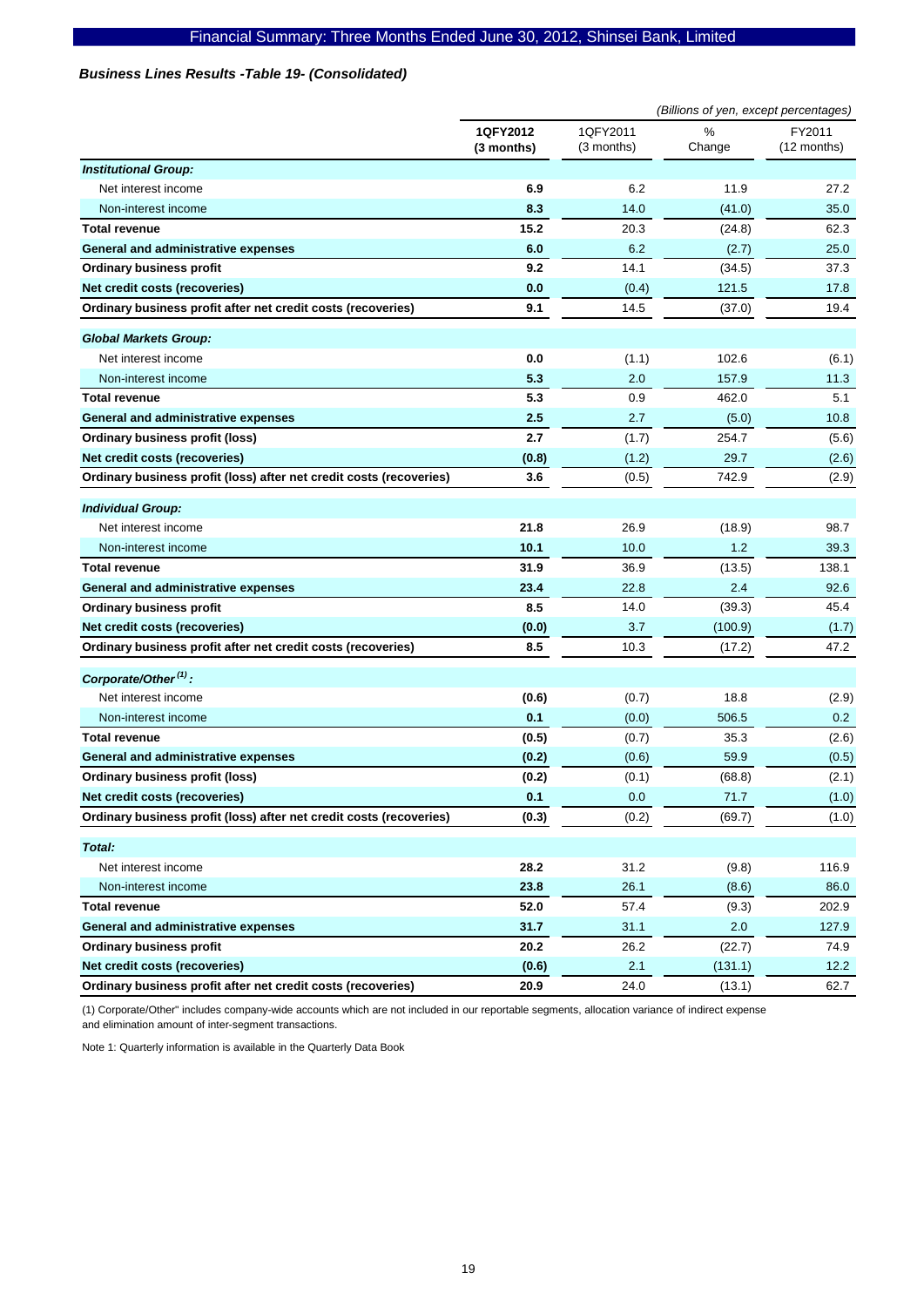# *Institutional Group -Table 20- (Consolidated)*  (1)

|                                                              | (Billions of yen, except percentages) |                        |             |                       |  |
|--------------------------------------------------------------|---------------------------------------|------------------------|-------------|-----------------------|--|
|                                                              | 1QFY2011<br>(3 months)                | 1QFY2011<br>(3 months) | %<br>Change | FY2011<br>(12 months) |  |
| <b>Institutional Business Sub-Group: (2)</b>                 |                                       |                        |             |                       |  |
| Net interest income                                          | 2.6                                   | 2.3                    | 11.2        | 9.2                   |  |
| Non-interest income                                          | 0.7                                   | 0.4                    | 82.2        | 0.3                   |  |
| <b>Total revenue</b>                                         | 3.4                                   | 2.7                    | 21.8        | 9.6                   |  |
| General and administrative expenses                          | 1.6                                   | 1.7                    | (5.7)       | 6.9                   |  |
| <b>Ordinary business profit</b>                              | 1.7                                   | 1.0                    | 66.7        | 2.6                   |  |
| Net credit costs (recoveries)                                | 0.2                                   | (1.1)                  | 125.8       | 1.4                   |  |
| Ordinary business profit after net credit costs (recoveries) | 1.4                                   | 2.1                    | (31.4)      | 1.2                   |  |
| <b>Structured Finance Sub-Group:</b>                         |                                       |                        |             |                       |  |
| Net interest income                                          | 4.1                                   | 4.1                    | 0.9         | 16.9                  |  |
| Non-interest income                                          | 1.4                                   | 0.6                    | 123.8       | 4.1                   |  |
| <b>Total revenue</b>                                         | 5.5                                   | 4.7                    | 17.2        | 21.0                  |  |
| General and administrative expenses                          | 1.1                                   | 1.2                    | (4.5)       | 4.8                   |  |
| <b>Ordinary business profit</b>                              | 4.4                                   | 3.5                    | 24.7        | 16.2                  |  |
| Net credit costs                                             | 0.1                                   | 2.0                    | (91.8)      | 14.1                  |  |
| Ordinary business profit after net credit costs              | 4.2                                   | 1.5                    | 174.6       | 2.0                   |  |
| <b>Principal Transactions Sub-Group:</b>                     |                                       |                        |             |                       |  |
| Net interest income                                          | 0.8                                   | 0.5                    | 47.2        | 4.5                   |  |
| Non-interest income                                          | 1.7                                   | 1.0                    | 65.5        | 6.6                   |  |
| <b>Total revenue</b>                                         | 2.5                                   | 1.6                    | 59.0        | 11.2                  |  |
| General and administrative expenses                          | 0.9                                   | 0.9                    | (7.4)       | 3.8                   |  |
| <b>Ordinary business profit</b>                              | 1.6                                   | 0.6                    | 158.0       | 7.3                   |  |
| Net credit costs (recoveries)                                | (0.0)                                 | 0.1                    | (131.5)     | 0.9                   |  |
| Ordinary business profit after net credit costs (recoveries) | 1.7                                   | 0.5                    | 233.0       | 6.4                   |  |
| <b>Showa Leasing:</b>                                        |                                       |                        |             |                       |  |
| Net interest income                                          | (0.6)                                 | (0.9)                  | 28.5        | (2.5)                 |  |
| Non-interest income                                          | 3.7                                   | 4.3                    | (14.2)      | 15.0                  |  |
| <b>Total revenue</b>                                         | 3.0                                   | 3.4                    | (10.4)      | 12.4                  |  |
| General and administrative expenses                          | 1.9                                   | 1.8                    | 1.2         | 7.8                   |  |
| <b>Ordinary business profit</b>                              | 1.1                                   | 1.5                    | (24.6)      | 4.6                   |  |
| Net credit costs (recoveries)                                | (0.7)                                 | (1.8)                  | 60.2        | (1.3)                 |  |
| Ordinary business profit after net credit costs (recoveries) | 1.9                                   | 3.3                    | (44.0)      | 6.0                   |  |
| Others: (2)                                                  |                                       |                        |             |                       |  |
| Net interest income                                          | (0.0)                                 | 0.0                    | (253.7)     | (0.8)                 |  |
| Non-interest income                                          | 0.6                                   | 7.6                    | (91.4)      | 8.8                   |  |
| <b>Total revenue</b>                                         | 0.5                                   | 7.6                    | (92.2)      | 7.9                   |  |
| General and administrative expenses                          | 0.4                                   | 0.3                    | 9.7         | 1.5                   |  |
| <b>Ordinary business profit</b>                              | 0.1                                   | 7.2                    | (97.6)      | 6.4                   |  |
| Net credit costs                                             | 0.4                                   | 0.3                    | 5.8         | 2.7                   |  |
| Ordinary business profit (loss) after net credit costs       | (0.2)                                 | 6.8                    | (103.6)     | 3.7                   |  |
| <b>Institutional Group:</b>                                  |                                       |                        |             |                       |  |
| Net interest income                                          | 6.9                                   | 6.2                    | 11.9        | 27.2                  |  |
| Non-interest income                                          | 8.3                                   | 14.0                   | (41.0)      | 35.0                  |  |
| <b>Total revenue</b>                                         | 15.2                                  | 20.3                   | (24.8)      | 62.3                  |  |
| General and administrative expenses                          | 6.0                                   | 6.2                    | (2.7)       | 25.0                  |  |
| <b>Ordinary business profit</b>                              | 9.2                                   | 14.1                   | (34.5)      | 37.3                  |  |
| Net credit costs (recoveries)                                | 0.0                                   | (0.4)                  | 121.5       | 17.8                  |  |
| Ordinary business profit after net credit costs (recoveries) | 9.1                                   | 14.5                   | (37.0)      | 19.4                  |  |

(1) Net of consolidation adjustments, if applicable.

(2) Results for Advisory business are included in the Institutional Business Sub-Group on a management accountign basis from 1Q FY2012.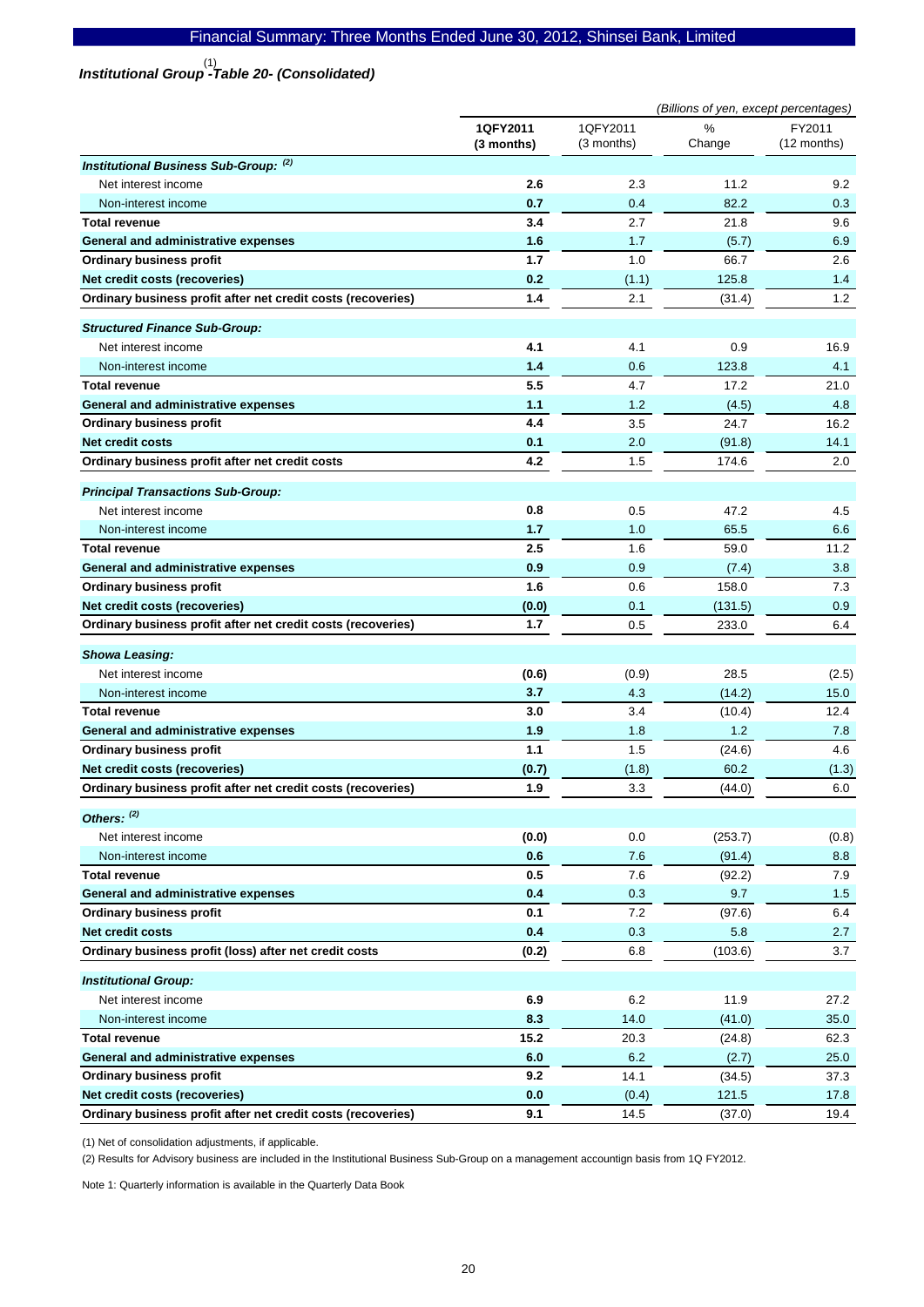Shinsei Bank Group provides various financial products and services to our institutional and individual customers through the Institutional Group, the Global Markets Group and the Individual Group. Concerning business for institutional customers, the Institutional Group primarily performs corporate and public sector finance and advisory business, and the Global Markets Group mainly performs financial markets business and serves financial institution clients.

### **Institutional Group:**

• The Institutional Group reporting segments consist of: 1) Institutional Business Sub-Group which provides financial products and services for the corporate and public sectors, 2) Structured Finance Sub-Group which includes businesses such as real estate finance and specialty finance, 3) Principal Transactions Sub-Group which covers credit trading and private equity business, 4) Showa Leasing and 5) others including asset-backed investment.

### **Total revenue**

- The Institutional Group business recorded total revenue of ¥15.2 billion for the first quarter of fiscal year 2012, reflecting the progress made in rebuilding our customer franchise. However, total revenue declined from ¥20.3 billion for the first quarter of fiscal year 2011, which included gains of ¥6.3 billion, net of withholding tax from sales of foreign equities categorized as non-core assets.
- In order to rebuild our client base, the Institutional Business Sub-Group focused on areas where the Bank can demonstrate its strengths, put efforts into identifying new outlets for corporate lending and promoted cross-selling to provide financial products and services other than loans. Total revenue increased steadily to ¥3.4 billion for the first quarter of fiscal year 2012 from ¥2.7 billion for the first quarter of fiscal year 2011.
- The Structured Finance Sub-Group recorded total revenue of ¥5.5 billion for the first quarter of fiscal year 2012, compared to ¥4.7 billion for the first quarter of fiscal year 2011. Divestitures of non-performing loans and new loan disbursements in real estate finance and in specialty finance brought about the higher quality asset replacement. While there was ¥1.0 billion in impairment on bonds related to real estate non-recourse finance in the first quarter of fiscal year 2011, the amount decreased to less than ¥0.1 billion in the first quarter of fiscal year 2012.
- The Principal Transactions Sub-Group recorded total revenue of ¥2.5 billion for the first quarter of fiscal year 2012, compared to ¥1.6 billion in the first quarter of

fiscal year 2011. This was a result of profits realized in the credit trading business during the first quarter of fiscal year 2012. In addition, ¥0.5 billion of impairment on private equity investment was recognized for the first quarter of fiscal year 2012, compared to ¥0.7 billion for the first quarter of fiscal year 2011.

• Others recorded total revenue of ¥0.5 billion for the first quarter of fiscal year 2012, compared to ¥7.6 billion including gains of ¥6.3 billion, net of withholding tax from sales of foreign equities for the first quarter of fiscal year 2011.

### **Expenses**

• General and administrative expenses were ¥6.0 billion for the first quarter of fiscal year 2012, marking a decrease of ¥0.1 billion from ¥6.2 billion for the first quarter of fiscal year 2011. This small decrease was due to the scale-down and exit from non-core businesses and efficiency improvements in each business, while the group focused on areas where the Bank can demonstrate its strengths to rebuild the client base.

### **Net credit costs**

• Net credit costs were ¥0.0 billion (¥90 million) for the first quarter of fiscal year 2012, down from ¥0.4 billion of recoveries for the first quarter of fiscal year 2011. Despite continued divestiture of non-core assets to mitigate potential risks and strict credit management and collection from unprofitable obligors, small net credit costs were marked because the loan balance increased by expanding new financing.

### **Ordinary business profit after net credit costs**

• As a result, the Institutional Group recorded an ordinary business profit after net credit costs of ¥9.1 billion for the first quarter of fiscal year 2012, compared to ¥14.5 billion for the first quarter of fiscal year 2011.

### **Showa Leasing**

• Showa Leasing recorded ¥3.0 billion of total revenue for the first quarter of fiscal year 2012, a decrease from ¥3.4 billion for the first quarter of fiscal year 2011, mainly because operating assets declined amidst the stagnant economy. Net credit recoveries were ¥0.7 billion for the first quarter of fiscal year 2012, compared to significant recoveries of ¥1.8 billion for the first quarter of fiscal year 2011. Finally, Showa Leasing recorded ¥1.9 billion of ordinary business profit after net credit costs including consolidation adjustments for the first quarter of fiscal year 2012, compared to ¥3.3 billion for the first quarter of fiscal year 2011.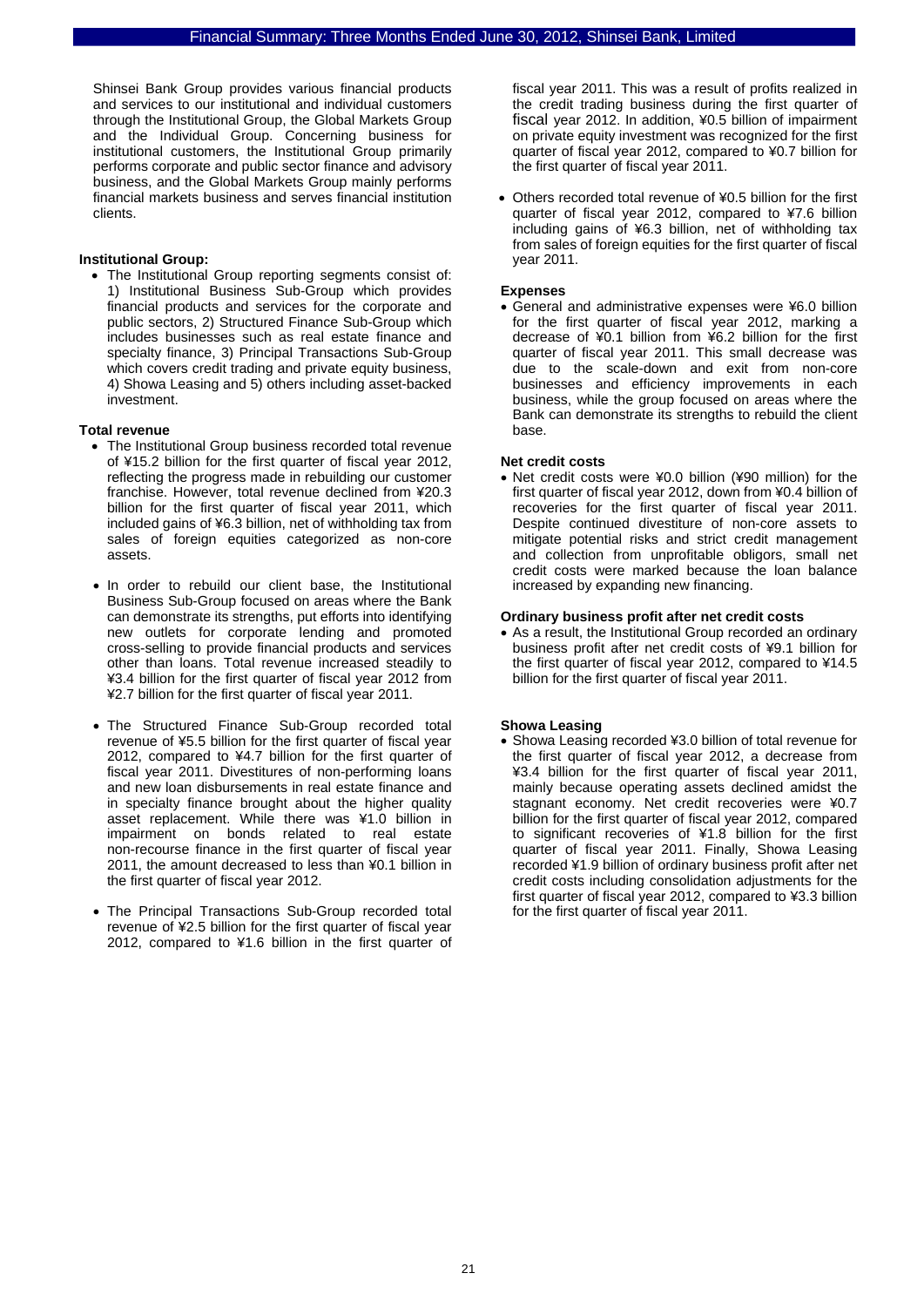### *Global Markets Group -Table 21- (Consolidated)*

|                                                                     |                        |                        | (Billions of yen, except percentages) |                       |
|---------------------------------------------------------------------|------------------------|------------------------|---------------------------------------|-----------------------|
|                                                                     | 1QFY2012<br>(3 months) | 1QFY2011<br>(3 months) | %<br>Change                           | FY2011<br>(12 months) |
| <b>Financial Institutions Sub-Group:</b>                            |                        |                        |                                       |                       |
| Net interest income                                                 | 0.4                    | 0.3                    | 16.8                                  | 1.4                   |
| Non-interest income                                                 | 1.1                    | 0.3                    | 238.4                                 | 1.9                   |
| <b>Total revenue</b>                                                | 1.5                    | 0.7                    | 121.2                                 | 3.3                   |
| General and administrative expenses                                 | 0.5                    | 0.5                    | (8.5)                                 | 2.3                   |
| <b>Ordinary business profit</b>                                     | 1.0                    | 0.1                    | 666.0                                 | 1.0                   |
| Net credit costs (recoveries)                                       | (0.6)                  | 0.2                    | (345.1)                               | (0.4)                 |
| Ordinary business profit (loss) after net credit costs (recoveries) | 1.6                    | (0.1)                  | 1,545.7                               | 1.5                   |
|                                                                     |                        |                        |                                       |                       |
| <b>Markets Sub-Group:</b>                                           |                        |                        |                                       |                       |
| Net interest income                                                 | 0.4                    | 0.2                    | 50.7                                  | 1.1                   |
| Non-interest income                                                 | 2.0                    | 0.6                    | 231.7                                 | 5.1                   |
| <b>Total revenue</b>                                                | 2.4                    | 0.9                    | 172.9                                 | 6.2                   |
| General and administrative expenses                                 | 0.8                    | 0.8                    | 7.0                                   | 3.2                   |
| <b>Ordinary business profit</b>                                     | 1.6                    | 0.0                    | 1,608.1                               | 2.9                   |
| Net credit costs (recoveries)                                       | (0.1)                  | (1.2)                  | 88.8                                  | (1.4)                 |
| Ordinary business profit after net credit costs (recoveries)        | 1.7                    | 1.3                    | 33.2                                  | 4.4                   |
|                                                                     |                        |                        |                                       |                       |
| <b>Treasury Sub-Group:</b>                                          |                        |                        |                                       |                       |
| Net interest income                                                 | (0.8)                  | (1.8)                  | 52.6                                  | (9.2)                 |
| Non-interest income                                                 | 1.6                    | 0.5                    | 193.2                                 | 3.1                   |
| <b>Total revenue</b>                                                | 0.7                    | (1.3)                  | 157.5                                 | (6.1)                 |
| General and administrative expenses                                 | 0.3                    | 0.2                    | 15.4                                  | 1.0                   |
| <b>Ordinary business profit (loss)</b>                              | 0.4                    | (1.5)                  | 127.6                                 | (7.2)                 |
| <b>Net credit costs</b>                                             |                        |                        |                                       |                       |
| Ordinary business profit (loss) after net credit costs              | 0.4                    | (1.5)                  | 127.6                                 | (7.2)                 |
| Others:                                                             |                        |                        |                                       |                       |
| Net interest income                                                 | 0.0                    | 0.0                    | (71.3)                                | 0.5                   |
| Non-interest income                                                 | 0.5                    | 0.5                    | (7.3)                                 | 1.1                   |
| <b>Total revenue</b>                                                | 0.5                    | 0.6                    | (14.7)                                | 1.6                   |
| General and administrative expenses                                 | 0.8                    | 1.0                    | (17.4)                                | 4.1                   |
| Ordinary business profit (loss)                                     | (0.3)                  | (0.4)                  | 21.4                                  | (2.4)                 |
| Net credit costs (recoveries)                                       | (0.0)                  | (0.2)                  | 63.9                                  | (0.7)                 |
| Ordinary business profit (loss) after net credit costs (recoveries) | (0.2)                  | (0.1)                  | (43.6)                                | (1.7)                 |
| <b>Global Markets Group:</b>                                        |                        |                        |                                       |                       |
| Net interest income                                                 | 0.0                    | (1.1)                  | 102.6                                 | (6.1)                 |
| Non-interest income                                                 | 5.3                    | 2.0                    | 157.9                                 | 11.3                  |
| <b>Total revenue</b>                                                | 5.3                    | 0.9                    | 462.0                                 | 5.1                   |
| General and administrative expenses                                 | 2.5                    | 2.7                    | (5.0)                                 | 10.8                  |
| Ordinary business profit (loss)                                     | 2.7                    | (1.7)                  | 254.7                                 | (5.6)                 |
| Net credit costs (recoveries)                                       | (0.8)                  | (1.2)                  | 29.7                                  | (2.6)                 |
| Ordinary business profit (loss) after net credit costs (recoveries) | 3.6                    | (0.5)                  | 742.9                                 | (2.9)                 |

(1) Net of consolidation adjustments, if applicable.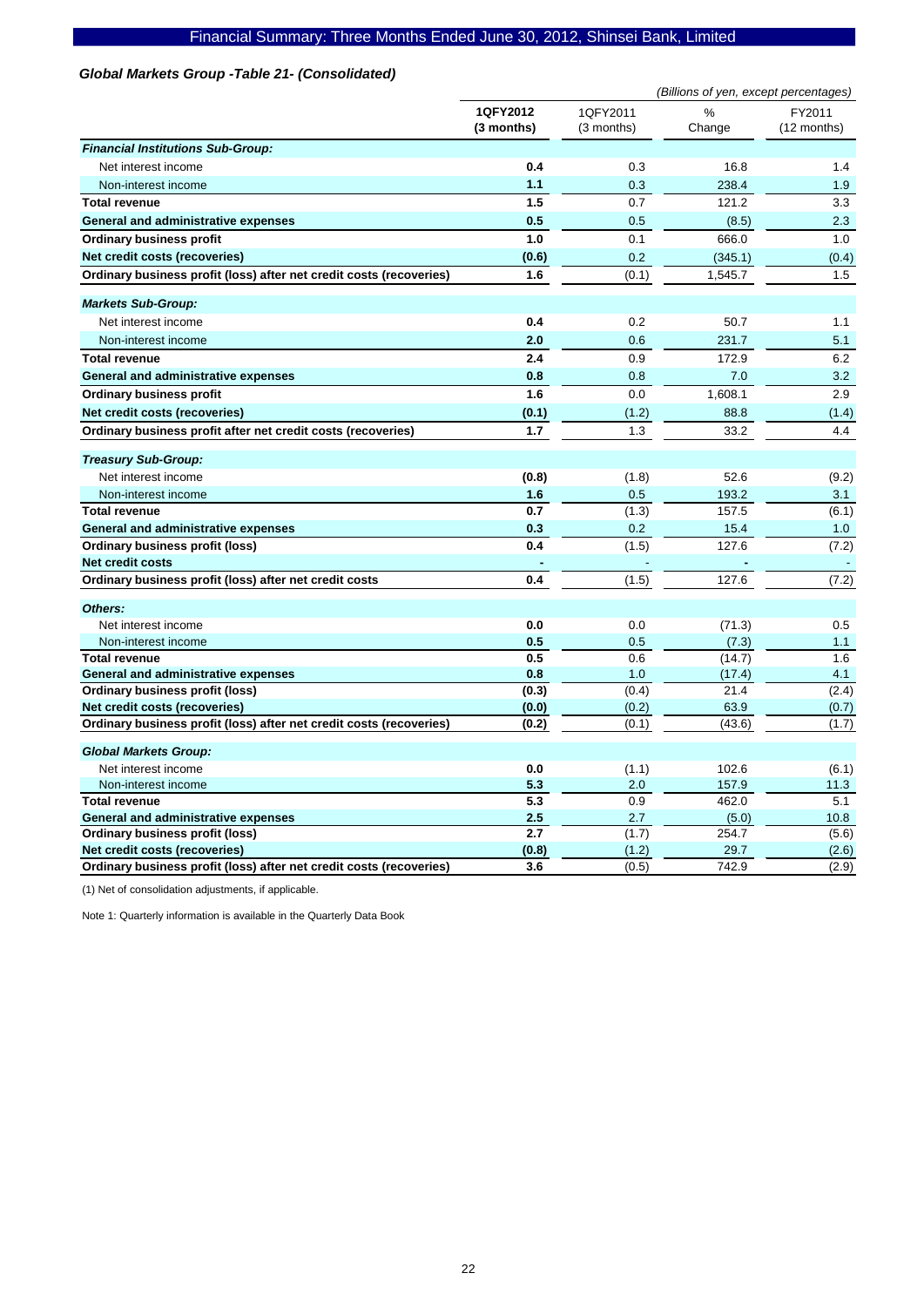#### **Global Markets Group:**

The Global Markets Group reporting segments consist of: 1) Financial Institutions Sub-Group which provides financial products and services for financial institutions, 2) Markets Sub-Group which deals with foreign exchange, derivatives and other capital markets business, 3) Treasury Sub-Group which undertakes ALM related transactions, and 4) others which cover asset management, wealth management, and Shinsei Securities' businesses.

### **Total revenue**

- The Global Markets Group generated total revenue of ¥5.3 billion for the first quarter of fiscal year 2012, an increase from ¥0.9 billion for the first quarter of fiscal year 2011, when the financial markets were stagnant due to the Great East Japan Earthquake and lower volume of customer transactions. In the first quarter of fiscal year 2012, markets were not yet stabilized due to the ongoing European debt crisis. However, the total revenue improved because of continuous efforts to rebuild the client base as well as development and provision of financial products which conform to customers' needs.
- The Financial Institutions Sub-Group's total revenue was ¥1.5 billion for the first quarter of fiscal year 2012, increasing from ¥0.7 billion for the first quarter of fiscal year 2011. This solid performance resulted from revenues from transactions with customers.
- The Markets Sub-Group earned total revenue of ¥2.4 billion for the first quarter of fiscal year 2012, also increasing from ¥0.9 billion for the first quarter of fiscal year 2011. Markets were stagnant due to the Great East Japan Earthquake and there was a lower volume of customer transactions in the first quarter of fiscal year 2011. The improvement in total revenue for the first quarter of fiscal year 2012 in spite of the ongoing European debt crisis may be attributed to the continuous efforts to develop and provide financial products which conform to customers' needs.
- The Treasury Sub-Group's total revenue was profit of ¥0.7 billion for the first quarter of fiscal year 2012, compared to a loss of ¥1.3 billion for the first quarter of fiscal year 2011. The sub-group manages ALM for the Bank overall. For the

first quarter of fiscal year 2012, the sub-group traded Japanese national government bonds frequently to facilitate liquidity management and earned sales gains at the same time.

• Others earned total revenue of ¥0.5 billion for the first quarter of fiscal year 2012, compared to ¥0.6 billion for the first quarter of fiscal year 2011.

#### **Expenses**

• The Global Markets Group recorded ¥2.5 billion of general and administrative expenses for the first quarter of fiscal year 2012, a slight decrease from ¥2.7 billion for the first quarter of fiscal year 2011. Continuous cost rationalization was implemented by the overall group, while the group focused on areas where the Bank can demonstrate its strengths to rebuild the client base. As a result, the expenses decreased slightly since the first quarter of fiscal year 2011.

#### **Net credit costs**

- Net credit recoveries of ¥0.8 billion were recorded for the first quarter of fiscal year 2012, compared to the recoveries of ¥1.2 billion for the first quarter of fiscal year 2011. The Global Markets Group has continued to reduce non-core assets and recorded a reversal of reserve for these assets and recoveries of written-off claims for the first quarter of fiscal year 2011. The group proceeded to collect the non-performing debts and recorded recoveries of written-off claims for the first quarter of fiscal year 2012 as well.
- Excluding recoveries of written-off claims, net credit costs were ¥0.1 billion of recoveries for the first quarter of fiscal year 2012.

#### **Ordinary business profit after net credit costs**

• As a result, the Global Markets Group recorded ¥3.6 billion in ordinary business profit after net credit costs for the first quarter of fiscal year 2012, compared with a ¥0.5 billion ordinary business loss after net credit costs for the first quarter of fiscal year 2011. Excluding the Treasury Sub-Group's results, which are related to the ALM activities of the overall Bank, the group recorded ¥3.1 billion of ordinary business profit after net credit costs.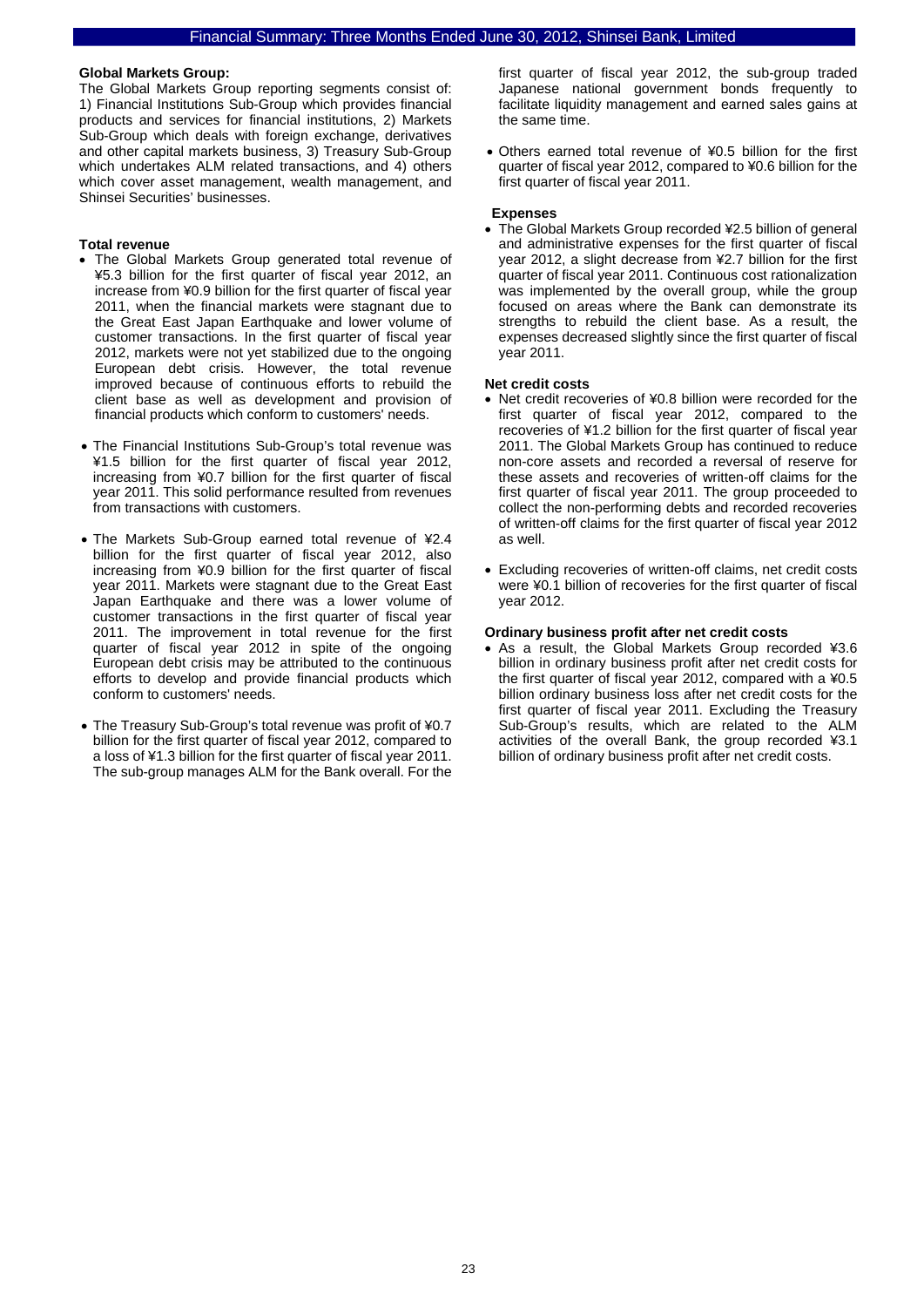# *Individual Group -Table 22- (Consolidated)*  (1)

|                                                              | (Billions of yen, except percentages) |                        |             |                       |
|--------------------------------------------------------------|---------------------------------------|------------------------|-------------|-----------------------|
|                                                              | 1QFY2012<br>(3 months)                | 1QFY2011<br>(3 months) | %<br>Change | FY2011<br>(12 months) |
| <b>Retail banking:</b>                                       |                                       |                        |             |                       |
| Net interest income                                          | 6.6                                   | 8.1                    | (18.5)      | 29.1                  |
| Non-interest income                                          | 1.8                                   | 2.2                    | (17.9)      | 6.9                   |
| <b>Total revenue</b>                                         | 8.4                                   | 10.3                   | (18.4)      | 36.0                  |
| General and administrative expenses                          | 7.7                                   | 7.8                    | (1.6)       | 31.3                  |
| <b>Ordinary business profit</b>                              | 0.7                                   | 2.5                    | (70.6)      | 4.7                   |
| <b>Net credit costs</b>                                      | 0.0                                   | 0.2                    | (84.9)      | 1.2                   |
| Ordinary business profit after net credit costs              | 0.7                                   | 2.3                    | (69.2)      | 3.5                   |
| Shinsei Financial and Shinsei Bank Lake (2):                 |                                       |                        |             |                       |
| Net interest income                                          | 10.4                                  | 12.6                   | (17.2)      | 47.0                  |
| Non-interest income                                          | (0.7)                                 | (1.0)                  | 30.4        | (3.0)                 |
| <b>Total revenue</b>                                         | 9.7                                   | 11.5                   | (15.9)      | 43.9                  |
| General and administrative expenses                          | 6.3                                   | 6.6                    | (4.9)       | 27.2                  |
| <b>Ordinary business profit</b>                              | 3.3                                   | 4.8                    | (31.0)      | 16.7                  |
| Net credit costs (recoveries)                                | (1.4)                                 | (0.3)                  | (285.8)     | (8.0)                 |
| Ordinary business profit after net credit costs (recoveries) | 4.8                                   | 5.2                    | (8.1)       | 24.7                  |
| Shinki:                                                      |                                       |                        |             |                       |
| Net interest income                                          | 1.8                                   | 2.3                    | (22.4)      | 8.4                   |
| Non-interest income                                          | (0.1)                                 | (0.1)                  | 2.4         | (0.6)                 |
| <b>Total revenue</b>                                         | 1.6                                   | 2.1                    | (23.8)      | 7.8                   |
| General and administrative expenses                          | 0.9                                   | 0.9                    | (0.1)       | 3.4                   |
| <b>Ordinary business profit</b>                              | 0.6                                   | 1.1                    | (43.1)      | 4.3                   |
| Net credit costs (recoveries)                                | (0.1)                                 | 0.0                    | (329.0)     | (0.4)                 |
| Ordinary business profit after net credit costs (recoveries) | 0.8                                   | 1.1                    | (29.7)      | 4.7                   |
| <b>APLUS FINANCIAL:</b>                                      |                                       |                        |             |                       |
| Net interest income                                          | 2.5                                   | 3.4                    | (24.8)      | 12.5                  |
| Non-interest income                                          | 9.1                                   | 8.9                    | 2.1         | 35.9                  |
| <b>Total revenue</b>                                         | 11.6                                  | 12.3                   | (5.3)       | 48.5                  |
| <b>General and administrative expenses</b>                   | 8.2                                   | 7.2                    | 13.4        | 30.2                  |
| <b>Ordinary business profit</b>                              | 3.4                                   | 5.0                    | (32.0)      | 18.2                  |
| <b>Net credit costs</b>                                      | 1.5                                   | 3.7                    | (58.6)      | 5.2                   |
| Ordinary business profit after net credit costs              | 1.9                                   | 1.3                    | 40.3        | 13.0                  |
| Others $^{(3)}$ :                                            |                                       |                        |             |                       |
| Net interest income                                          | 0.3                                   | 0.4                    | (14.2)      | 1.5                   |
| Non-interest income                                          | 0.0                                   | 0.0                    | 17.6        | 0.1                   |
| <b>Total revenue</b>                                         | 0.4                                   | 0.4                    | (11.4)      | 1.7                   |
| General and administrative expenses                          | 0.1                                   | 0.0                    | 33.9        | 0.3                   |
| Ordinary business profit (loss)                              | 0.2                                   | 0.3                    | (22.5)      | 1.3                   |
| <b>Net credit costs</b>                                      | (0.0)                                 | 0.0                    | (118.2)     | 0.2                   |
| Ordinary business profit (loss) after net credit costs       | 0.3                                   | 0.2                    | 9.0         | 1.1                   |
| <b>Total Individual Group:</b>                               |                                       |                        |             |                       |
| Net interest income                                          | 21.8                                  | 26.9                   | (18.9)      | 98.7                  |
| Non-interest income                                          | $10.1$                                | $10.0$                 | $1.2$       | 39.3                  |
| <b>Total revenue</b>                                         | 31.9                                  | 36.9                   | (13.5)      | 138.1                 |
| General and administrative expenses                          | 23.4                                  | 22.8                   | 2.4         | 92.6                  |
| <b>Ordinary business profit</b>                              | 8.5                                   | 14.0                   | (39.3)      | 45.4                  |
| Net credit costs (recoveries)                                | (0.0)                                 | $3.7\,$                | (100.9)     | (1.7)                 |
| Ordinary business profit after net credit costs (recoveries) | 8.5                                   | 10.3                   | (17.2)      | 47.2                  |

(1) Net of consolidation adjustments, if applicable.

(2) Results for Shinsei Financial and "Shinsei Bank Card Loan – Lake" in the Lake business (started on October 1, 2011) are combined on a management accounting basis from 3Q FY2011.

(3) Includes Shinsei Property Finance and unallocated Consumer Finance Sub-Group financials.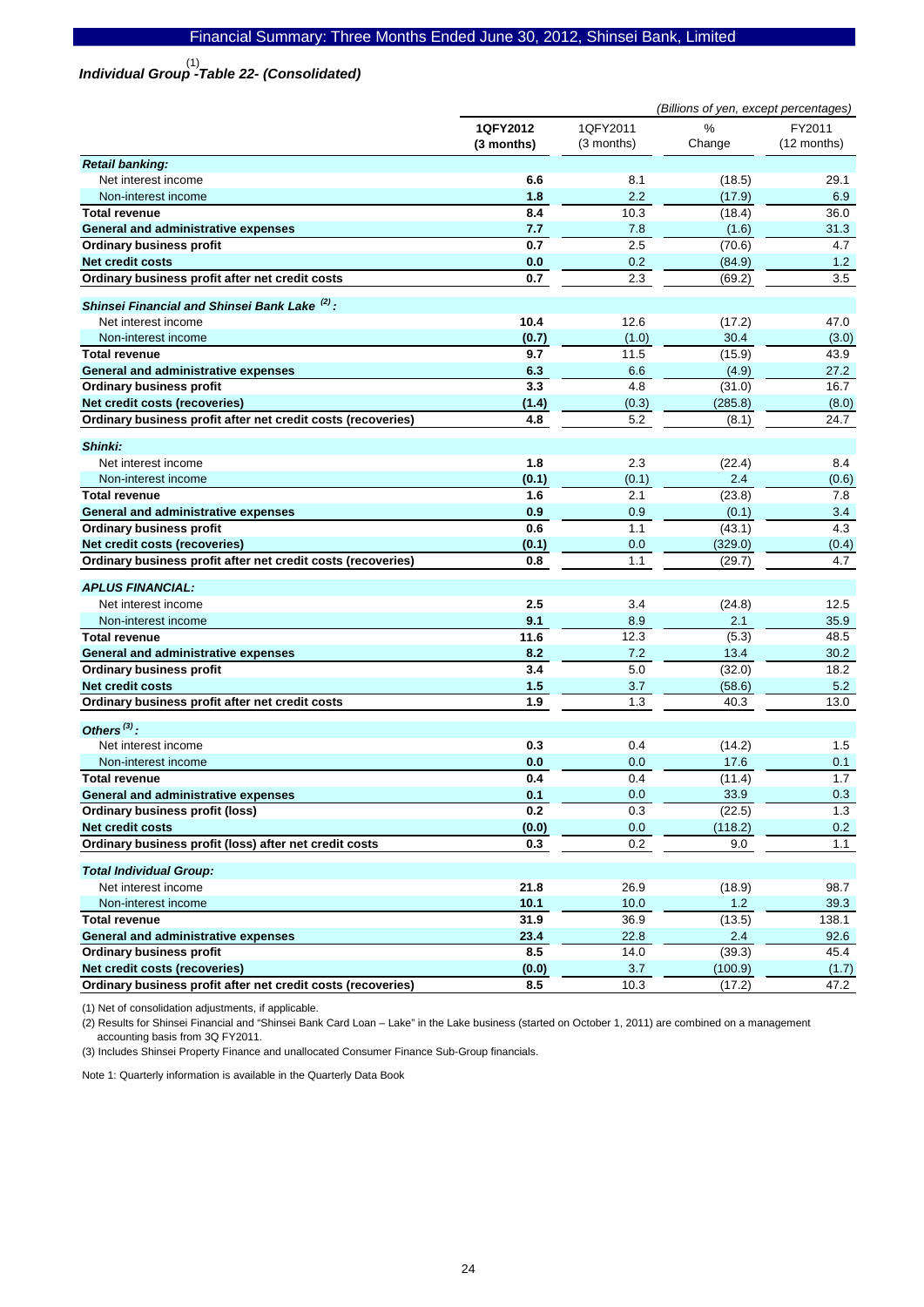# *Individual Group Revenue by Product/Entity -Table 23- (Consolidated)*  (1)

|                                             |                        | (Billions of yen, except percentages) |                |                       |  |  |  |
|---------------------------------------------|------------------------|---------------------------------------|----------------|-----------------------|--|--|--|
|                                             | 1QFY2012<br>(3 months) | 1QFY2011<br>(3 months)                | $\%$<br>Change | FY2011<br>(12 months) |  |  |  |
| <b>Retail Banking:</b>                      | 8.4                    | 10.3                                  | (18.4)         | 36.0                  |  |  |  |
| Deposits and debentures net interest income | 4.6                    | 5.8                                   | (19.6)         | 21.3                  |  |  |  |
| Deposits and debentures non-interest income | 0.8                    | 1.3                                   | (36.5)         | 4.1                   |  |  |  |
| Asset management                            | 1.2                    | 1.2                                   | (0.9)          | 4.3                   |  |  |  |
| Loans                                       | 1.7                    | 1.9                                   | (12.8)         | 6.3                   |  |  |  |
| Shinsei Financial and Shinsei Bank Lake (2) | 9.7                    | 11.5                                  | (15.9)         | 43.9                  |  |  |  |
| Shinki                                      | 1.6                    | 2.1                                   | (23.8)         | 7.8                   |  |  |  |
| <b>APLUS FINANCIAL</b>                      | 11.6                   | 12.3                                  | (5.3)          | 48.5                  |  |  |  |
| Others <sup>(3)</sup>                       | 0.4                    | 0.4                                   | (11.4)         | 1.7                   |  |  |  |
| Total revenue                               | 31.9                   | 36.9                                  | (13.5)         | 138.1                 |  |  |  |

(1) Net of consolidation adjustments, if applicable.

(2) Results for Shinsei Financial and "Shinsei Bank Card Loan – Lake" in the Lake business (started on October 1, 2011) are combined on a management accounting basis from 3Q FY2011.

(3) Includes Shinsei Property Finance and unallocated Consumer Finance Sub-Group financials.

Note 1: Quarterly information is available in the Quarterly Data Book

- The Individual Group consists of the Retail Banking business as well as Shinsei Bank Card Loan – Lake, and the subsidiaries Shinsei Financial, Shinki, APLUS FINANCIAL and Shinsei Property Finance.
- Individual Group's ordinary business profit after net credit costs was ¥8.5 billion for the first quarter of fiscal year 2012 compared to ¥10.3 billion for the first quarter of fiscal year 2011.

### **Retail Banking**

- Total revenue of Retail Banking decreased to ¥8.4 billion for the first quarter of fiscal year 2012 from ¥10.3 billion for the first quarter of fiscal year 2011. Net interest income decreased to ¥6.6 billion for the first quarter of fiscal year 2012 from ¥8.1 billion for the first quarter of fiscal year 2011. This was due to prevailing low interest rates resulting in a decrease in net interest income from deposits. Non-interest income also decreased to ¥1.8 billion for the first quarter of fiscal year 2012 from ¥2.2 billion for the first quarter of fiscal year 2011. This decrease was due to lower fee income from investment products such as structured deposits caused by the stagnant domestic and international markets following the European debt crisis.
- Due to continued rationalization and efficient business processes, general and administrative expenses decreased to ¥7.7 billion for the first quarter of fiscal year 2012 compared to ¥7.8 billion for the first quarter of fiscal year 2011.
- Net credit costs totaled ¥0.0 billion (¥33 million) for the first quarter of fiscal year 2012 compared to ¥0.2 billion for the first quarter of fiscal year 2011. As a result, the ordinary business profit after net credit costs was ¥0.7 billion for the first quarter of fiscal year 2012 compared to an ordinary business profit after net credit costs of ¥2.3 billion for the first quarter of fiscal year 2011.

### **Shinsei Financial and Shinsei Bank Card Loan - Lake**

The ordinary business profit after net credit costs of Shinsei Financial and Shinsei Bank Card Loan - Lake after related consolidation adjustments was ¥4.8 billion for the first quarter of fiscal year 2012 compared to ¥5.2 billion for the first quarter of fiscal year 2011.

- Total revenue decreased for the first quarter of fiscal year 2012 due to the decrease in loan balance caused by the revised Money-Lending Business Control and Regulation Law. As the impact of the revised Money-Lending Business Control and Regulation Law was anticipated earlier, business was appropriately scaled down to reduce expenses. Also, we were able to greatly reduce net credit costs by implementing strict credit management and establishing a strong structure for loan collections. This, together with the income-linked borrowing limitation regulation implemented in 2010 helped to improve credit quality. In addition to the above, the decrease in loan balance also helped in reducing the net credit costs, which in turn helped to limit the decrease in ordinary business profit after net credit costs.
- Also, as the Bank started its Consumer Finance business from October 2011, the decrease in loan balance as become less pronounced. Although the loan balance of Shinsei Financial and Shinsei Bank Card Loan - Lake decreased by ¥20.8 billion in the first quarter of fiscal year 2011, the decrease was limited to ¥9.0 billion for the first quarter of fiscal year 2012 (after including the loan balance of the Bank's Consumer Finance business).

### **Shinki**

• The ordinary business profit after net credit costs of Shinki after related consolidation adjustments was ¥0.8 billion for the first quarter of fiscal year 2012 compared to ¥1.1 billion for the first quarter of fiscal year 2011. Similar to Shinsei Financial, Shinki's total revenue also decreased due to the revised Money-Lending Business Control and Regulation Law. However, the decrease in part of total revenue was partially offset by the decrease in expense and credit costs.

### **APLUS FINANCIAL**

• The ordinary business profit after net credit costs of APLUS FINANCIAL after the related consolidation adjustments increased to ¥1.9 billion for the first quarter of fiscal year 2012, compared to ¥1.3 billion for the first quarter of fiscal year 2011. Total revenue decreased to ¥11.6 billion for the first quarter of fiscal year 2012, compared to ¥12.3 billion for the first quarter of fiscal year 2011 due to the decrease in loan balance following implementation of the revised Money-Lending Business Control and Regulation Law. Also, due to the increase of depreciation for technology, general and administrative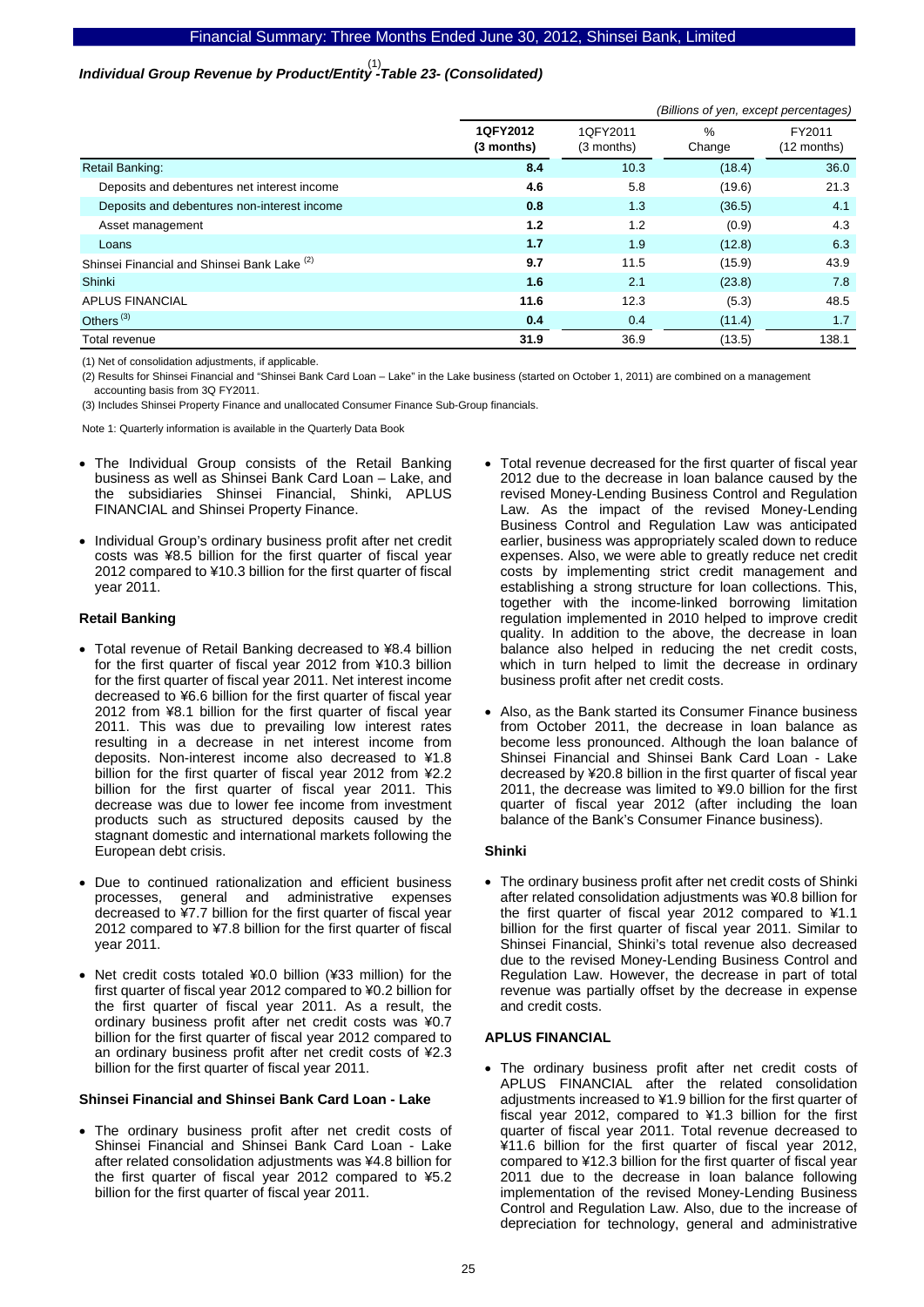expenses increased to ¥8.2 billion for the first quarter of fiscal year 2012 from ¥7.2 billion for the first quarter of fiscal year 2011 despite continued rationalization and efficient business processes. However, due to strict credit management, net credit costs decreased to ¥1.5 billion for the first quarter of fiscal year 2012 from ¥3.7 billion for the first quarter of fiscal year 2011.

• Others include the financial results of Shinsei Property Finance Co., Ltd and the Consumer Finance Sub-Group.

#### **Interest Repayment**

- With regard to reserve for losses on interest repayment, following provision of additional reserves of ¥32.8 billion in fiscal year 2011, no additional reserves were made in the first quarter of fiscal year 2012.
- Shinsei Financial's usage of reserve for losses on interest repayment and others amounted to ¥1.4 billion for the first quarter of fiscal year 2012, However, additional reserves

were not made resulting in a total balance of ¥24.8 billion in reserves for losses on interest repayment as of June 30, 2012 compared to ¥26.2 billion as of March 31, 2012. Losses on interest repayment at Shinsei Financial have been recorded for the portion of the portfolio not covered by the GE indemnity included in the purchase agreement of Shinsei Financial from GE.

- Shinki's usage of reserve for losses on interest repayment amounted to ¥2.1 billion for the first quarter of fiscal year 2012. However, additional reserves were not made resulting in a total balance of ¥11.8 billion in reserves for losses on interest repayment as of June 30, 2012 compared to ¥14.0 billion as of March 31, 2012.
- APLUS FINANCIAL and its consolidated subsidiaries' usage of reserve for losses on interest repayment amounted to ¥1.5 billion for the first quarter of fiscal year 2012. However, additional reserves were not made resulting in a total balance of ¥9.0 billion in reserves for losses on interest repayment as of June 30, 2012 compared to ¥10.6 billion as of March 31, 2012.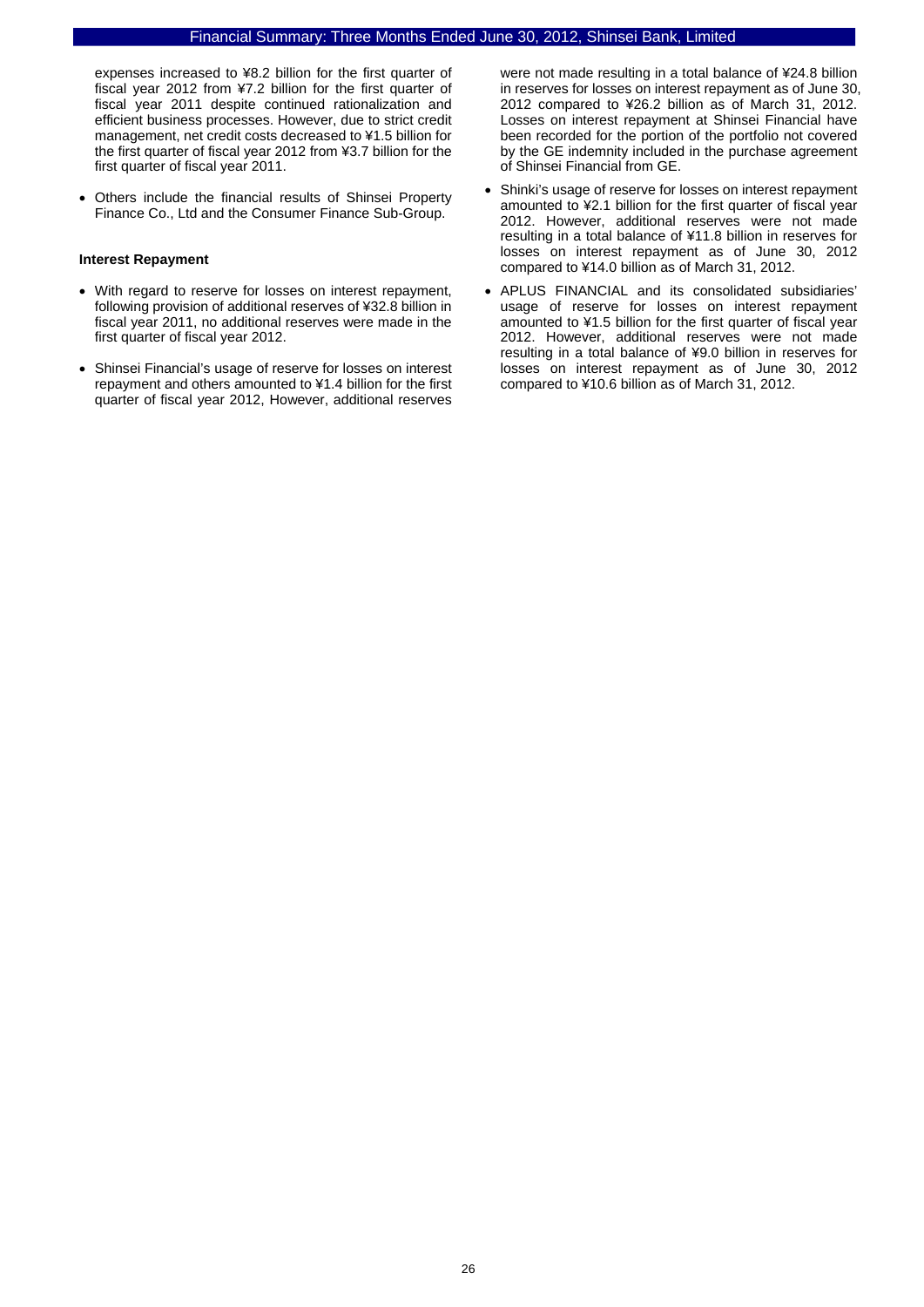*Segment Information* 

| <b>Institutional Group:</b>             | Focuses primarily on corporate and public sector finance and advisory business.                                                                                                                                                                                                                                       |
|-----------------------------------------|-----------------------------------------------------------------------------------------------------------------------------------------------------------------------------------------------------------------------------------------------------------------------------------------------------------------------|
| <b>Institutional Business</b>           | The "Institutional Business Sub-Group" provides financial products and services,<br>including healthcare finance for corporations and the public sector, and advisory<br>business.                                                                                                                                    |
| <b>Structured Finance</b>               | The "Structured Finance Sub-Group" comprises real estate-related non-recourse and<br>corporate finance, M&A and other specialty finance, corporate restructuring, and trust<br>businesses.                                                                                                                            |
| <b>Principal</b><br><b>Transactions</b> | The "Principal Transactions Sub-Group" comprises the credit trading and private equity<br>businesses.                                                                                                                                                                                                                 |
| <b>Showa Leasing</b>                    | "Showa Leasing" primarily provides leasing related financial products and services.                                                                                                                                                                                                                                   |
| <b>Other Institutional</b><br>Group     | The "Other Institutional Group" consists of the asset-backed investment business and<br>other businesses.                                                                                                                                                                                                             |
| <b>Global Markets Group:</b>            | Focuses primarily on financial markets business and serving financial institution clients.                                                                                                                                                                                                                            |
| <b>Financial Institutions</b>           | The "Financial Institutions Sub-Group" provides financial products and services for<br>financial institutions.                                                                                                                                                                                                        |
| <b>Markets</b>                          | The "Markets Sub-Group" is engaged in foreign exchange, derivatives, equity related,<br>alternative investment and other capital markets transactions.                                                                                                                                                                |
| <b>Treasury</b>                         | The "Treasury Sub-Group" undertakes ALM related operations and includes gains and<br>losses from equity and subordinated debt financing activities.                                                                                                                                                                   |
| <b>Other Global Markets</b><br>Group    | The "Other Global Markets Group" consists of the profit and loss attributable to Shinsei<br>Securities, asset management, wealth management, and other products and services in<br>the Global Markets Group.                                                                                                          |
| <b>Individual Group:</b>                | Focuses on retail financial products and services.                                                                                                                                                                                                                                                                    |
| <b>Retail Banking</b>                   | The "Retail Banking Sub-Group" provides financial products and services for retail<br>customers such as yen/foreign currency/structured deposit services, investment trusts,<br>brokerage services (through a partner institution), life and non-life insurance (through<br>partner institutions) and home mortgages. |
| <b>Shinsei Financial</b>                | "Shinsei Financial" provides consumer finance products and services and guarantee<br>services (Shinsei Financial, Shinsei Bank Lake, Shinki).                                                                                                                                                                         |
| <b>APLUS FINANCIAL</b>                  | "APLUS FINANCIAL" provides installment sales credit, credit cards, guarantees,<br>financing and settlement services.                                                                                                                                                                                                  |
| <b>Other Individual</b><br>Group        | The "Other Individual Group" consists of profit and loss attributable to the Consumer<br>Finance Sub-Group and other subsidiaries.                                                                                                                                                                                    |
| Corporate/Other:                        | "Corporate/Other" includes company-wide accounts which are not included in our<br>reportable segments, allocation variance of indirect expense and elimination amount of<br>inter-segment transactions.                                                                                                               |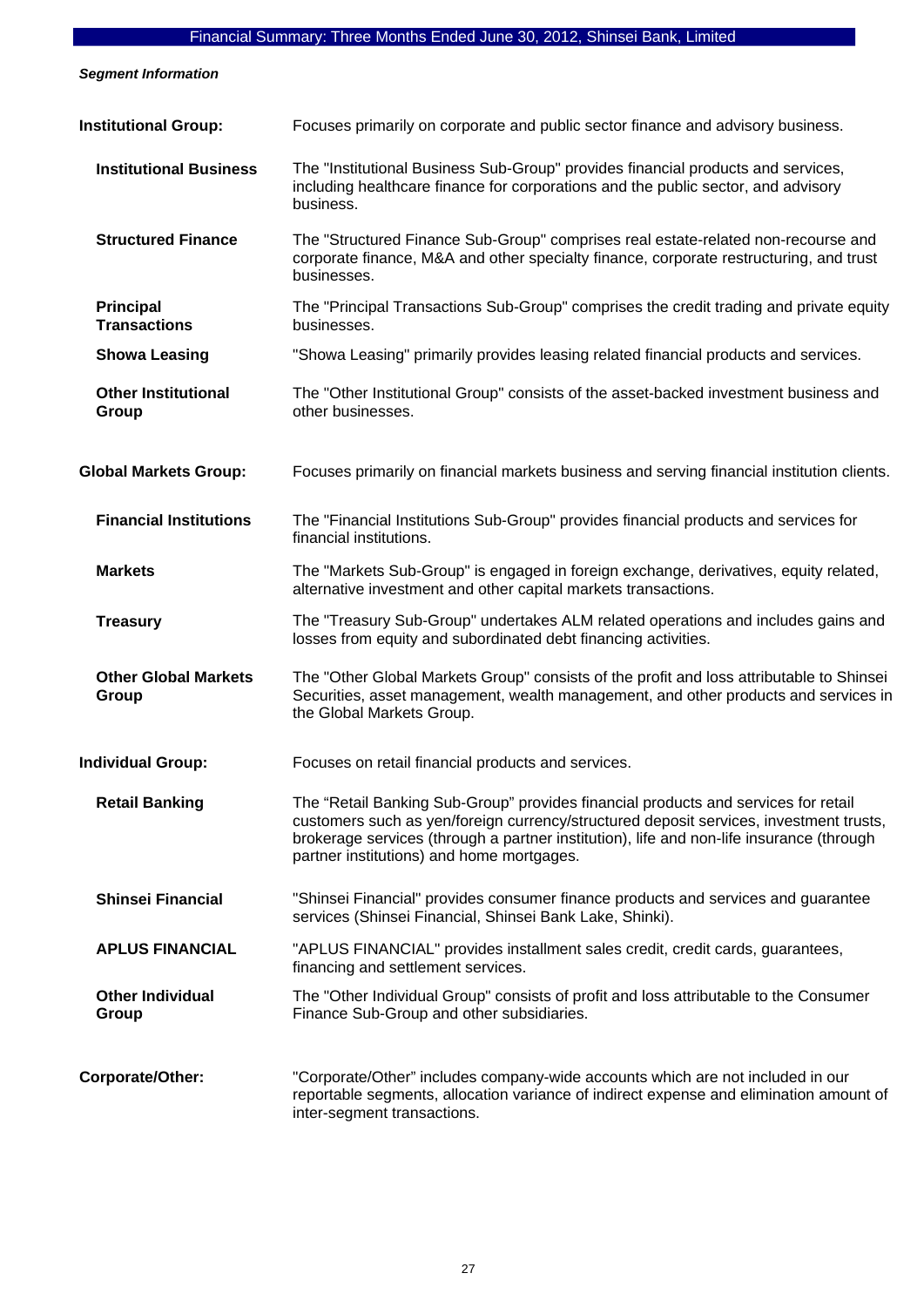# *Consolidated Balance Sheets (Consolidated)*

**Assets** 

|                                                       |                 |                 |            |                     | (Millions of yen) |
|-------------------------------------------------------|-----------------|-----------------|------------|---------------------|-------------------|
|                                                       | June 30<br>2012 | June 30<br>2011 | Change     | March 31<br>2012    | Change            |
|                                                       | a               | b               | a-b        | c                   | a-c               |
| < <assets>&gt;</assets>                               |                 |                 |            |                     |                   |
| Cash and due from banks                               | 373,590         | 371,416         | 2,173      | 413,721             | (40, 131)         |
| Call Ioans                                            | 8,595           | 12,066          | (3,470)    | 15,745              | (7, 149)          |
| Receivables under resale agreements                   | 38,387          |                 | 38,387     | 18,362              | 20,024            |
| Receivables under securities borrowing transactions   | 35,116          | 36,086          | (969)      | 114,080             | (78, 964)         |
| Other monetary claims purchased                       | 129,041         | 135,857         | (6, 816)   | 130,943             | (1,902)           |
| <b>Trading assets</b>                                 | 211,866         | 210,703         | 1,162      | 202,675             | 9,190             |
| Monetary assets held in trust                         | 262,921         | 241,499         | 21,421     | 267,628             | (4,707)           |
| <b>Securities</b>                                     | 1,864,233       | 2,703,335       |            | (839,102) 1,873,493 | (9,260)           |
| Loans and bills discounted                            | 4,237,269       | 4,214,022       | 23,247     | 4,136,827           | 100,441           |
| Foreign exchanges                                     | 16,772          | 29,792          | (13,020)   | 18,896              | (2, 124)          |
| Lease receivables and leased investment assets        | 195,363         | 199,569         | (4,206)    | 197,432             | (2,068)           |
| Other assets                                          | 653,281         | 779,518         | (126, 236) | 686,716             | (33, 434)         |
| Premises and equipment                                | 55,139          | 50,584          | 4,554      | 54,131              | 1,007             |
| Intangible assets                                     | 77,181          | 92,836          | (15, 654)  | 81,053              | (3,872)           |
| Goodwill                                              | 40,117          | 47,532          | (7, 415)   | 41,951              | (1, 833)          |
| Deferred issuance expenses for debentures             | 123             | 172             | (48)       | 135                 | (11)              |
| Deferred tax assets                                   | 15,457          | 18,099          | (2,642)    | 15,834              | (377)             |
| Customers' liabilities for acceptances and guarantees | 559,069         | 570,959         | (11, 889)  | 562,624             | (3, 554)          |
| Reserve for credit losses                             | (170, 283)      | (192, 527)      | 22,244     | (180, 633)          | 10,349            |
| <b>Total assets</b>                                   | 8,563,125       | 9,473,992       | (910, 866) | 8,609,672           | (46, 546)         |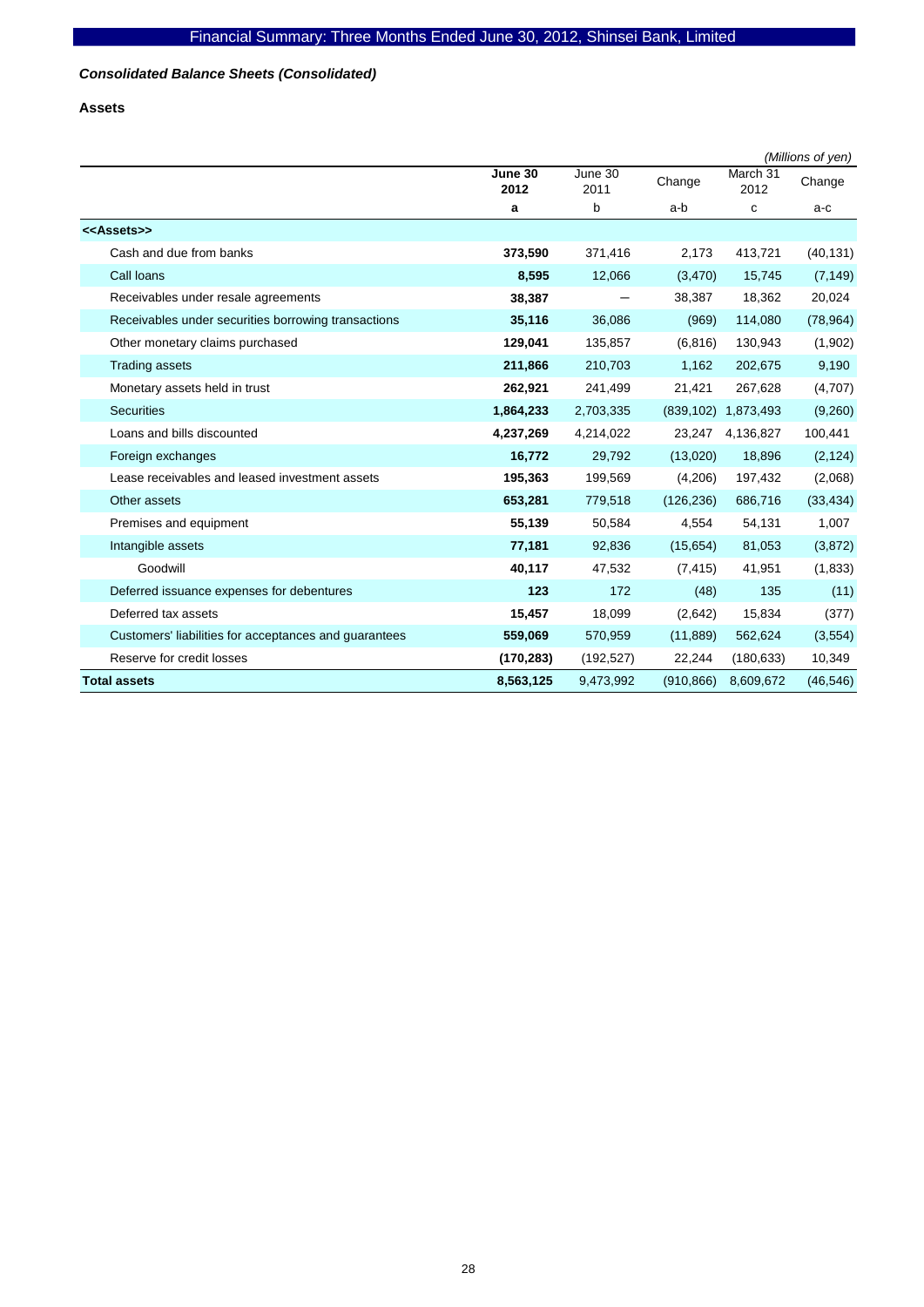# **Liabilities and Equity**

|                                                            |                 |                 |            |                  | (Millions of yen) |
|------------------------------------------------------------|-----------------|-----------------|------------|------------------|-------------------|
|                                                            | June 30<br>2012 | June 30<br>2011 | Change     | March 31<br>2012 | Change            |
|                                                            | a               | b               | a-b        | с                | a-c               |
| < <liabilities>&gt;</liabilities>                          |                 |                 |            |                  |                   |
| Deposits                                                   | 5,126,543       | 5,469,222       | (342, 678) | 5,184,326        | (57, 783)         |
| Negotiable certificates of deposit                         | 206,721         | 308,152         | (101, 430) | 178,084          | 28,636            |
| Debentures                                                 | 287,113         | 329,720         | (42,606)   | 294,139          | (7,026)           |
| Call money and bills sold                                  | 120,158         | 140,321         | (20, 162)  | 210,163          | (90,005)          |
| Payables under securities lending transactions             | 91,255          | 468,068         | (376, 812) | 148,590          | (57, 334)         |
| <b>Trading liabilities</b>                                 | 154,781         | 160,419         | (5,638)    | 176,044          | (21, 262)         |
| Borrowed money                                             | 586,420         | 594,338         | (7,918)    | 476,731          | 109,689           |
| Foreign exchanges                                          | 18              | 13              | 5          | 11               | 7                 |
| Short-term corporate bonds                                 | 75,900          | 39,600          | 36,300     | 50,700           | 25,200            |
| Corporate bonds                                            | 164,300         | 177,125         | (12, 825)  | 168,797          | (4, 497)          |
| Other liabilities                                          | 494,148         | 538,796         | (44, 647)  | 465,698          | 28,450            |
| Accrued employees' bonuses                                 | 2,152           | 2,354           | (201)      | 7,262            | (5, 109)          |
| Accrued directors' bonuses                                 | 8               | 12              | (4)        | 40               | (31)              |
| Reserve for employees' retirement benefits                 | 7,095           | 8,279           | (1, 183)   | 7,027            | 68                |
| Reserve for directors' retirement benefits                 | 250             | 212             | 38         | 231              | 19                |
| Reserve for losses on interest repayments                  | 45,813          | 36,028          | 9,784      | 50,913           | (5,100)           |
| Reserve under special law                                  | 1               | 1               | (0)        | $\mathbf{1}$     |                   |
| Deferred tax liabilities                                   | 447             | 609             | (161)      | 626              | (178)             |
| Acceptances and guarantees                                 | 559,069         | 570,959         | (11, 889)  | 562,624          | (3, 554)          |
| <b>Total liabilities</b>                                   | 7,922,202       | 8,844,236       | (922, 034) | 7,982,014        | (59, 812)         |
| < <equity>&gt;</equity>                                    |                 |                 |            |                  |                   |
| Shareholders' equity:                                      |                 |                 |            |                  |                   |
| Common stock                                               | 512,204         | 512,204         |            | 512,204          |                   |
| Capital surplus                                            | 79,461          | 79,461          | -          | 79,461           |                   |
| Retained earnings                                          | 72,642          | 70,598          | 2,044      | 58,863           | 13,779            |
| Treasury stock, at cost                                    | (72, 558)       | (72, 558)       | -          | (72, 558)        |                   |
| Total shareholders' equity                                 | 591,750         | 589,706         | 2,044      | 577,970          | 13,779            |
| Accumulated other comprehensive income:                    |                 |                 |            |                  |                   |
| Unrealized gain (loss) on available-for-sale securities    | (738)           | (11,224)        | 10,486     | (674)            | (63)              |
| Deferred gain (loss) on derivatives under hedge accounting | (11, 797)       | (11, 387)       | (410)      | (11, 754)        | (43)              |
| Foreign currency translation adjustments                   | (2, 271)        | (2, 582)        | 311        | (1, 117)         | (1, 154)          |
| Total accumulated other comprehensive income               | (14, 807)       | (25, 194)       | 10,386     | (13, 545)        | (1,261)           |
| Stock acquisition rights                                   | 1,338           | 1,364           | (25)       | 1,354            | (16)              |
| Minority interests                                         | 62,641          | 63,879          | (1, 237)   | 61,877           | 764               |
| <b>Total equity</b>                                        | 640,923         | 629,756         | 11,167     | 627,657          | 13,265            |
| <b>Total liabilities and equity</b>                        | 8,563,125       | 9,473,992       | (910, 866) | 8,609,672        | (46, 546)         |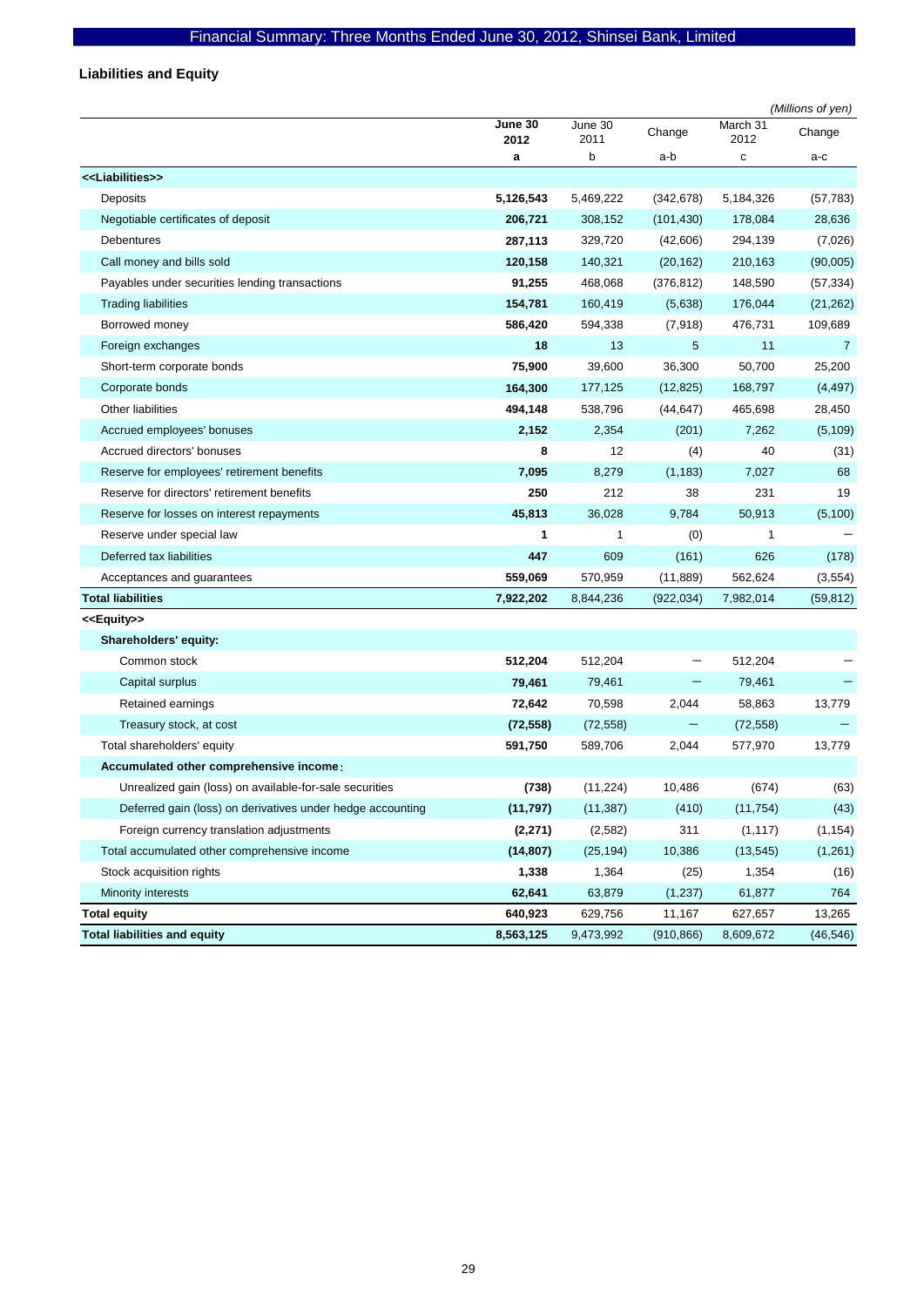# *Consolidated Statements of Income (Consolidated)*

|                                                                     |            | (Millions of yen, except percentages) |           |        |             |
|---------------------------------------------------------------------|------------|---------------------------------------|-----------|--------|-------------|
|                                                                     | 1QFY2012   | 1QFY2011                              | Change    |        | FY2011      |
|                                                                     | (3 months) | (3 months)                            | Amount    | %      | (12 months) |
| <b>Ordinary income</b>                                              | 95,328     | 118,381                               | (23,052)  | (19.5) | 413,232     |
| Interest income                                                     | 37,205     | 42,635                                | (5, 429)  | (12.7) | 159,722     |
| Interest on loans and bills discounted                              | 32,254     | 37,018                                | (4, 764)  | (12.9) | 140,336     |
| Interest and dividends on securities                                | 4,536      | 5,179                                 | (642)     | (12.4) | 17,811      |
| Other interest income                                               | 414        | 437                                   | (23)      | (5.3)  | 1,573       |
| Fees and commissions income                                         | 10,076     | 12,744                                | (2,668)   | (20.9) | 46,915      |
| Trading income                                                      | 5,697      | 4,963                                 | 734       | 14.8   | 16,730      |
| Other business income                                               | 35,454     | 45,027                                | (9,572)   | (21.3) | 150,212     |
| Other ordinary income                                               | 6,893      | 13,009                                | (6, 115)  | (47.0) | 39,652      |
| <b>Ordinary expenses</b>                                            | 77,455     | 98,073                                | (20, 618) | (21.0) | 396,481     |
| Interest expenses                                                   | 9,003      | 11,356                                | (2, 352)  | (20.7) | 42,821      |
| Interest on deposits                                                | 5,892      | 7,464                                 | (1,571)   | (21.0) | 28,664      |
| Interest on borrowings                                              | 1,269      | 1,438                                 | (168)     | (11.7) | 5,582       |
| Interest on corporate bonds                                         | 1,267      | 1,436                                 | (168)     | (11.7) | 5,749       |
| Other interest expenses                                             | 573        | 1,016                                 | 443       | 43.6   | 2,825       |
| Fees and commissions expenses                                       | 5,338      | 5,620                                 | (282)     | (5.0)  | 21,723      |
| <b>Trading losses</b>                                               | 1,339      | 1,426                                 | (87)      | (6.1)  | 3,094       |
| Other business expenses                                             | 22,043     | 37,478                                | (15, 435) | (41.2) | 112,336     |
| General and administrative expenses                                 | 35,141     | 34,845                                | 295       | 0.8    | 142,354     |
| Amortization of goodwill                                            | 1,833      | 1,993                                 | (159)     | (8.0)  | 7,697       |
| Amortization of intangible assets acquired in business combinations | 994        | 1,115                                 | (120)     | (10.8) | 4,258       |
| Other general and administrative expenses                           | 32,313     | 31,736                                | (576)     | (1.8)  | 130,399     |
| Other ordinary expenses                                             | 4,589      | 7,346                                 | (2,757)   | (37.5) | 74,150      |
| Provision of reserve for credit losses                              | 1,470      | 4,517                                 | (3,047)   | (67.5) | 19,020      |
| Other                                                               | 3,118      | 2,828                                 | (290)     | (10.3) | 55,130      |
| Ordinary profit                                                     | 17,873     | 20,307                                | (2, 434)  | (12.0) | 16,750      |
| Extraordinary gains                                                 | 401        | 197                                   | 204       | 103.6  | 3,014       |
| <b>Extraordinary losses</b>                                         | 556        | 265                                   | 290       | 109.4  | 4,419       |
| Income before income taxes and minority interests                   | 17,718     | 20,238                                | (2,519)   | (12.4) | 15,345      |
| Income taxes (benefit)                                              | 297        | 1,066                                 | (769)     | (72.1) | 5,359       |
| Income before minority interests                                    | 17,421     | 19,172                                | (1,750)   | (9.1)  | 9,986       |
| Minority interests in net income of subsidiaries                    | 987        | 1,006                                 | (19)      | (1.9)  | 3,555       |
| <b>Net income</b>                                                   | 16,433     | 18,165                                | (1,731)   | (9.5)  | 6,430       |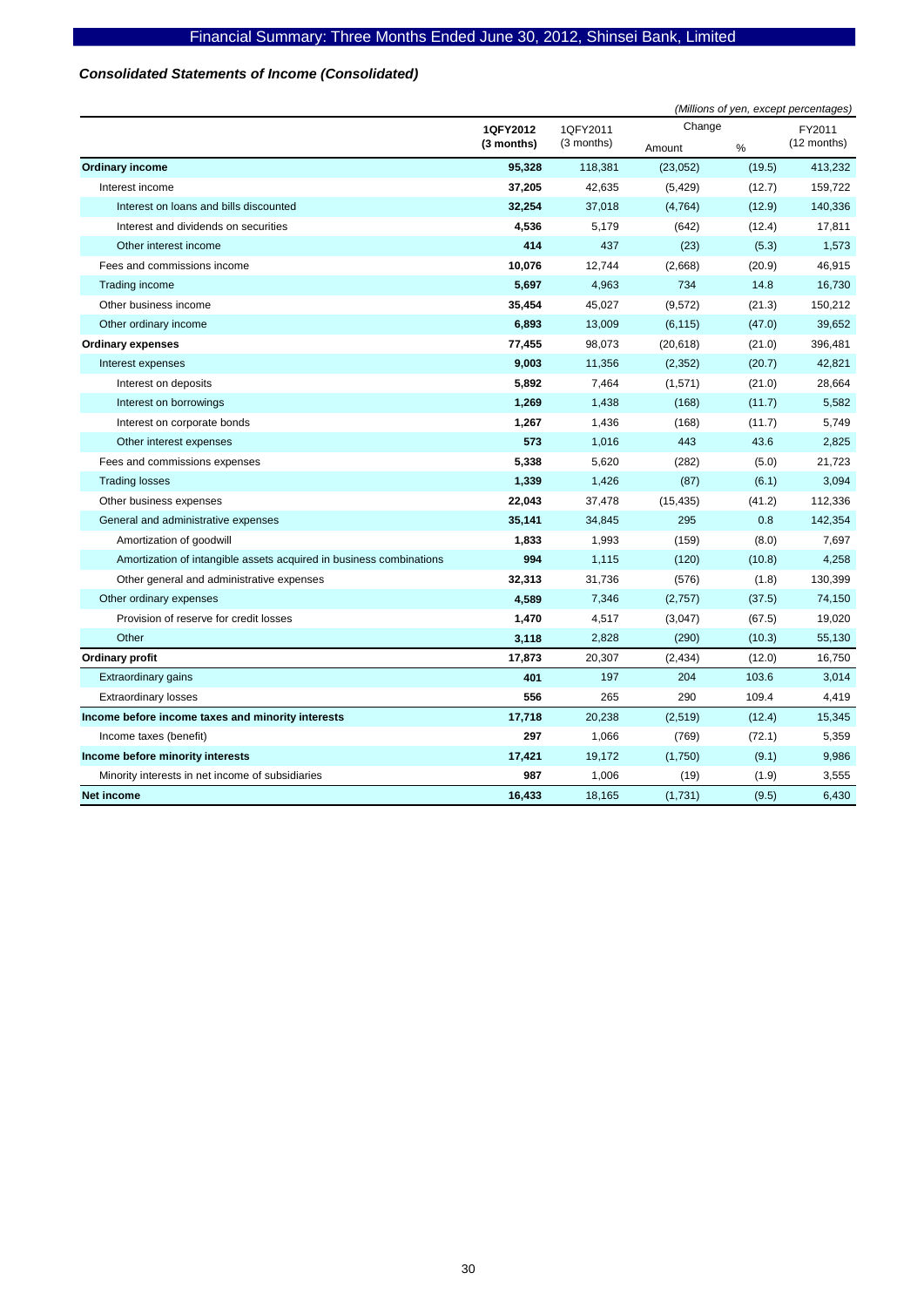# *Consolidated Statements of Comprehensive Income (Consolidated)*

|                                                            | (Millions of yen, except percentages) |            |          |          |             |
|------------------------------------------------------------|---------------------------------------|------------|----------|----------|-------------|
|                                                            | 1QFY2012                              | 1QFY2011   | Change   |          | FY2011      |
|                                                            | (3 months)                            | (3 months) | Amount   | %        | (12 months) |
| Income before minority interests                           | 17,421                                | 19,172     | (1,750)  | (9.1)    | 9,986       |
| Other comprehensive income                                 |                                       |            |          |          |             |
| Unrealized gain (loss) on available-for-sale securities    | (179)                                 | 3,983      | (4, 163) | (104.5)  | 14,516      |
| Deferred gain (loss) on derivatives under hedge accounting | (43)                                  | (1, 189)   | 1,145    | 96.3     | (1,556)     |
| Foreign currency translation adjustments                   | (958)                                 | (42)       | (915)    | (2130.0) | 1,027       |
| Share of other comprehensive income in affiliates          | (267)                                 | (31)       | (236)    | (739.2)  | 32          |
| Other comprehensive income                                 | (1, 449)                              | 2,719      | (4, 169) | (153.3)  | 14,019      |
| Comprehensive income                                       | 15,971                                | 21,891     | (5,919)  | (27.0)   | 24,006      |
| (Breakdown)                                                |                                       |            |          |          |             |
| Attributable to:                                           |                                       |            |          |          |             |
| Owners of the parent                                       | 15,171                                | 20,905     | (5,734)  | (27.4)   | 20,820      |
| Minority interests                                         | 800                                   | 985        | (185)    | (18.8)   | 3,185       |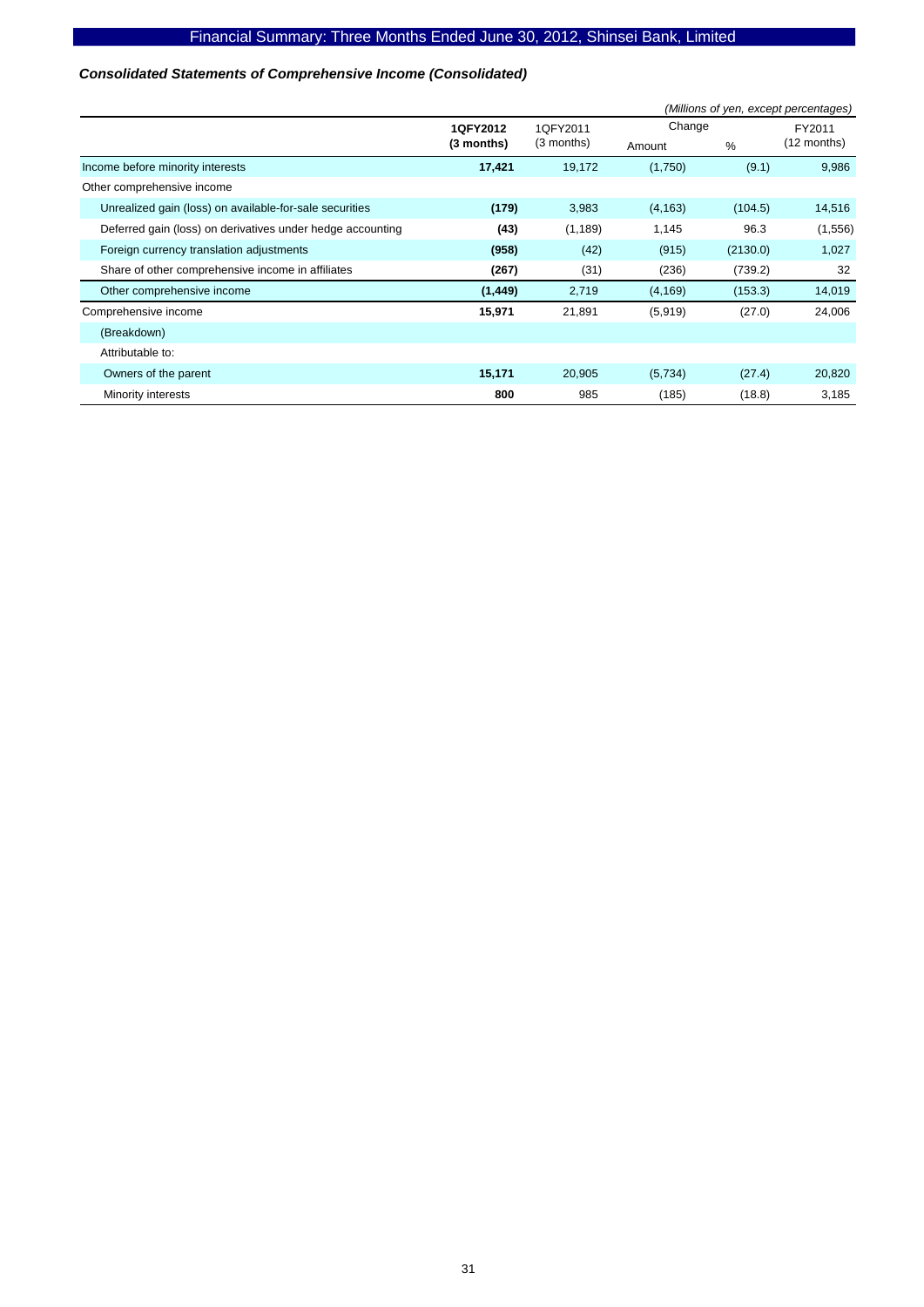### **Section 2. Non-Consolidated Information**

### *Results of Operations -Table 24- (Non-Consolidated)*

|                                                                                                 | (Billions of yen, except percentages) |                        |                |                       |  |
|-------------------------------------------------------------------------------------------------|---------------------------------------|------------------------|----------------|-----------------------|--|
|                                                                                                 | 1QFY2012<br>(3 months)                | 1QFY2011<br>(3 months) | $\%$<br>Change | FY2011<br>(12 months) |  |
| Net interest income                                                                             | 16.2                                  | 12.4                   | 30.0           | 70.3                  |  |
| Non-interest income                                                                             | 8.6                                   | 1.5                    | 472.5          | 24.5                  |  |
| Net fees and commissions <sup>(1)</sup>                                                         | 4.4                                   | 3.7                    | 20.0           | 18.0                  |  |
| Net trading income                                                                              | 4.1                                   | 3.2                    | 26.2           | 13.4                  |  |
| Net other business income                                                                       | 0.1                                   | (5.4)                  | 102.1          | (6.9)                 |  |
| Total revenue <sup>(1)</sup>                                                                    | 24.8                                  | 13.9                   | 78.0           | 94.8                  |  |
| Personnel expenses                                                                              | 5.0                                   | 4.8                    | 4.4            | 19.9                  |  |
| Non-personnel expenses                                                                          | 10.8                                  | 7.9                    | 35.8           | 39.2                  |  |
| <b>Taxes</b>                                                                                    | 0.8                                   | 0.6                    | 25.3           | 3.5                   |  |
| <b>General and administrative expenses</b>                                                      | 16.7                                  | 13.4                   | 24.0           | 62.6                  |  |
| Net business profit <sup>(1)</sup>                                                              | 8.1                                   | 0.5                    | 1,500.7        | 32.1                  |  |
| Other gains (losses)                                                                            |                                       |                        |                |                       |  |
| Gains (losses) on the sales of equities                                                         | (0.3)                                 | 7.1                    | (104.3)        | 1.5                   |  |
| Net reversal of reserve for credit losses (Provision of reserve for loan losses) <sup>(2)</sup> | 0.7                                   | (0.1)                  | 490.4          | (14.0)                |  |
| Losses on write-off of loans                                                                    | (0.5)                                 | (0.0)                  | (1,694.0)      | (2.1)                 |  |
| Recoveries of written-off claims                                                                | 0.7                                   | 0.6                    | 11.2           | 5.2                   |  |
| Expenses for employees' retirement benefits                                                     | (0.5)                                 | (0.5)                  | 10.1           | (2.7)                 |  |
| Other losses, expenses                                                                          | (0.5)                                 | (0.2)                  | (96.1)         | (1.9)                 |  |
| Net ordinary income                                                                             | 7.7                                   | 7.2                    | 7.2            | 18.1                  |  |
| Special gains (losses)                                                                          |                                       |                        |                |                       |  |
| Gains (losses) from sales of fixed assets                                                       | (0.1)                                 | (0.0)                  | (790.5)        | (1.7)                 |  |
| Other special gains (losses)                                                                    | (0.3)                                 | (0.0)                  | (568.6)        | (0.1)                 |  |
| Income before income taxes                                                                      | 7.2                                   | 7.1                    | 0.7            | 16.2                  |  |
| Income taxes (benefit)                                                                          |                                       |                        |                |                       |  |
| Current                                                                                         | (0.1)                                 | 0.4                    | (135.5)        | 0.1                   |  |
| Deferred                                                                                        | (0.0)                                 | (0.0)                  | (1,070.4)      | 2.1                   |  |
| <b>Net income</b>                                                                               | 7.4                                   | 6.6                    | 10.9           | 13.8                  |  |

(1) Includes income from monetary assets held in trust of \2.8 billion in 1QFY2012, \1.9 billion in 1QFY2011 and \12.2 billion in FY2011.

(2) In the first quarter fiscal year 2012, reversals of general reserve for loan losses was \0.7 billion.

Provision of reserve for loan losses was ¥0.1 billion in the first quarter fiscal year 2011, and ¥14 billion in FY2011.

Note 1: Quarterly information is available in the Quarterly Data Book

- The gap between net income on a non-consolidated basis and consolidated basis derives from the profits or losses at our consolidated subsidiaries including Showa Leasing, Shinsei Financial, APLUS FINANCIAL and Shinki, gains or losses on our investment in our equity method affiliate, Jih Sun Financial Holding Co., Ltd., and whether or not dividends are received from our major consolidated subsidiaries.
- The gain on sale of non-core assets such as foreign equities and impairment of listed securities were recorded as other business income in the consolidated financial statement reflecting the nature of the transaction. However, in the above non-consolidated statement, the same was recorded as other gains (losses) in accordance with the reporting requirements on a Revitalization Plan basis.
- Total revenue of Shinsei Bank was ¥24.8 billion on a non-consolidated basis for the first quarter of fiscal year 2012 compared to ¥13.9 billion for the first quarter of fiscal year 2011. Net interest income for the first quarter of fiscal year 2012 has increased significantly as a result of receiving dividends of ¥0.8 billion from Showa Leasing

and ¥1.7 billion from APLUS FINANCIAL in addition to the efforts to expand the customer base in Institutional business and the commencement of Consumer Finance business at the Bank. Also, net other business income included an impairment of asset-backed securities for the first quarter of fiscal year 2011. As a result, total revenue increased by ¥10.9 billion.

- Despite continued rationalization and efficient business processes across business groups, general and administrative expenses were ¥16.7 billion on a non-consolidated basis for the first quarter of fiscal year 2012 compared to ¥13.4 billion for the first quarter of fiscal year 2011 due to expenses related to the Bank's Consumer Finance business that have been included from October 2011. As a result, the Bank recorded total net business profit of ¥8.1 billion for the first quarter of fiscal year 2012, an increase of ¥7.6 billion from the first quarter of fiscal year 2011.
- However, total net ordinary income of ¥7.7 billion for the first quarter of fiscal year 2012 was the same level as the first quarter of fiscal year 2011. This was due to a ¥7.1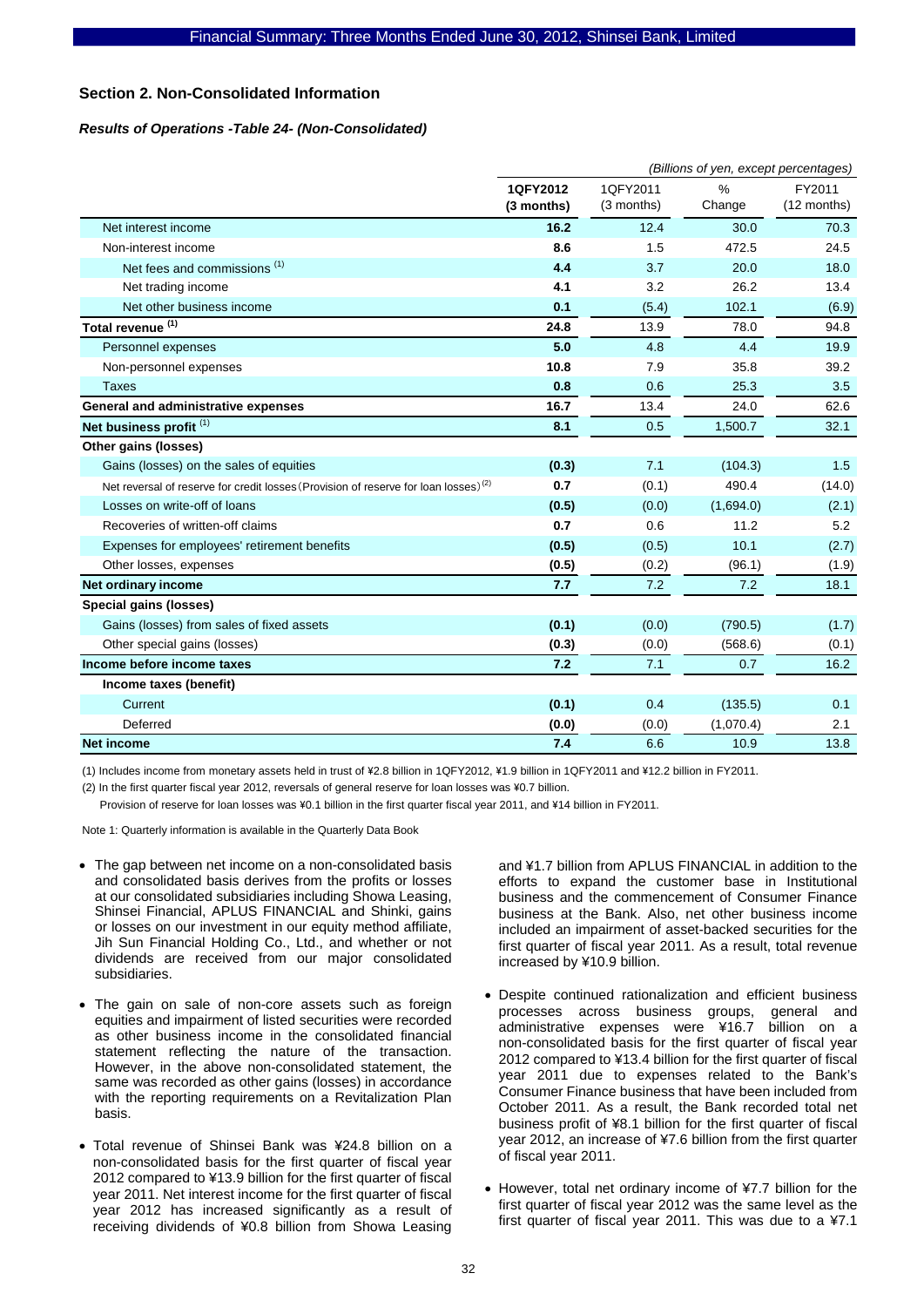billion gain on the sale of non-core assets such as foreign equities recorded in the first quarter of fiscal year 2011. Such gains were not recorded in the first quarter of fiscal year 2012.

• Shinsei Bank recorded a non-consolidated net income of ¥7.4 billion for the first quarter of fiscal year 2012, an increase of ¥0.7 billion compared to the first quarter of fiscal year 2011.

### *Net Credit Costs -Table 25- (Non-Consolidated)*

|                                                                                   |                        | (Billions of yen, except percentages) |                |                                 |  |  |  |
|-----------------------------------------------------------------------------------|------------------------|---------------------------------------|----------------|---------------------------------|--|--|--|
|                                                                                   | 1QFY2012<br>(3 months) | 1QFY2011<br>$(3$ months)              | $\%$<br>Change | FY2011<br>$(12 \text{ months})$ |  |  |  |
| Losses on write-off of loans                                                      | 0.5                    | 0.0                                   | 1,694.0        | 2.1                             |  |  |  |
| Net provision (reversal) of reserve for loan losses                               | (0.7)                  | 0.1                                   | (490.4)        | 14.0                            |  |  |  |
| Net provision (reversal) of general reserve for loan losses                       | (1.6)                  | (0.5)                                 | (199.6)        | (5.3)                           |  |  |  |
| Net provision of specific reserve for loan losses                                 | 0.9                    | 0.7                                   | 24.7           | 19.3                            |  |  |  |
| Net provision (reversal) of reserve for loan losses to<br>restructuring countries | -                      |                                       |                | (0.0)                           |  |  |  |
| Recoveries of written-off claims                                                  | (0.7)                  | (0.6)                                 | (11.2)         | (5.2)                           |  |  |  |
| Net credit costs (recoveries)                                                     | (0.9)                  | (0.4)                                 | (99.7)         | 10.9                            |  |  |  |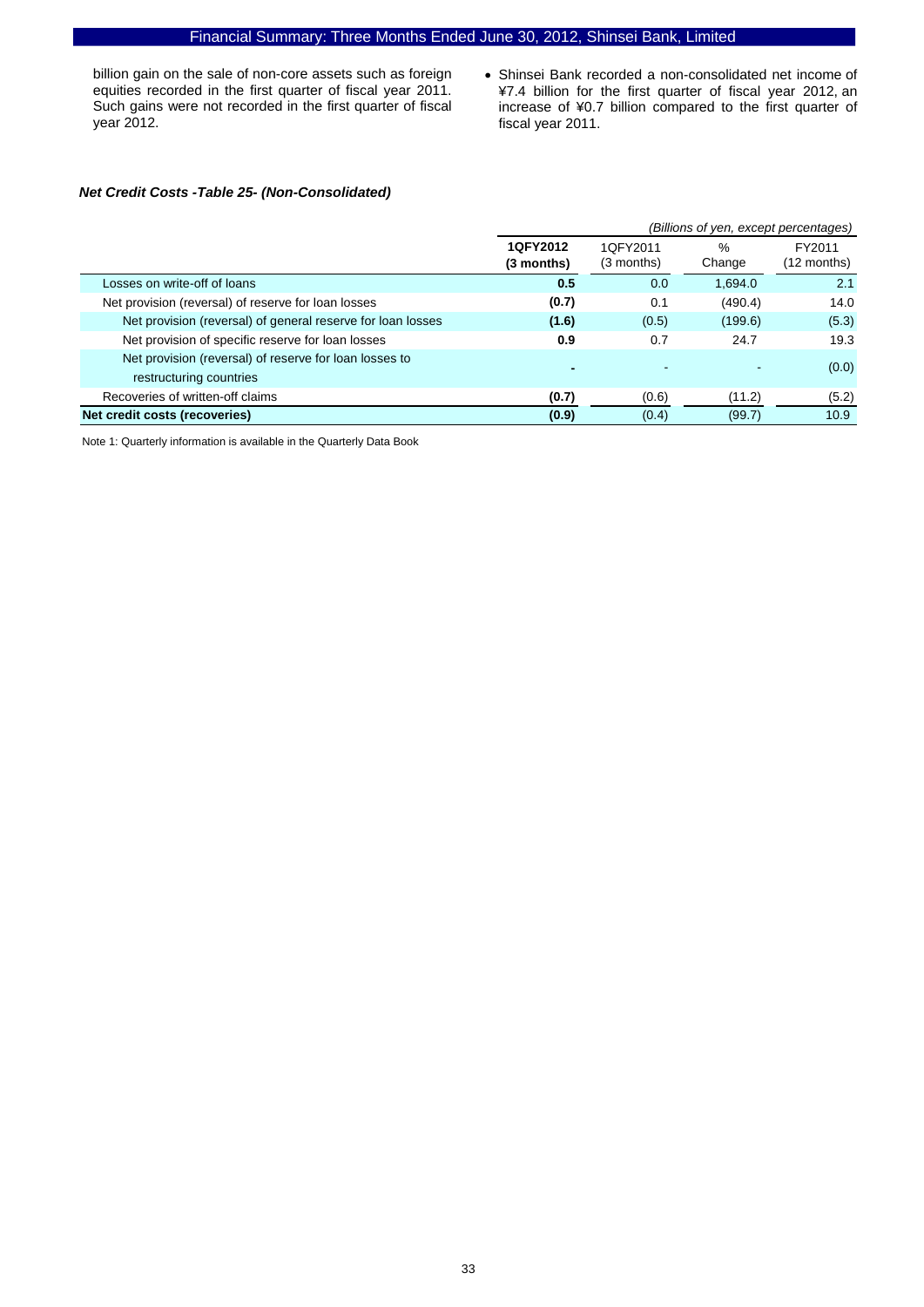### *Interest-Earning Assets and Interest-Bearing Liabilities -Table 26- (Non-Consolidated)*

|                                                         |                |                          |                       |                |                          |              | (Billions of yen, except percentages) |                          |              |
|---------------------------------------------------------|----------------|--------------------------|-----------------------|----------------|--------------------------|--------------|---------------------------------------|--------------------------|--------------|
|                                                         |                | 1QFY2012                 |                       |                | 1QFY2011<br>(3 months)   |              | FY2011<br>(12 months)                 |                          |              |
|                                                         | Average        | (3 months)               | Yield/rate            | Average        |                          | Yield/rate   | Average                               |                          | Yield/rate   |
|                                                         | balance        | Interest                 | (%)                   | balance        | Interest                 | (%)          | balance                               | Interest                 | (%)          |
| Interest-earning assets:                                |                |                          |                       |                |                          |              |                                       |                          |              |
| Cash and due from banks                                 | 23.0           | 0.0                      | 1.01                  | 33.2           | 0.0                      | 1.15         | 24.6                                  | 0.2                      | 1.05         |
| Call loans                                              | 42.3           | 0.0                      | 0.16                  | 26.7           | 0.0                      | 0.15         | 38.4                                  | 0.0                      | 0.22         |
| Receivables under resale agreements                     | 21.8           | 0.0                      | 0.39                  |                | $\sim$                   |              | 6.2                                   | 0.0                      | 0.38         |
| Collateral related to securities borrowing transactions | 14.9           | 0.0                      | 0.11                  | 9.0            | 0.0                      | 0.08         | 9.7                                   | 0.0                      | 0.10         |
| <b>Securities</b>                                       | 2,259.5        | 8.0                      | 1.42                  | 3,430.5        | 5.6                      | 0.66         | 2,790.5                               | 42.8                     | 1.53         |
| Loans and bills discounted                              | 4,082.5        | 15.9                     | 1.56                  | 4,014.4        | 16.2                     | 1.62         | 4,022.2                               | 63.9                     | 1.59         |
| Other interest-earning assets                           | 241.9          | 0.5                      | 0.86                  | 322.0          | 0.9                      | 1.15         | 269.2                                 | 2.7                      | 1.01         |
| Interest rate and funding swaps                         | $\overline{a}$ | 0.0                      | ä,                    | $\blacksquare$ | 0.0                      |              | ä,                                    | 0.0                      |              |
| <b>Total interest-earning assets</b>                    | 6.686.2        | 24.6                     | 1.47                  | 7.836.0        | 22.9                     | 1.18         | 7.161.0                               | 109.9                    | 1.53         |
| Interest-bearing liabilities:                           |                |                          |                       |                |                          |              |                                       |                          |              |
| Deposits                                                | 5,499.1        | 5.8                      | 0.43                  | 5,520.3        | 7.4                      | 0.54         | 5,576.6                               | 28.6                     | 0.51         |
| Negotiable certificates of deposit                      | 203.0          | 0.0                      | 0.15                  | 248.0          | 0.1                      | 0.17         | 229.2                                 | 0.3                      | 0.16         |
| <b>Debentures</b>                                       | 292.9          | 0.2                      | 0.39                  | 340.4          | 0.4                      | 0.50         | 321.2                                 | 1.4                      | 0.46         |
| Call money                                              | 129.6          | 0.0                      | 0.10                  | 155.8          | 0.0                      | 0.11         | 147.8                                 | 0.1                      | 0.11         |
| Payable under repurchase agreements                     |                | $\overline{\phantom{a}}$ |                       |                | $\overline{\phantom{a}}$ |              |                                       | $\overline{\phantom{a}}$ |              |
| Collateral related to securities lending transactions   | 160.1          | 0.0                      | 0.10                  | 535.2          | 0.2                      | 0.16         | 252.3                                 | 0.3                      | 0.15         |
| Borrowed money                                          | 270.9          | 0.6                      | 0.91                  | 775.4          | 0.5                      | 0.29         | 390.0                                 | 2.3                      | 0.60         |
| Corporate bonds                                         | 209.1          | 1.9                      | 3.80                  | 222.7          | 2.1                      | 3.95         | 214.0                                 | 8.6                      | 4.02         |
| Other interest-bearing liabilities                      | 0.1            | 0.0                      | $n.m.$ <sup>(1)</sup> | 0.1            | 0.1                      | $n.m.$ $(1)$ | 0.1                                   | 0.0                      | $n.m.$ $(1)$ |
| Interest rate and funding swaps                         | $\blacksquare$ | $\blacksquare$           |                       | $\blacksquare$ | ä,                       |              | ÷,                                    | $\blacksquare$           |              |
| <b>Total interest-bearing liabilities</b>               | 6,765.1        | 8.9                      | 0.52                  | 7,798.2        | 11.1                     | 0.57         | 7,131.5                               | 42.0                     | 0.59         |
| Net interest income/yield on interest-earning assets    | 6,686.2        | 15.7                     | 0.94                  | 7,836.0        | 11.8                     | 0.60         | 7,161.0                               | 67.8                     | 0.94         |

(1) n.m. is not meaningful.

Note 1: Quarterly information is available in the Quarterly Data Book

### *Risk-Monitored Loans -Table 27- (Non-Consolidated)*

|                                                         |                 |                 |           |                  | (Billions of yen) |
|---------------------------------------------------------|-----------------|-----------------|-----------|------------------|-------------------|
|                                                         | June 30<br>2012 | June 30<br>2011 | Change    | March 31<br>2012 | Change            |
|                                                         | (a)             | (b)             | $(a)-(b)$ | (c)              | $(a)-(c)$         |
| Loans to bankrupt obligors                              | 3.2             | 7.3             | (4.1)     | 3.5              | (0.3)             |
| Non-accrual delinquent loans                            | 251.4           | 208.7           | 42.7      | 263.3            | (11.8)            |
| Loans past due for three months or more                 | 0.8             | 6.0             | (5.1)     | 0.7              | 0.1               |
| <b>Restructured loans</b>                               | 1.8             | 4.4             | (2.6)     | 0.8              | 0.9               |
| Total (A)                                               | 257.3           | 226.5           | 30.8      | 268.4            | (11.0)            |
| Loans and bills discounted (B)                          | 4,201.5         | 4.066.8         | 134.6     | 4.102.6          | 98.9              |
| Ratio to total loans and bills discounted $(A / B)$ (%) | 6.13%           | 5.57%           |           | 6.54%            |                   |
| Reserve for credit losses (C)                           | 112.4           | 110.5           | 1.8       | 121.1            | (8.7)             |
| Reserve ratio $(C / A)$ (%)                             | 43.7%           | 48.8%           |           | 45.1%            |                   |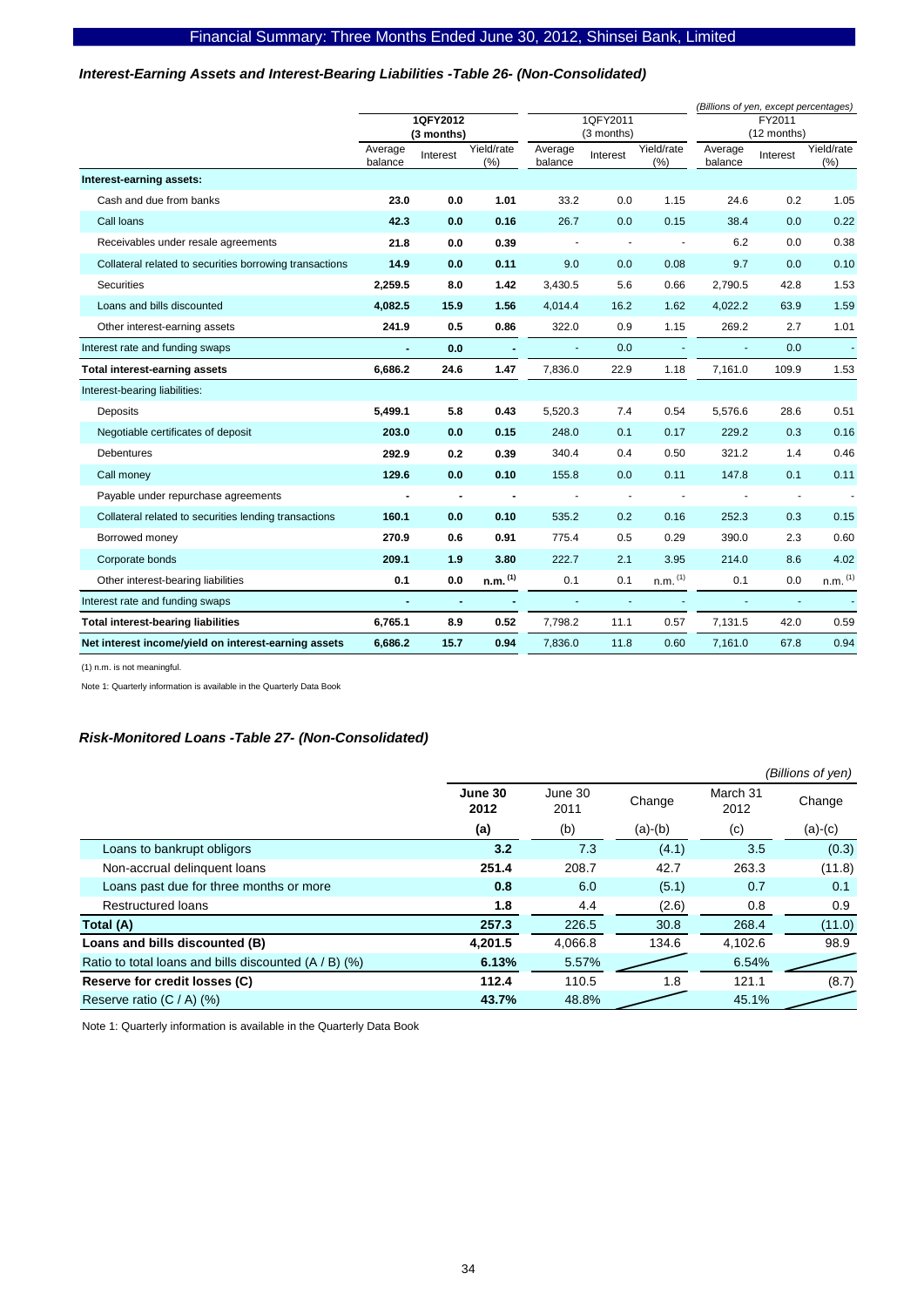### *Loans by Borrower Industry -Table 28- (Non-Consolidated)*

|                                                              |                 |                 |           |         | (Billions of yen) |
|--------------------------------------------------------------|-----------------|-----------------|-----------|---------|-------------------|
|                                                              | June 30<br>2012 | June 30<br>2011 | Change    | Change  |                   |
|                                                              | (a)             | (b)             | $(a)-(b)$ | (c)     | $(a)-(c)$         |
| Domestic offices (excluding Japan offshore market account):  |                 |                 |           |         |                   |
| Manufacturing                                                | 240.8           | 233.5           | 7.2       | 241.4   | (0.6)             |
| Agriculture and forestry                                     | 0.2             |                 | 0.2       | 0.2     | 0.0               |
| Fishery                                                      |                 | 2.2             | (2.2)     |         |                   |
| Mining, quarrying and gravel extraction                      | 0.2             | 0.4             | (0.1)     | 0.2     | (0.0)             |
| Construction                                                 | 9.1             | 13.5            | (4.3)     | 10.5    | (1.3)             |
| Electric power, gas, heat supply and water supply            | 77.0            | 27.1            | 49.9      | 48.6    | 28.4              |
| Information and communications                               | 39.0            | 14.6            | 24.4      | 38.4    | 0.5               |
| Transportation and postal service                            | 232.6           | 282.8           | (50.1)    | 236.7   | (4.0)             |
| Wholesale and retail                                         | 79.5            | 82.4            | (2.8)     | 82.6    | (3.0)             |
| Finance and insurance                                        | 1,232.8         | 1,203.0         | 29.7      | 1,178.4 | 54.3              |
| Real estate                                                  | 577.2           | 541.0           | 36.2      | 578.8   | (1.5)             |
| <b>Services</b>                                              | 368.5           | 371.0           | (2.4)     | 371.0   | (2.5)             |
| Local government                                             | 118.3           | 157.5           | (39.1)    | 139.5   | (21.1)            |
| Individual                                                   | 1,007.1         | 963.9           | 43.2      | 966.8   | 40.2              |
| Overseas yen loan and overseas loans booked domestically     | 143.0           | 138.4           | 4.5       | 131.9   | 11.0              |
| <b>Total domestic</b>                                        | 4,126.1         | 4,031.9         | 94.2      | 4,025.8 | 100.3             |
| Overseas offices (including Japan offshore market accounts): |                 |                 |           |         |                   |
| Governments                                                  | 2.0             | 2.2             | (0.1)     | 2.0     | 0.0               |
| <b>Financial institutions</b>                                | 1.0             | 1.6             | (0.5)     | 1.0     | (0.0)             |
| Commerce and industry                                        | 72.3            | 31.1            | 41.1      | 73.6    | (1.3)             |
| Others                                                       |                 |                 |           |         |                   |
| <b>Total overseas</b>                                        | 75.4            | 34.9            | 40.4      | 76.8    | (1.4)             |
| Total                                                        | 4,201.5         | 4,066.8         | 134.6     | 4,102.6 | 98.9              |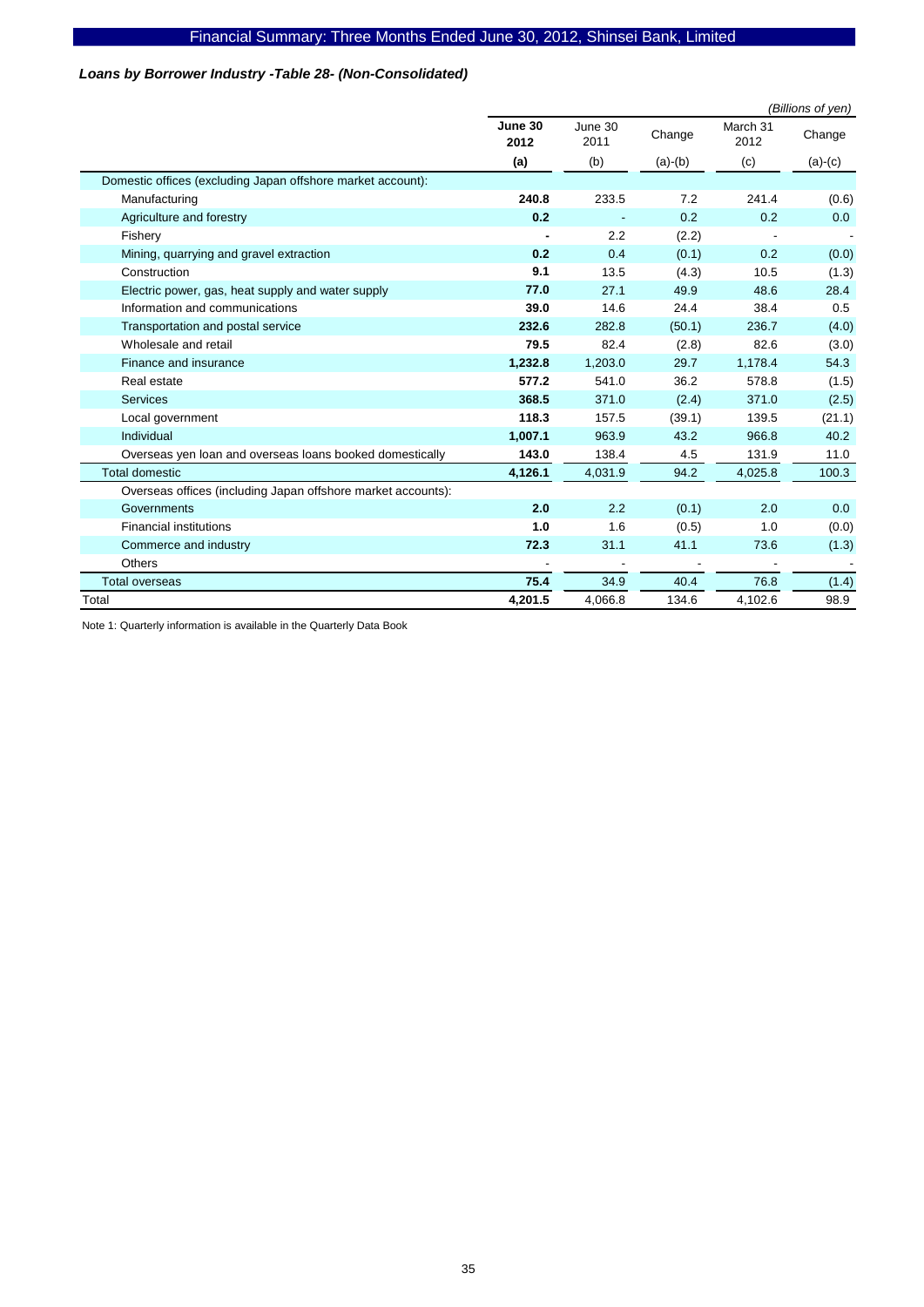### *Risk Monitored Loans by Borrower Industry –Table29 - (Non-Consolidated)*

|                                                              | (Billions of yen)        |                 |                          |                  |           |  |  |
|--------------------------------------------------------------|--------------------------|-----------------|--------------------------|------------------|-----------|--|--|
|                                                              | June 30<br>2012          | June 30<br>2011 | Change                   | March 31<br>2012 | Change    |  |  |
|                                                              | (a)                      | (b)             | $(a)-(b)$                | (c)              | $(a)-(c)$ |  |  |
| Domestic offices (excluding Japan offshore market account):  |                          |                 |                          |                  |           |  |  |
| Manufacturing                                                | 6.6                      | 3.2             | 3.3                      | 10.8             | (4.2)     |  |  |
| Agriculture and forestry                                     |                          |                 |                          |                  |           |  |  |
| Fishery                                                      |                          |                 |                          |                  |           |  |  |
| Mining, quarrying and gravel extraction                      |                          |                 |                          |                  |           |  |  |
| Construction                                                 | 0.0                      |                 | 0.0                      |                  | 0.0       |  |  |
| Electric power, gas, heat supply and water supply            |                          |                 | $\overline{\phantom{a}}$ |                  |           |  |  |
| Information and communications                               |                          | 0.5             | (0.5)                    |                  |           |  |  |
| Transportation and postal service                            | 4.9                      |                 | 4.9                      | 5.5              | (0.6)     |  |  |
| Wholesale and retail                                         | 0.0                      | 0.0             | (0.0)                    |                  | 0.0       |  |  |
| Finance and insurance                                        | 43.7                     | 25.6            | 18.0                     | 43.7             |           |  |  |
| Real estate                                                  | 156.4                    | 173.5           | (17.0)                   | 158.5            | (2.0)     |  |  |
| <b>Services</b>                                              | 26.2                     | 2.0             | 24.1                     | 26.2             | (0.0)     |  |  |
| Local government                                             | $\overline{\phantom{a}}$ |                 |                          |                  |           |  |  |
| Individual                                                   | 3.7                      | 8.0             | (4.2)                    | 3.6              | 0.1       |  |  |
| Overseas yen loan and overseas loans booked domestically     | 15.5                     | 13.4            | 2.1                      | 19.9             | (4.3)     |  |  |
| <b>Total domestic</b>                                        | 257.3                    | 226.5           | 30.8                     | 268.4            | (11.0)    |  |  |
| Overseas offices (including Japan offshore market accounts): |                          |                 |                          |                  |           |  |  |
| Governments                                                  |                          |                 |                          |                  |           |  |  |
| <b>Financial institutions</b>                                |                          |                 |                          |                  |           |  |  |
| Commerce and industry                                        |                          |                 |                          |                  |           |  |  |
| <b>Others</b>                                                |                          |                 |                          |                  |           |  |  |
| <b>Total overseas</b>                                        |                          |                 |                          |                  |           |  |  |
| Total                                                        | 257.3                    | 226.5           | 30.8                     | 268.4            | (11.0)    |  |  |

Note 1: Quarterly information is available in the Quarterly Data Book

### *Overseas and Offshore Loans by Region -Table 30- (Non-Consolidated)*

|                                                   |                 |                 |           |                  | (Billions of yen) |
|---------------------------------------------------|-----------------|-----------------|-----------|------------------|-------------------|
|                                                   | June 30<br>2012 | June 30<br>2011 | Change    | March 31<br>2012 | Change            |
|                                                   | (a)             | (b)             | $(a)-(b)$ | (c)              | $(a)-(c)$         |
| US                                                | 39.5            | 26.9            | 12.5      | 40.2             | (0.6)             |
| Asset-backed investments <sup>(1)</sup> in US     | 4.8             | 3.9             | 0.9       | 5.2              | (0.4)             |
| Europe                                            | 45.6            | 40.7            | 4.9       | 50.3             | (4.6)             |
| Asset-backed investments <sup>(1)</sup> in Europe | 23.0            | 28.3            | (5.2)     | 27.6             | (4.6)             |
| <b>Others</b>                                     | 133.2           | 105.6           | 27.5      | 118.1            | 15.0              |
| Total overseas and offshore loans                 | 218.4           | 173.3           | 45.0      | 208.7            | 9.6               |
| Total asset-backed investments (1)                | 27.9            | 32.2            | (4.3)     | 32.9             | (5.0)             |

(1) "Asset-backed investments" is another term for the Asset-Backed Investments Program, one of our old product programs. Under this program, loans backed mainly by collateral (including infrastructure related assets or equipment, real estate, business and operating assets) are referred to as "asset-backed investments" for disclosure purposes.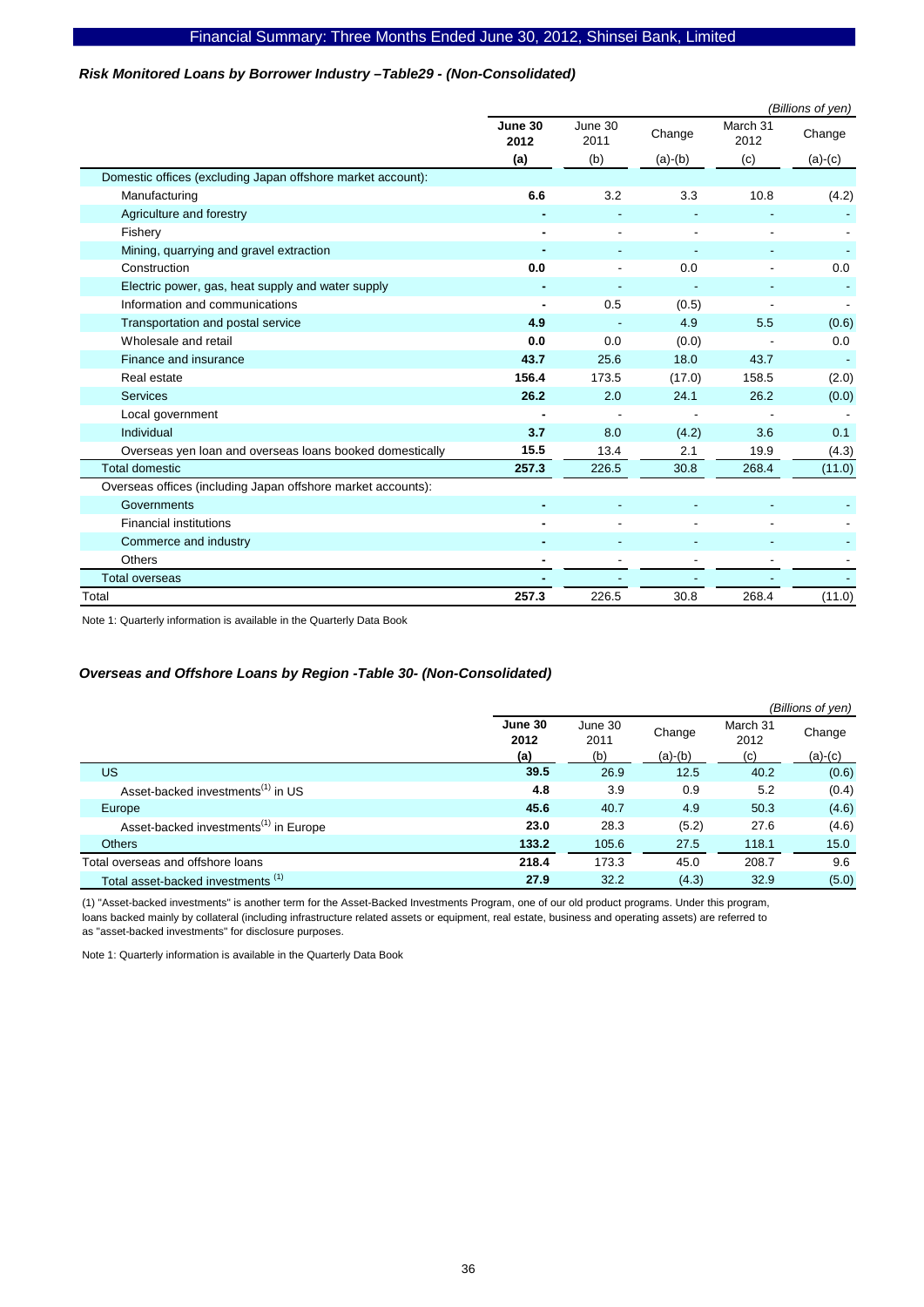### *Risk-Monitored Overseas and Offshore Loans by Region -Table 31- (Non-Consolidated)*

|                                                   |                        |                          |                     |                         | (Billions of yen)   |
|---------------------------------------------------|------------------------|--------------------------|---------------------|-------------------------|---------------------|
|                                                   | June 30<br>2012<br>(a) | June 30<br>2011<br>(b)   | Change<br>$(a)-(b)$ | March 31<br>2012<br>(c) | Change<br>$(a)-(c)$ |
| US.                                               |                        | $\overline{\phantom{0}}$ | ٠                   |                         |                     |
| Asset-backed investments <sup>(1)</sup> in US     | $\blacksquare$         | $\overline{\phantom{a}}$ | $\blacksquare$      | -                       |                     |
| Europe                                            | 12.1                   | 13.4                     | (1.3)               | 16.1                    | (4.0)               |
| Asset-backed investments <sup>(1)</sup> in Europe | 12.0                   | 13.0                     | (1.0)               | 15.9                    | (3.9)               |
| <b>Others</b>                                     | 3.4                    | 0.0                      | 3.4                 | 3.7                     | (0.2)               |
| Total overseas and offshore loans                 | 15.5                   | 13.4                     | 2.1                 | 19.9                    | (4.3)               |
| Total asset-backed investments <sup>(1)(2)</sup>  | 12.0                   | 13.0                     | (1.0)               | 15.9                    | (3.9)               |

(1) "Asset-backed investments" is another term for the Asset-Backed Investments Program, one of our old product programs. Under this program, loans backed mainly by collateral (including infrastructure related assets or equipment, real estate, business and operating assets) are referred to as "asset-backed investments" for disclosure purposes.

(2) As of June 30, 2012, reserve for loan losses and collateral/guarantees for risk monitored loans related to asset-backed investments were \3.6 billion and \7.9 billion, respectively, and the coverage ratio was 96.0%.

Note 1: Quarterly information is available in the Quarterly Data Book

#### *Claims Classified under the Financial Revitalization Law -Table 32- (Non-Consolidated)*

|                                                     |                 |                 |           |                  | (Billions of yen) |
|-----------------------------------------------------|-----------------|-----------------|-----------|------------------|-------------------|
|                                                     | June 30<br>2012 | June 30<br>2011 | Change    | March 31<br>2012 | Change            |
|                                                     | (a)             | (b)             | $(a)-(b)$ | (c)              | $(a)-(c)$         |
| Claims against bankrupt and quasi-bankrupt obligors | 55.5            | 60.8            | (5.3)     | 49.1             | 6.3               |
| Doubtful claims                                     | 225.4           | 183.2           | 42.2      | 245.2            | (19.8)            |
| Substandard claims                                  | 2.7             | 10.5            | (7.7)     | 1.6              | 1.0               |
| Total (A)                                           | 283.5           | 254.5           | 29.0      | 295.9            | (12.4)            |
| Coverage ratio                                      | 97.0%           | 96.6%           |           | 96.7%            |                   |
| Total claims (B)                                    | 4,574.0         | 4,209.9         | 364.1     | 4,445.8          | 128.2             |
| Loans and bills discounted                          | 4,201.5         | 4,066.8         | 134.6     | 4,102.6          | 98.9              |
| <b>Others</b>                                       | 372.5           | 143.0           | 229.4     | 343.2            | 29.2              |
| Ratio to total claims $(A / B)$ X 100 (%)           | 6.20%           | 6.04%           |           | 6.66%            |                   |
| (Ref. 1) Amount of write-off                        | 70.2            | 88.5            | (18.3)    | 75.0             | (4.8)             |
| (Ref. 2) Below need caution level                   | 568.9           | 667.0           | (98.0)    | 589.8            | (20.8)            |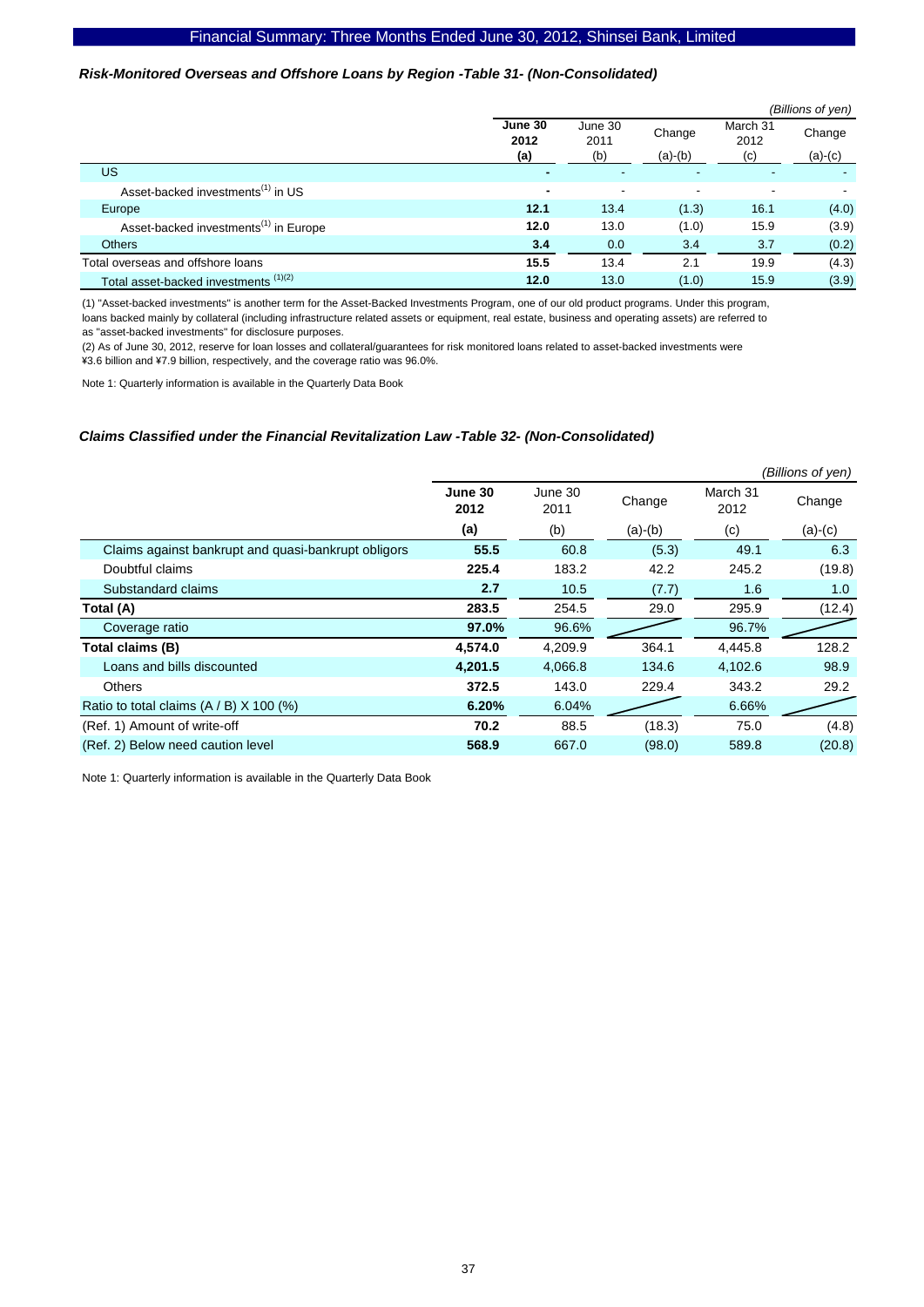*Coverage Ratio for Non-Performing Claims Classified under the Financial Revitalization Law -Table 33- (Non-Consolidated)* 

|                             | (Billions of yen, except percentages) |                     |                            |                                 |                   |  |  |  |  |  |
|-----------------------------|---------------------------------------|---------------------|----------------------------|---------------------------------|-------------------|--|--|--|--|--|
|                             |                                       | June 30, 2012       |                            |                                 |                   |  |  |  |  |  |
|                             |                                       | Amounts of coverage |                            |                                 |                   |  |  |  |  |  |
|                             | Amounts<br>of claims                  | Total               | Reserve for<br>loan losses | Collateral<br>and<br>quarantees | Coverage<br>ratio |  |  |  |  |  |
| Claims against bankrupt and |                                       |                     |                            |                                 |                   |  |  |  |  |  |
| quasi-bankrupt obligors     | 55.5                                  | 55.5                | 3.3                        | 52.1                            | 100.0%            |  |  |  |  |  |
| Doubtful claims             | 225.4                                 | 217.6               | 66.0                       | 151.6                           | 96.5%             |  |  |  |  |  |
| Substandard claims          | 2.7                                   | 2.1                 | 0.9                        | 1.2                             | 78.1%             |  |  |  |  |  |
| Total                       | 283.5                                 | 275.1               | 70.1                       | 205.0                           | 97.0%             |  |  |  |  |  |

|                             |                      |                     |                            |                                 |                   |                      |       | (Billions of yen, except percentages) |                                 |                   |
|-----------------------------|----------------------|---------------------|----------------------------|---------------------------------|-------------------|----------------------|-------|---------------------------------------|---------------------------------|-------------------|
|                             | June 30, 2011        |                     |                            |                                 |                   |                      |       | March 31, 2012                        |                                 |                   |
|                             |                      | Amounts of coverage |                            |                                 |                   |                      |       | Amounts of coverage                   |                                 |                   |
|                             | Amounts<br>of claims | Total               | Reserve for<br>loan losses | Collateral<br>and<br>quarantees | Coverage<br>ratio | Amounts<br>of claims | Total | Reserve for<br>loan losses            | Collateral<br>and<br>quarantees | Coverage<br>ratio |
| Claims against bankrupt and |                      |                     |                            |                                 |                   |                      |       |                                       |                                 |                   |
| quasi-bankrupt obligors     | 60.8                 | 60.8                | 3.7                        | 57.1                            | 100.0%            | 49.1                 | 49.1  | 3.6                                   | 45.5                            | 100.0%            |
| Doubtful claims             | 183.2                | 176.4               | 37.4                       | 139.0                           | 96.3%             | 245.2                | 235.4 | 72.5                                  | 162.9                           | 96.0%             |
| Substandard claims          | 10.5                 | 8.5                 | 2.7                        | 5.9                             | 81.6%             | 1.6                  | 1.6   | 0.5                                   | 1.1                             | 99.0%             |
| <b>Total</b>                | 254.5                | 245.8               | 43.8                       | 202.0                           | 96.6%             | 295.9                | 286.1 | 76.6                                  | 209.5                           | 96.7%             |

### *Reserve for Credit Losses -Table 34- (Non-Consolidated)*

|                                              |                 |              |           |                  | (Billions of yen) |
|----------------------------------------------|-----------------|--------------|-----------|------------------|-------------------|
|                                              | June 30<br>2012 | June<br>2011 | Change    | March 31<br>2012 | Change            |
|                                              | (a)             | (b)          | $(a)-(b)$ | (c)              | $(a)-(c)$         |
| Reserve for credit losses                    | 108.5           | 89.3         | 19.1      | 117.2            | (8.7)             |
| General reserve for loan losses              | 37.7            | 47.0         | (9.3)     | 39.6             | (1.9)             |
| Specific reserve for loan losses             | 70.7            | 42.3         | 28.4      | 77.6             | (6.8)             |
| Reserve for loans to restructuring countries | 0.0             | 0.0          | (0.0)     | 0.0              |                   |
| Specific reserve for other credit losses     | 3.9             | 21.1         | (17.2)    | 3.9              | (0.0)             |
| Total reserve for credit losses              | 112.4           | 110.5        | 1.8       | 121.1            | (8.7)             |

Note 1: Quarterly information is available in the Quarterly Data Book

### *Securities Being Held to Maturity -Table 35- (Non-Consolidated)*

|                                            |                    |               |                                  |                          |               |                           |                    |               | (Billions of yen)         |
|--------------------------------------------|--------------------|---------------|----------------------------------|--------------------------|---------------|---------------------------|--------------------|---------------|---------------------------|
|                                            |                    | June 30, 2012 |                                  | June 30, 2011            |               |                           | March 31, 2012     |               |                           |
|                                            | Carrying<br>amount | Fair<br>value | <b>Unrealized</b><br>gain (loss) | Carrying<br>amount       | Fair<br>value | Unrealized<br>gain (loss) | Carrying<br>amount | Fair<br>value | Unrealized<br>gain (loss) |
| Fair value exceeds carrying amount         |                    |               |                                  |                          |               |                           |                    |               |                           |
| Japanese national government bonds         | 585.4              | 591.1         | 5.7                              | 544.5                    | 549.1         | 4.6                       | 585.6              | 590.9         | 5.3                       |
| Japanese corporate bonds                   | 22.4               | 22.6          | 0.1                              | 56.1                     | 56.6          | 0.5                       | 22.8               | 23.0          | 0.2                       |
| Other                                      | 39.1               | 43.0          | 3.8                              | 39.1                     | 43.0          | 3.9                       | 40.2               | 44.2          | 4.0                       |
| Subtotal                                   | 647.0              | 656.8         | 9.7                              | 639.8                    | 648.9         | 9.0                       | 648.7              | 658.2         | 9.5                       |
| Fair value does not exceed carrying amount |                    |               |                                  |                          |               |                           |                    |               |                           |
| Japanese national government bonds         | ۰                  |               | -                                |                          |               |                           |                    |               | $\overline{\phantom{0}}$  |
| Japanese corporate bonds                   | ۰                  | ۰             |                                  | $\overline{\phantom{a}}$ |               |                           |                    | ٠             |                           |
| Other                                      | 9.0                | 8.5           | (0.4)                            | 10.4                     | 10.1          | (0.2)                     | 9.8                | 9.2           | (0.5)                     |
| Subtotal                                   | 9.0                | 8.5           | (0.4)                            | 10.4                     | 10.1          | (0.2)                     | 9.8                | 9.2           | (0.5)                     |
| Total                                      | 656.0              | 665.3         | 9.2                              | 650.3                    | 659.0         | 8.7                       | 658.5              | 667.5         | 8.9                       |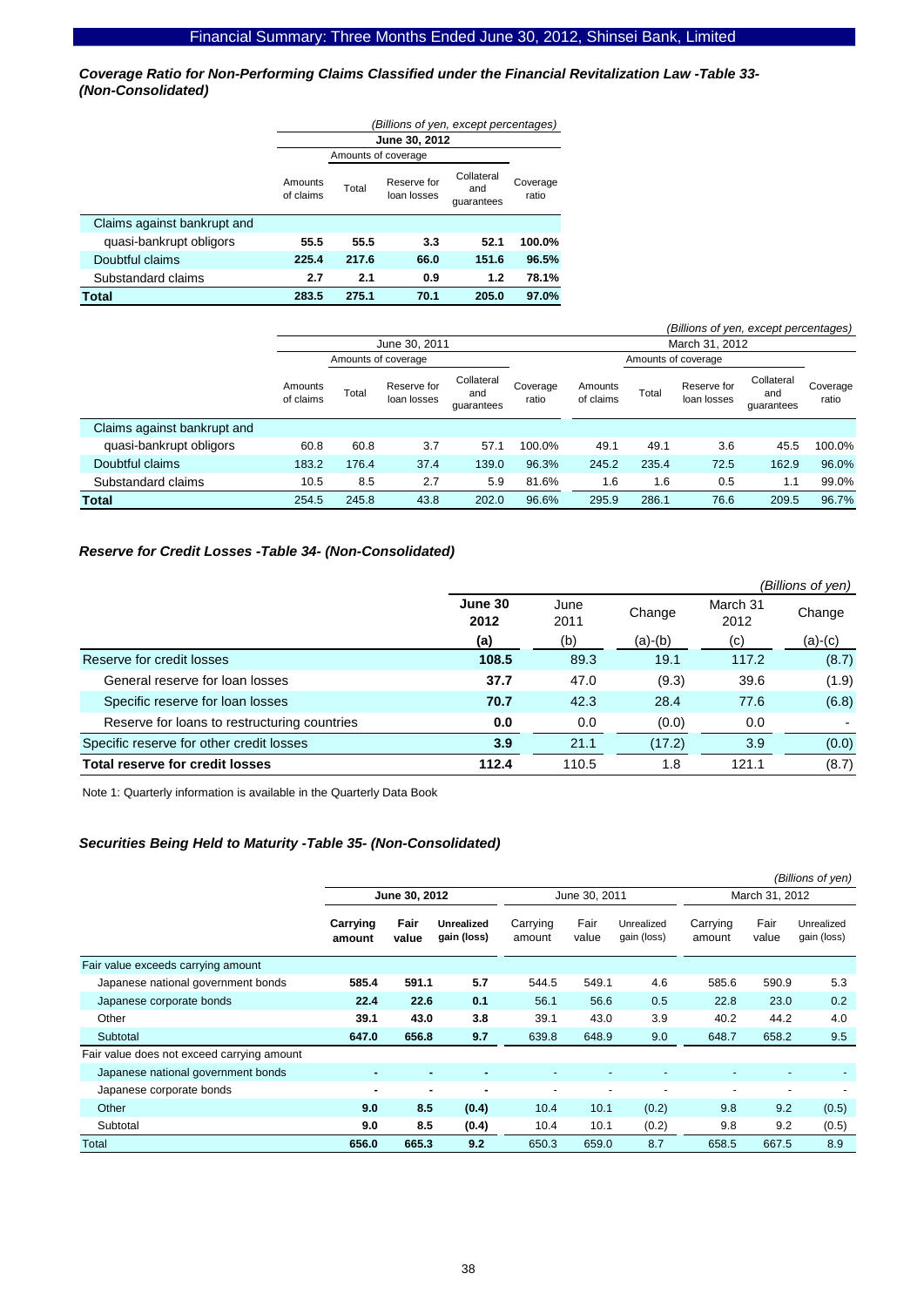### *Available-for-Sale Securities -Table 36- (Non-Consolidated)*

|                                                                        |                                    |                                          |                                  |                                    |                                   | (Billions of yen)         |                                    |                                   |                           |
|------------------------------------------------------------------------|------------------------------------|------------------------------------------|----------------------------------|------------------------------------|-----------------------------------|---------------------------|------------------------------------|-----------------------------------|---------------------------|
|                                                                        |                                    | June 30, 2012                            |                                  | June 30, 2011                      |                                   |                           | March 31, 2012                     |                                   |                           |
|                                                                        | Carrying<br>amount<br>(Fair value) | Amortized/<br><b>Acquisition</b><br>cost | <b>Unrealized</b><br>gain (loss) | Carrying<br>amount<br>(Fair value) | Amortized/<br>Acquisition<br>cost | Unrealized<br>gain (loss) | Carrying<br>amount<br>(Fair value) | Amortized/<br>Acquisition<br>cost | Unrealized<br>gain (loss) |
| Carrying amount exceeds amortized/acquisition cost                     |                                    |                                          |                                  |                                    |                                   |                           |                                    |                                   |                           |
| Equity securities                                                      | 8.7                                | 5.6                                      | 3.1                              | 4.2                                | 3.5                               | 0.7                       | 13.4                               | 8.7                               | 4.6                       |
| Domestic bonds                                                         | 538.6                              | 534.9                                    | 3.6                              | 981.6                              | 978.9                             | 2.7                       | 681.8                              | 679.4                             | 2.3                       |
| Japanese national government bonds                                     | 463.3                              | 460.2                                    | 3.0                              | 914.7                              | 913.0                             | 1.7                       | 619.5                              | 617.5                             | 1.9                       |
| Japanese local government bonds                                        | 1.7                                | 1.7                                      | 0.0                              | 1.7                                | 1.7                               | 0.0                       | 1.7                                | 1.7                               | 0.0                       |
| Japanese corporate bonds                                               | 73.5                               | 72.9                                     | 0.5                              | 65.0                               | 64.1                              | 0.9                       | 60.4                               | 60.0                              | 0.3                       |
| Other                                                                  | 78.2                               | 74.5                                     | 3.7                              | 74.5                               | 70.0                              | 4.5                       | 66.4                               | 62.0                              | 4.4                       |
| Foreign securities                                                     | 67.7                               | 64.2                                     | 3.4                              | 71.4                               | 67.1                              | 4.3                       | 55.7                               | 51.5                              | 4.1                       |
| Foreign currency denominated foreign<br>corporate and government bonds | 46.0                               | 43.5                                     | 2.4                              | 37.7                               | 34.3                              | 3.4                       | 31.4                               | 28.6                              | 2.8                       |
| Yen-denominated foreign corporate<br>and government bonds              | 17.6                               | 17.4                                     | 0.1                              | 31.6                               | 31.1                              | 0.5                       | 19.6                               | 19.4                              | 0.2                       |
| Foreign equity securities and others                                   | 4.0                                | 3.2                                      | 0.8                              | 2.0                                | 1.6                               | 0.3                       | 4.6                                | 3.4                               | 1.1                       |
| Other securities                                                       | 1.1                                | 0.9                                      | 0.2                              | 1.0                                | 0.9                               | 0.1                       | 1.1                                | 0.9                               | 0.1                       |
| Other monetary claims purchased                                        | 9.3                                | 9.2                                      | 0.0                              | 2.0                                | 1.9                               | 0.0                       | 9.6                                | 9.6                               | 0.0                       |
| Subtotal                                                               | 625.5                              | 615.0                                    | 10.5                             | 1,060.4                            | 1,052.4                           | 7.9                       | 761.7                              | 750.2                             | 11.4                      |
| Carrying amount does not exceed amortized/acquisition cost             |                                    |                                          |                                  |                                    |                                   |                           |                                    |                                   |                           |
| Equity securities                                                      | 3.8                                | 4.5                                      | (0.6)                            | 5.8                                | 9.7                               | (3.8)                     | 1.2                                | 1.5                               | (0.3)                     |
| Domestic bonds                                                         | 405.5                              | 408.8                                    | (3.3)                            | 709.8                              | 715.5                             | (5.6)                     | 250.4                              | 254.4                             | (4.0)                     |
| Japanese national government bonds                                     | 249.5                              | 250.1                                    | (0.5)                            | 496.4                              | 497.4                             | (0.9)                     | 79.9                               | 80.7                              | (0.7)                     |
| Japanese local government bonds                                        |                                    |                                          | ٠                                |                                    |                                   | $\overline{a}$            |                                    |                                   | $\sim$                    |
| Japanese corporate bonds                                               | 155.9                              | 158.7                                    | (2.7)                            | 213.3                              | 218.0                             | (4.6)                     | 170.4                              | 173.7                             | (3.2)                     |
| Other                                                                  | 80.0                               | 82.8                                     | (2.8)                            | 155.3                              | 159.6                             | (4.2)                     | 92.9                               | 95.9                              | (3.0)                     |
| Foreign securities                                                     | 78.2                               | 81.0                                     | (2.8)                            | 152.5                              | 156.5                             | (4.0)                     | 91.0                               | 94.0                              | (3.0)                     |
| Foreign currency denominated foreign<br>corporate and government bonds | 32.9                               | 35.4                                     | (2.4)                            | 94.0                               | 96.6                              | (2.6)                     | 42.8                               | 45.4                              | (2.5)                     |
| Yen-denominated foreign corporate<br>and government bonds              | 45.2                               | 45.5                                     | (0.3)                            | 54.9                               | 55.5                              | (0.5)                     | 48.0                               | 48.5                              | (0.4)                     |
| Foreign equity securities and others                                   | 0.0                                | 0.0                                      | ٠                                | 3.5                                | 4.4                               | (0.9)                     | 0.0                                | 0.0                               |                           |
| Other securities                                                       | 0.5                                | 0.5                                      |                                  | 1.0                                | 1.0                               |                           | 0.5                                | 0.5                               |                           |
| Other monetary claims purchased                                        | 1.2                                | 1.2                                      | (0.0)                            | 1.8                                | 1.9                               | (0.1)                     | 1.3                                | 1.3                               | (0.0)                     |
| Subtotal                                                               | 489.4                              | 496.2                                    | (6.8)                            | 871.1                              | 884.8                             | (13.7)                    | 344.6                              | 351.9                             | (7.3)                     |
| $Total^{(1)(2)}$                                                       | 1,115.0                            | 1,111.3                                  | 3.6                              | 1,931.6                            | 1,937.3                           | (5.7)                     | 1,106.3                            | 1.102.1                           | 4.1                       |

(1) Includes a part of other monetary claims purchased in addition to securities available for sale.

(2) Securities whose fair value cannot be reliably determined are not included in available-for-sale securities.

### *Unrealized Gain (Loss) on Available-for-Sale Securities (Non-Consolidated)*

|                                                         |               |               | (Billions of yen) |
|---------------------------------------------------------|---------------|---------------|-------------------|
|                                                         | June 30, 2012 | June 30, 2011 | March 31, 2012    |
| Unrealized gain (loss) before deferred tax on:          |               |               |                   |
| Available-for-sale securities                           | 3.6           | (5.7)         | 4.1               |
| Interests in available-for-sale securities held by      |               |               |                   |
| partnerships recorded as securities whose fair value    | 0.0           | 0.0           | 0.0               |
| cannot be reliably determined                           |               |               |                   |
| Securities being held to maturity, reclassified from    |               |               |                   |
| available-for-sale in the past, under extremely         | (4.8)         | (5.6)         | (5.1)             |
| illiquid market conditions                              |               |               |                   |
| Deferred tax assets (liabilities)                       |               |               |                   |
| Unrealized gain (loss) on available-for-sale securities | (1.1)         | (11.3)        | (1.0)             |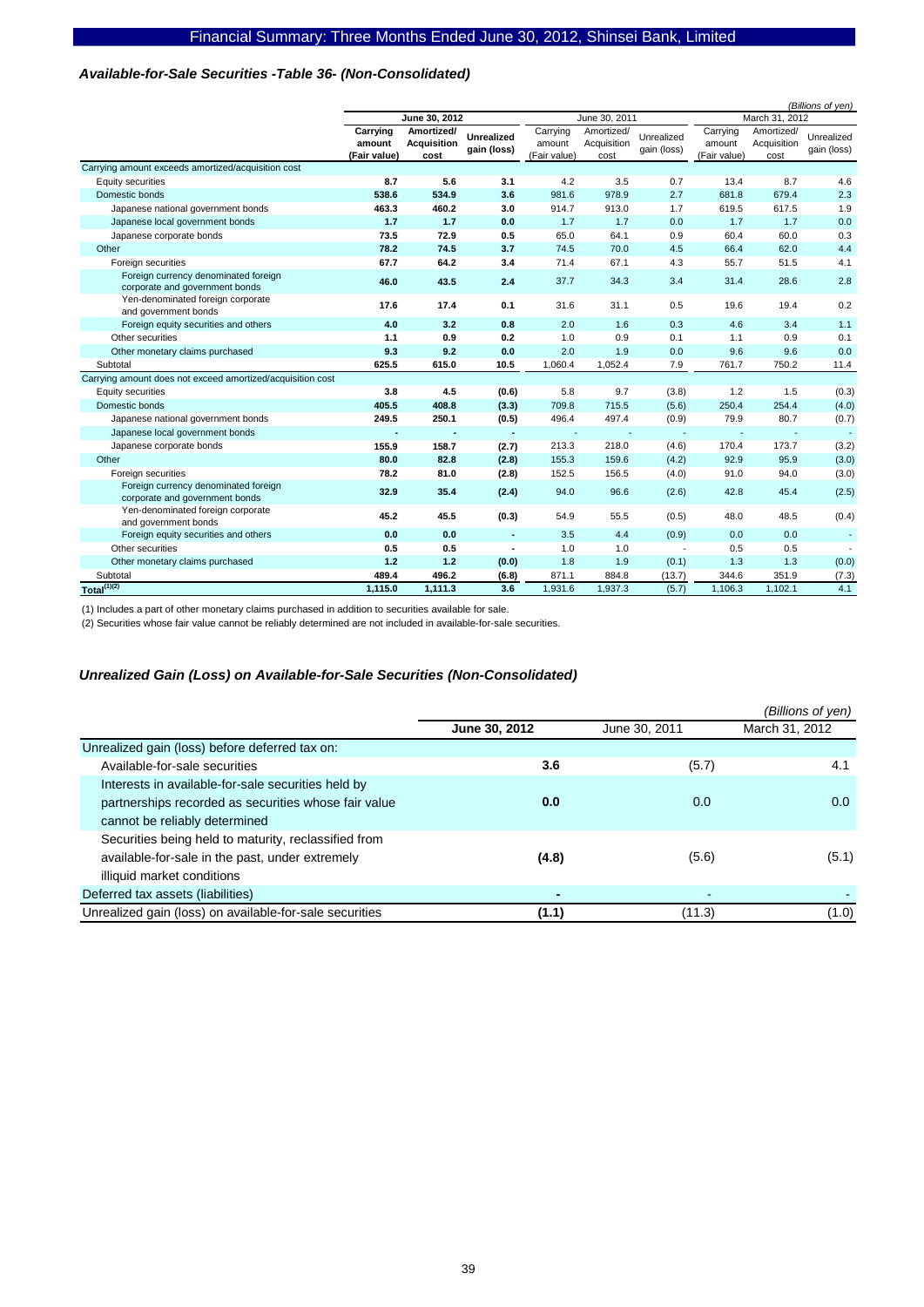### *Capital Adequacy Data-Table 37- (Non-Consolidated)*

|                               |                 |                 |           | (Billions of yen, except percentages) |           |  |  |  |
|-------------------------------|-----------------|-----------------|-----------|---------------------------------------|-----------|--|--|--|
|                               | June 30<br>2012 | June 30<br>2011 | Change    | March 31<br>2012                      | Change    |  |  |  |
|                               | (a)             | (b)             | $(a)-(b)$ | (c)                                   | $(a)-(c)$ |  |  |  |
| Basic items (Tier I)          | 663.6           | 651.0           | 12.6      | 662.3                                 | 1.3       |  |  |  |
| Supplementary items (Tier II) | 181.6           | 216.5           | (34.9)    | 189.9                                 | (8.3)     |  |  |  |
| <b>Deduction</b>              | (53.0)          | (70.9)          | 17.9      | (76.1)                                | 23.0      |  |  |  |
| Total capital <sup>(2)</sup>  | 792.2           | 796.6           | (4.3)     | 776.1                                 | 16.1      |  |  |  |
| <b>Risk assets</b>            | 5,850.9         | 6,293.7         | (442.7)   | 5,923.6                               | (72.6)    |  |  |  |
| Capital adequacy ratio        | 13.54%          | 12.65%          |           | 13.10%                                |           |  |  |  |
| Tier I capital ratio          | 11.34%          | 10.34%          |           | 11.18%                                |           |  |  |  |

(1) Calculated according to Basel II, F-IRB. Figures are calculated in accordance with FSA Notification Number 79 issued in December 2008 (special treatment of FSA Notification Number 19 issued in 2006). As a result, ¥1.1 billion of net unrealized losses on securities available-for-sale, net of taxes, as of June 30, 2012, ¥11.3 billion as of June 30, 2011 and ¥1.0 billion as of March 31, 2012 are not included in BIS capital.

(2) Non-Consolidated total required capital is ¥332.3 billion as at June 30, 2012, ¥375.2 billion as at June 30, 2011 and ¥352.5 billion as at March 31, 2012.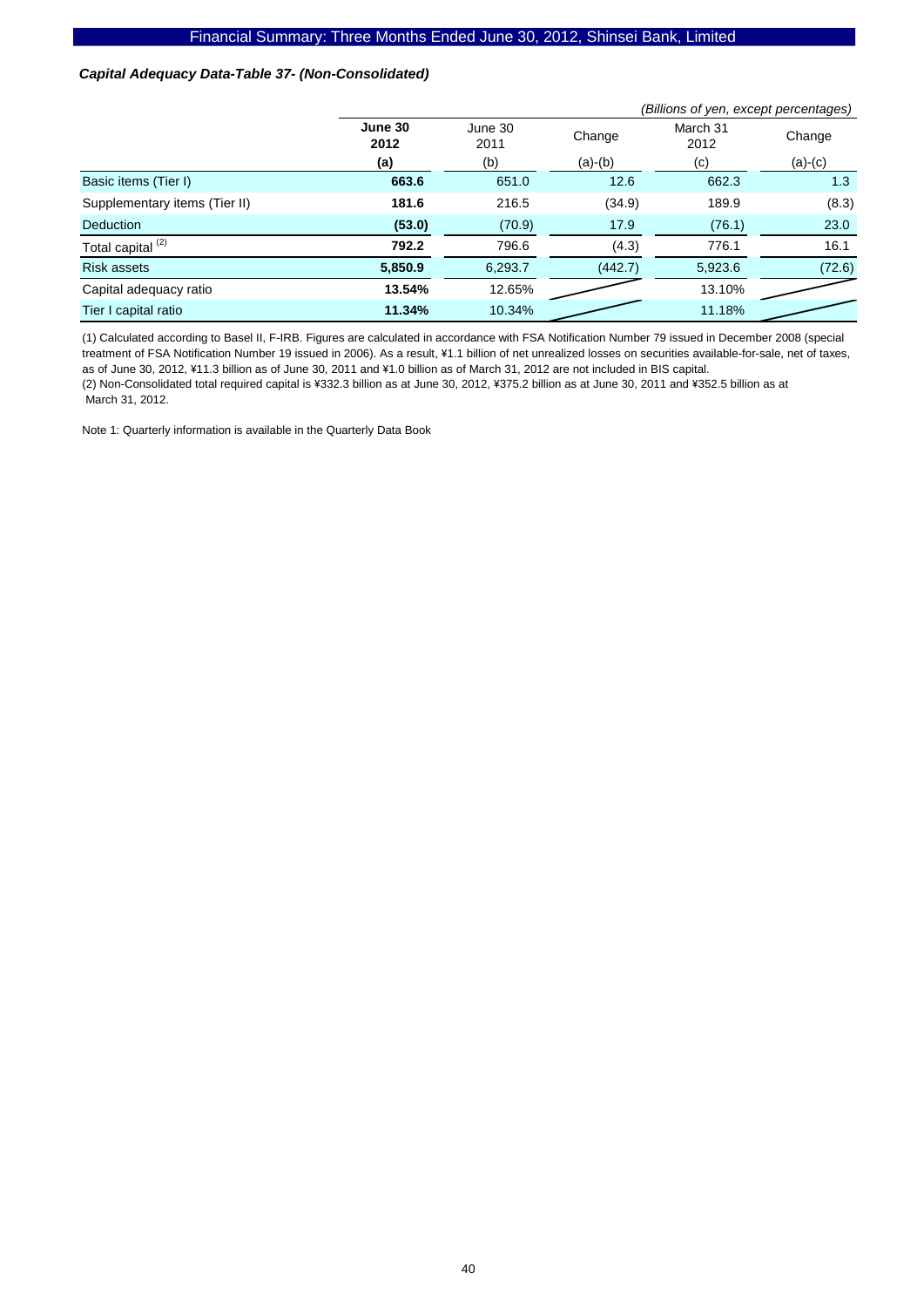# *Non-Consolidated Balance Sheets (Non-Consolidated)*

**Assets** 

|                                                       |                 |                 |            |                  | (Millions of yen) |
|-------------------------------------------------------|-----------------|-----------------|------------|------------------|-------------------|
|                                                       | June 30<br>2012 | June 30<br>2011 | Change     | March 31<br>2012 | Change            |
|                                                       | a               | b               | a-b        | с                | a-c               |
| < <assets>&gt;</assets>                               |                 |                 |            |                  |                   |
| Cash and due from banks                               | 275,786         | 263,218         | 12,568     | 330,047          | (54, 260)         |
| Call loans                                            | 8,595           | 12,066          | (3, 470)   | 15,745           | (7, 149)          |
| Receivables under resale agreements                   | 38,387          |                 | 38,387     | 18,362           | 20,024            |
| Receivables under securities borrowing transactions   |                 | 4,877           | (4, 877)   | 57,647           | (57, 647)         |
| Other monetary claims purchased                       | 224,555         | 231,986         | (7, 431)   | 210,693          | 13,861            |
| <b>Trading assets</b>                                 | 186,304         | 178,026         | 8,278      | 156,661          | 29,642            |
| Monetary assets held in trust                         | 298,519         | 341,506         | (42, 986)  | 307,526          | (9,006)           |
| <b>Securities</b>                                     | 2,280,460       | 3,111,425       | (830, 964) | 2,286,669        | (6, 208)          |
| Valuation allowance for investments                   | (3,370)         | (3,370)         |            | (3,370)          |                   |
| Loans and bills discounted                            | 4,201,576       | 4,066,896       | 134,680    | 4,102,638        | 98,938            |
| Foreign exchanges                                     | 16,772          | 29,792          | (13,020)   | 18,896           | (2, 124)          |
| Other assets                                          | 431,526         | 322,759         | 108,767    | 450,254          | (18, 727)         |
| Premises and equipment                                | 20,982          | 18,449          | 2,533      | 21,471           | (488)             |
| Intangible assets                                     | 9,954           | 9,561           | 393        | 10,650           | (695)             |
| Deferred issuance expenses for debentures             | 123             | 172             | (48)       | 135              | (11)              |
| Deferred tax assets                                   |                 | 1,514           | (1,514)    |                  |                   |
| Customers' liabilities for acceptances and guarantees | 11,489          | 13,001          | (1,511)    | 11,600           | (110)             |
| Reserve for credit losses                             | (112, 408)      | (110, 558)      | (1,849)    | (121, 193)       | 8,785             |
| <b>Total assets</b>                                   | 7,889,257       | 8,491,325       | (602,068)  | 7,874,437        | 14,820            |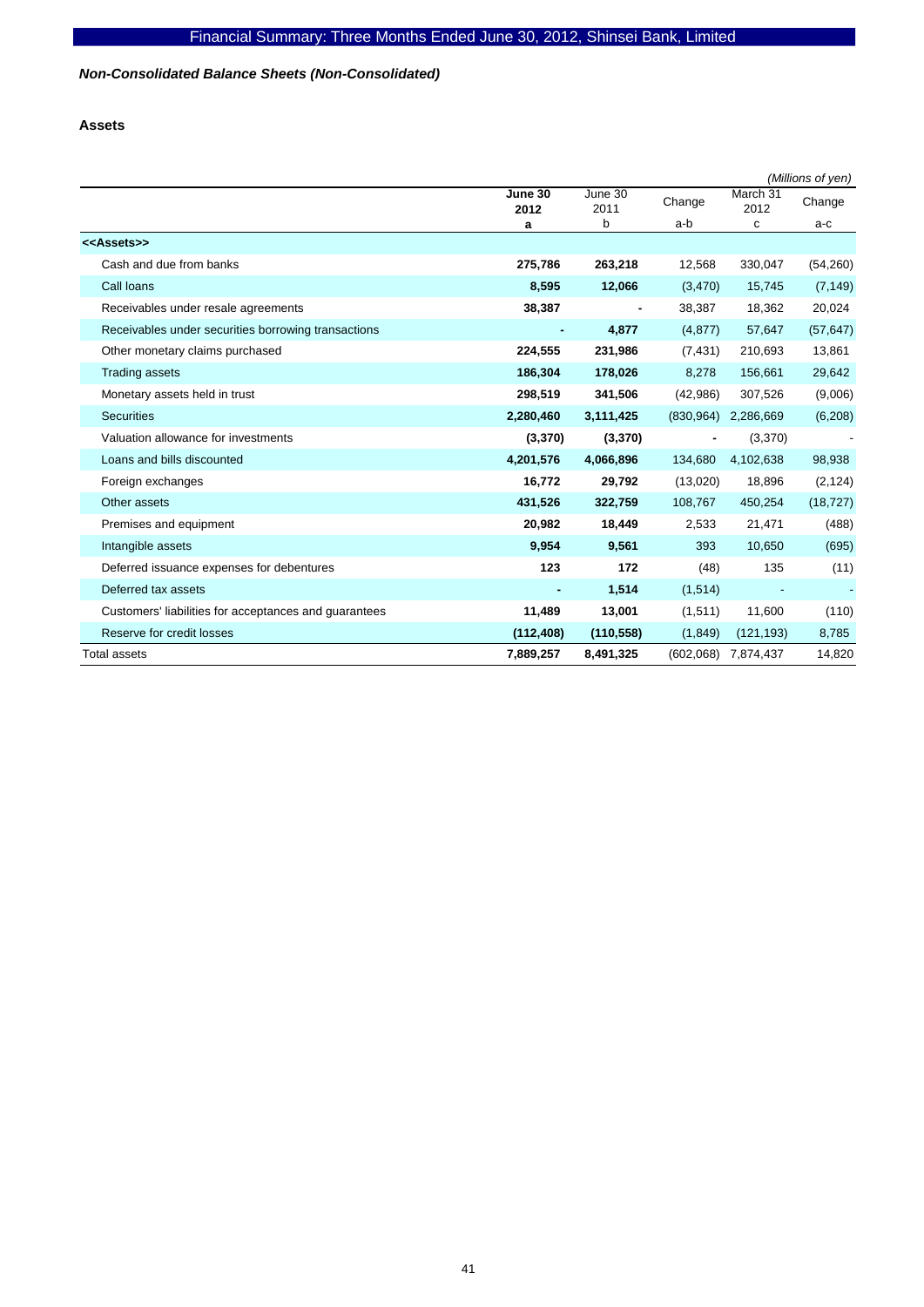**Liabilities and Equity** 

|                                                              |                 |                 |                |                  | (Millions of yen) |
|--------------------------------------------------------------|-----------------|-----------------|----------------|------------------|-------------------|
|                                                              | June 30<br>2012 | June 30<br>2011 | Change         | March 31<br>2012 | Change            |
|                                                              | a               | b               | a-b            | C                | a-c               |
| < <liabilities>&gt;</liabilities>                            |                 |                 |                |                  |                   |
| Deposits                                                     | 5,559,224       | 5,613,988       | (54, 763)      | 5,610,134        | (50, 909)         |
| Negotiable certificates of deposit                           | 206,721         | 308,152         | (101, 430)     | 178,084          | 28,636            |
| <b>Debentures</b>                                            | 289,813         | 333,020         | (43,206)       | 296,839          | (7,026)           |
| Call money                                                   | 120,158         | 140,321         | (20, 162)      | 210,163          | (90,005)          |
| Payables under securities lending transactions               | 60,467          | 434,879         | (374, 411)     | 91,805           | (31, 337)         |
| <b>Trading liabilities</b>                                   | 127,606         | 137,346         | (9,739)        | 127,697          | (90)              |
| Borrowed money                                               | 370,768         | 349,138         | 21,629         | 245,728          | 125,039           |
| Foreign exchanges                                            | 184             | 185             | (0)            | 184              | (0)               |
| Corporate bonds                                              | 206,450         | 221,179         | (14, 729)      | 212,235          | (5,785)           |
| <b>Other liabilities</b>                                     | 282,578         | 313,064         | (30, 485)      | 240,790          | 41,788            |
| Income taxes payable                                         | 175             | 115             | 59             | 369              | (194)             |
| Lease obligations                                            | 1               | 3               | (1)            | $\overline{2}$   | (0)               |
| Asset retirement obligations                                 | 6,924           | 4,044           | 2,880          | 6,751            | 173               |
| Other                                                        | 275,476         | 308,901         | (33, 424)      | 233,666          | 41,810            |
| Accrued employees' bonuses                                   | 888             | 1,040           | (152)          | 3,728            | (2,839)           |
| Deferred tax liabilities                                     | 2,396           |                 | 2,396          | 1,265            | 1,131             |
| Acceptances and guarantees                                   | 11,489          | 13,001          | (1,511)        | 11,600           | (110)             |
| <b>Total liabilities</b>                                     | 7,238,749       | 7,865,317       | (626, 568)     | 7,230,258        | 8,491             |
| < <equity>&gt;</equity>                                      |                 |                 |                |                  |                   |
| Shareholders' equity:                                        |                 |                 |                |                  |                   |
| Common stock                                                 | 512,204         | 512,204         |                | 512,204          |                   |
| Capital surplus                                              | 79,465          | 79,465          |                | 79,465           |                   |
| Additional paid-in capital                                   | 79,465          | 79,465          |                | 79,465           |                   |
| Retained earnings                                            | 133,993         | 122,025         | 11,967         | 129,221          | 4,772             |
| Legal reserve                                                | 12,097          | 11,566          | 530            | 11,566           | 530               |
| Other retained earnings                                      | 121,895         | 110,458         | 11,437         | 117,654          | 4,241             |
| Unappropriated retained earnings                             | 121,895         | 110,458         | 11,437         | 117,654          | 4,241             |
| Treasury stock, at cost                                      | (72, 558)       | (72, 558)       | $\blacksquare$ | (72, 558)        |                   |
| Total shareholders' equity                                   | 653,104         | 641,137         | 11,967         | 648,332          | 4,772             |
| Unrealized gain (loss) on available-for-sale securities      | (1, 135)        | (11, 354)       | 10,219         | (1,031)          | (103)             |
| Deferred gain (loss) on derivatives under hedge accounting   | (2,800)         | (5, 139)        | 2,338          | (4, 476)         | 1,676             |
| Total net unrealized gain (loss) and translation adjustments | (3,935)         | (16, 493)       | 12,558         | (5,508)          | 1,572             |
| Stock acquisition rights                                     | 1,338           | 1,364           | (25)           | 1,354            | (16)              |
| <b>Total equity</b>                                          | 650,507         | 626,007         | 24,500         | 644,178          | 6,328             |
| <b>Total liabilities and equity</b>                          | 7,889,257       | 8,491,325       | (602,068)      | 7,874,437        | 14,820            |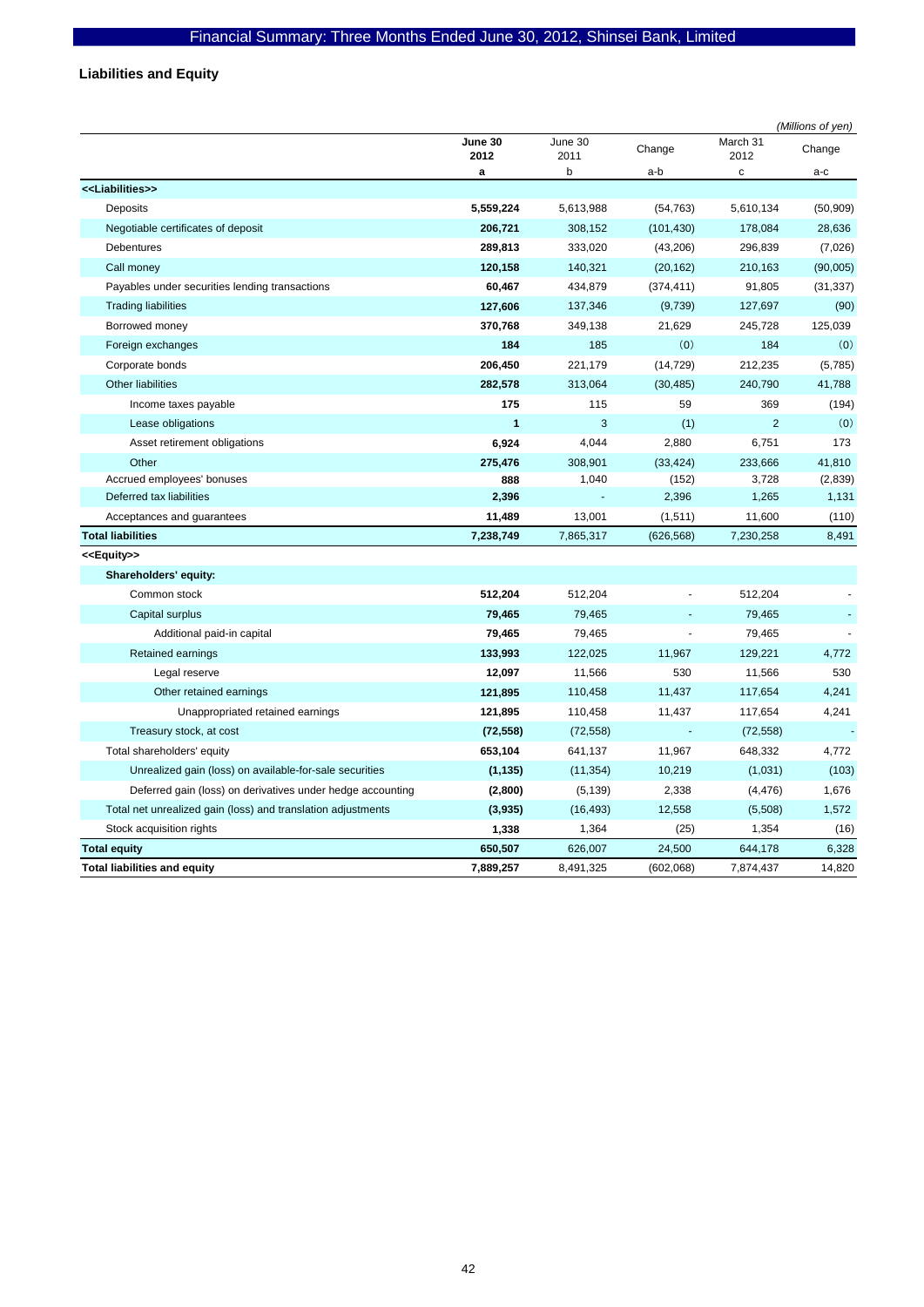# *Non-Consolidated Statements of Operations (Non-Consolidated)*

|                                        |                        |                        |                  |         | (Millions of yen, except percentages) |
|----------------------------------------|------------------------|------------------------|------------------|---------|---------------------------------------|
|                                        | 1QFY2012<br>(3 months) | 1QFY2011<br>(3 months) | Change<br>Amount | $\%$    | FY2011<br>(12 months)                 |
| <b>Ordinary income</b>                 | 41,128                 | 42,619                 | (1, 491)         | (3.5)   | 175,252                               |
| Interest income                        | 24,648                 | 22,996                 | 1,651            | 7.2     | 109,976                               |
| Interest on loans and bills discounted | 15,959                 | 16,247                 | (288)            | (1.8)   | 63,986                                |
| Interest and dividends on securities   | 8,025                  | 5,634                  | 2,390            | 42.4    | 42,800                                |
| Other interest income                  | 663                    | 1,114                  | (450)            | (40.4)  | 3,189                                 |
| Fees and commissions income            | 4,139                  | 4,091                  | 47               | 1.1     | 15,447                                |
| Trading income                         | 5,472                  | 4,728                  | 743              | 15.7    | 16,697                                |
| Other business income                  | 1,830                  | 454                    | 1,376            | 303.1   | 4,521                                 |
| Other ordinary income                  | 5,037                  | 10,348                 | (5,310)          | (51.3)  | 28,610                                |
| <b>Ordinary expenses</b>               | 33,349                 | 35,362                 | (2,012)          | (5.7)   | 157,132                               |
| Interest expenses                      | 8,936                  | 11,166                 | (2, 229)         | (20.0)  | 42,078                                |
| Interest on deposits                   | 5,897                  | 7,469                  | (1,572)          | (21.0)  | 28,682                                |
| Interest on corporate bonds            | 1,985                  | 2,190                  | (205)            | (9.4)   | 8,613                                 |
| Other interest expenses                | 1,054                  | 1,506                  | (451)            | (29.9)  | 4,783                                 |
| Fees and commissions expenses          | 2,558                  | 2,323                  | 234              | 10.1    | 9,673                                 |
| <b>Trading losses</b>                  | 1,363                  | 1,473                  | (109)            | (7.4)   | 3,209                                 |
| Other business expenses                | 1,713                  | 5,904                  | (4, 191)         | (71.0)  | 11,447                                |
| General and administrative expenses    | 17,220                 | 14,043                 | 3,176            | 22.6    | 65,101                                |
| Other ordinary expenses                | 1,557                  | 450                    | 1,107            | 246.0   | 25,621                                |
| Ordinary profit                        | 7,778                  | 7,256                  | 521              | 7.2     | 18,119                                |
| <b>Extraordinary gains</b>             | 5                      | 49                     | (43)             | (87.8)  | 72                                    |
| <b>Extraordinary losses</b>            | 555                    | 124                    | 430              | 346.8   | 1,949                                 |
| Income before income taxes             | 7,229                  | 7,181                  | 47               | 0.7     | 16,243                                |
| Income taxes (benefit)                 | (196)                  | 482                    | (679)            | (140.9) | 2,348                                 |
| <b>Net income</b>                      | 7,426                  | 6,698                  | 727              | 10.9    | 13,894                                |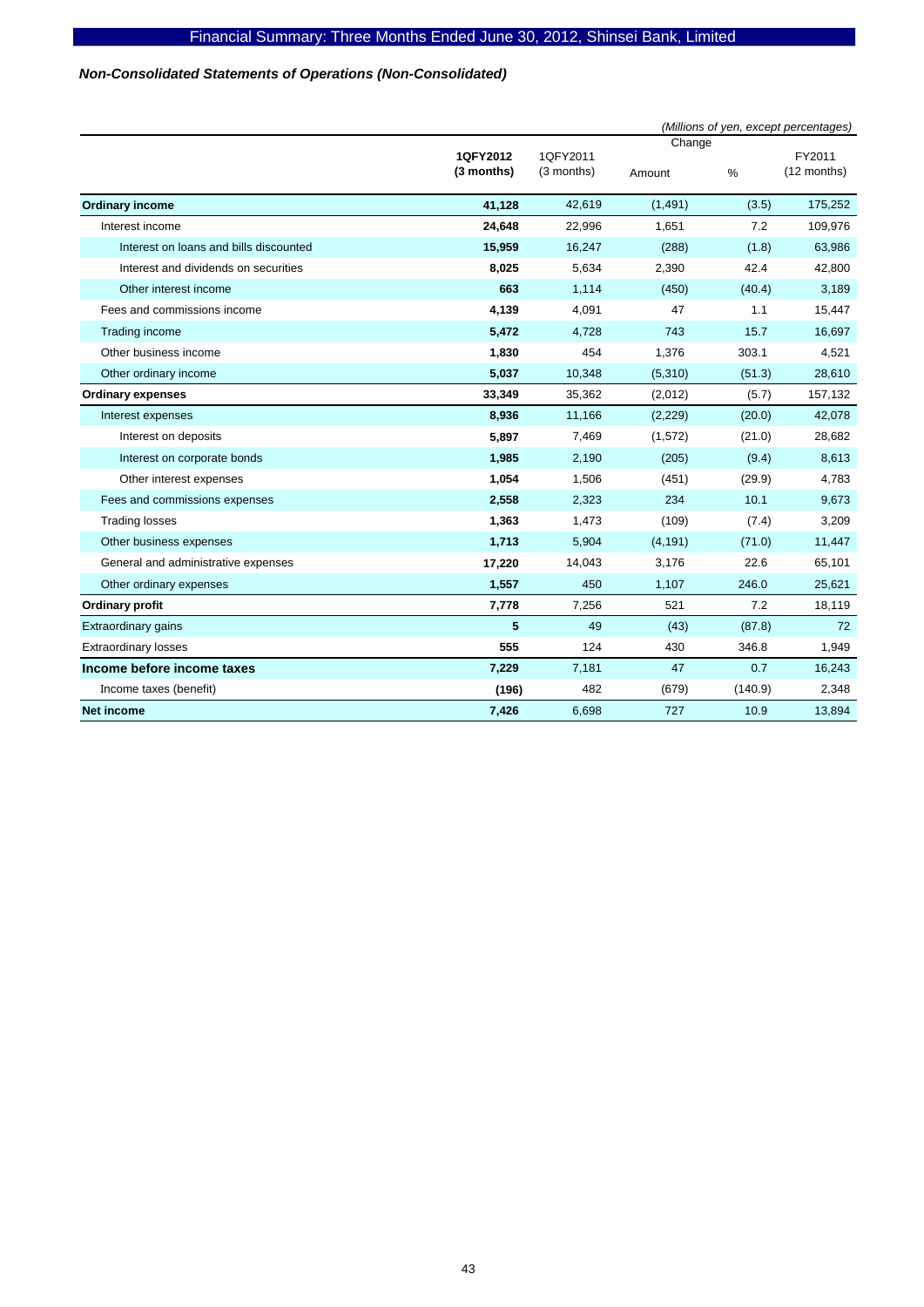### **Section 3. Earnings Forecast -Table 38- (Consolidated and Non-Consolidated)**

|                               |                                                | (Billions of yen)                      |
|-------------------------------|------------------------------------------------|----------------------------------------|
| (Consolidated)                | <b>Fiscal year ending</b>                      | Fiscal year ended                      |
|                               | <b>March 2013</b>                              | <b>March 2012</b>                      |
|                               | (FY2012)                                       | (FY2011)                               |
|                               | <b>Forecast</b>                                | Actual                                 |
| Net income                    | 51.0                                           | 6.4                                    |
| Cash basis net income *       | 60.0                                           | 16.0                                   |
| (Non-Consolidated)            | <b>Fiscal year ending</b><br><b>March 2013</b> | Fiscal year ended<br><b>March 2012</b> |
|                               | (FY2012)                                       | (FY2011)                               |
|                               | <b>Forecast</b>                                | Actual                                 |
| <b>Net Business Profit</b>    | 35.0                                           | 32.1                                   |
| Net income                    | 22.0                                           | 13.8                                   |
|                               |                                                |                                        |
| Dividends (per share in yen): |                                                |                                        |

Above forecasts are based on current assumptions of future events and trends, which may be incorrect. Actual results may differ materially from those in the statements as a result of various factors.

There has been no change to the full year earnings forecast or dividend forecast for fiscal year 2012 originally announced in May 2012.

\*Cash-basis figures are calculated by excluding amortization of goodwill and other intangible assets, net of tax benefit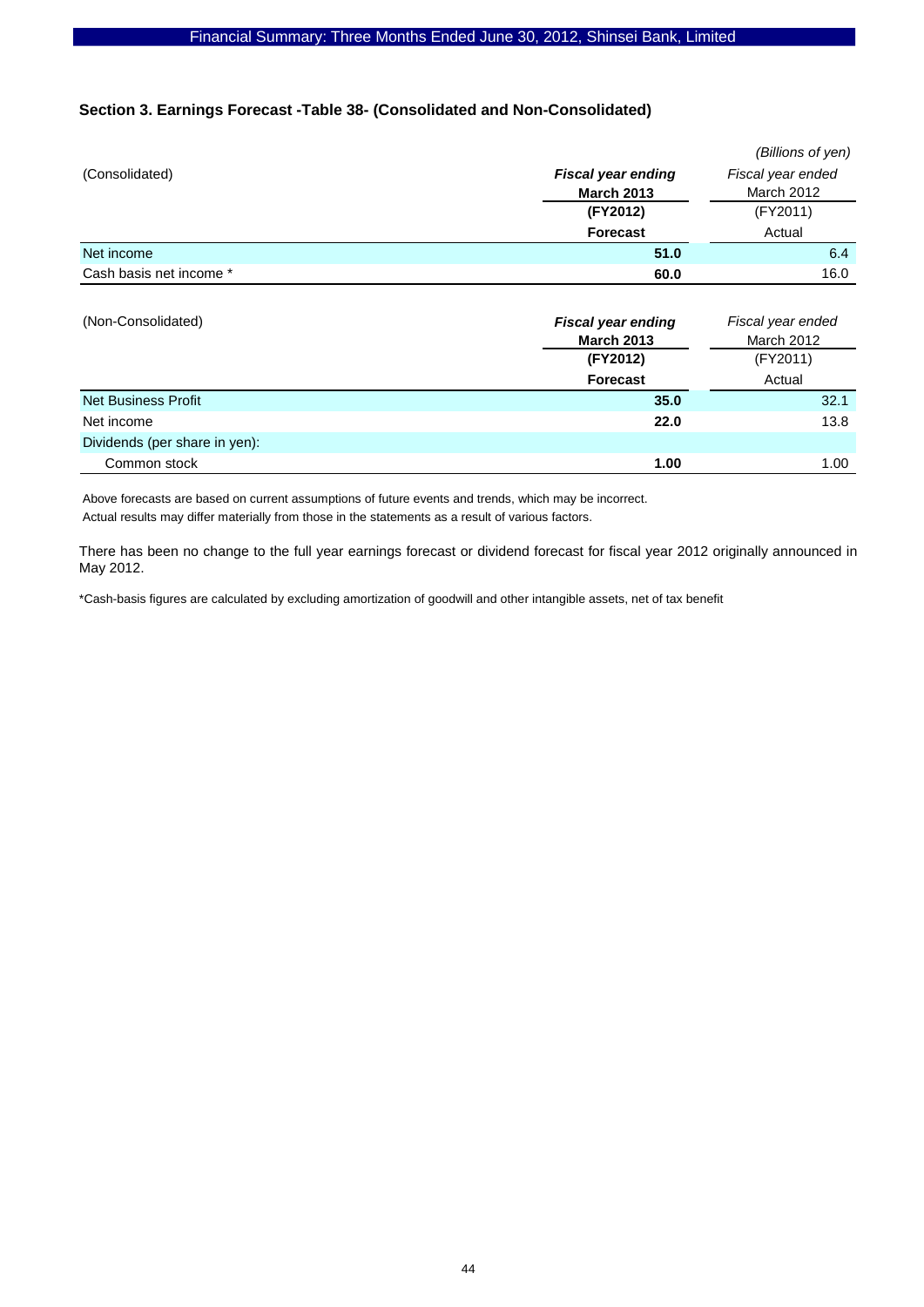# **Section 4. Exposure to Securitized Products and Related Investments (Non-Consolidated)**

# *Balance of Securitized Products (Breakdown by Region and Type of Securities) -Table 39- (Non-Consolidated)*  (1)

|                                                |                          |                                                                          |                          |                          |                          |                        |                     |                         | (Billions of yen)        |
|------------------------------------------------|--------------------------|--------------------------------------------------------------------------|--------------------------|--------------------------|--------------------------|------------------------|---------------------|-------------------------|--------------------------|
|                                                |                          | <b>Credit Ratings</b><br>of Securities <sup>(2)</sup><br>(June 30, 2012) |                          |                          | June 30<br>2012<br>(a)   | June 30<br>2011<br>(b) | Change<br>$(a)-(b)$ | March 31<br>2012<br>(c) | Change<br>$(a)-(c)$      |
|                                                | AAA                      | AA                                                                       | A or<br>lower            | N/A                      |                          |                        |                     |                         |                          |
| <b>RMBS</b>                                    | 16%                      | 0%                                                                       | 2%                       | 82%                      | 35.5                     | 41.9                   | (6.4)               | 36.3                    | (0.8)                    |
| Japan                                          | 16%                      | 0%                                                                       | 2%                       | 82%                      | 35.5                     | 41.9                   | (6.4)               | 36.3                    | (0.8)                    |
| U.S.                                           |                          |                                                                          |                          |                          | $0.0^{(4)}$              | 0.0                    | 0.0                 | 0.0                     | 0.0                      |
| Europe                                         |                          |                                                                          |                          |                          | $\blacksquare$           | $\mathbf{r}$           |                     | ÷.                      | $\blacksquare$           |
| Other                                          | $\sim$                   | L.                                                                       | ÷,                       | ÷.                       | $\blacksquare$           | $\omega$               | ä,                  | $\blacksquare$          | $\blacksquare$           |
| <b>CMBS</b>                                    | $\overline{a}$           | $\overline{a}$                                                           | $\overline{a}$           | $\overline{a}$           | $0.0^{(4)}$              | 2.4                    | (2.4)               | 0.0                     | 0.0                      |
| Japan                                          |                          |                                                                          |                          | L.                       | 0.0                      | 2.4                    | (2.4)               | 0.0                     | 0.0                      |
| U.S.                                           |                          |                                                                          |                          | $\overline{a}$           | $\blacksquare$           | $\blacksquare$         |                     | $\overline{a}$          | $\blacksquare$           |
| Europe                                         |                          |                                                                          |                          |                          | ÷,                       | 0.0                    | (0.0)               | $\blacksquare$          | ä,                       |
| Other                                          |                          |                                                                          | $\overline{a}$           |                          | $\overline{\phantom{a}}$ | 0.0                    | (0.0)               | 0.0                     | 0.0                      |
| $\overline{c}$ <sub>c</sub>                    | 13%                      | 86%                                                                      | 0%                       | 1%                       | 39.9                     | 41.2                   | (1.3)               | 41.6                    | (1.6)                    |
| Japan                                          | $\overline{\phantom{a}}$ | $\overline{\phantom{a}}$                                                 | $\overline{\phantom{a}}$ | ÷,                       | $\overline{\phantom{a}}$ | $\overline{a}$         |                     | $\overline{a}$          | $\sim$                   |
| U.S.                                           | 17%                      | 81%                                                                      | 0%                       | 2%                       | 30.9                     | 30.8                   | 0.1                 | 31.7                    | (0.8)                    |
| Europe                                         | 0%                       | 100%                                                                     | 0%                       | 0%                       | 9.0                      | 10.4                   | (1.4)               | 9.8                     | (0.8)                    |
| Other                                          |                          |                                                                          |                          |                          | ä,                       | 0.0                    | (0.0)               | $\blacksquare$          | $\blacksquare$           |
| <b>ABS CDO (Resecuritized Products)</b>        | $\overline{\phantom{a}}$ | $\overline{a}$                                                           | $\overline{a}$           | $\overline{\phantom{a}}$ | $\blacksquare$           | $\blacksquare$         | ÷,                  | $\blacksquare$          |                          |
| Japan                                          | $\sim$                   | ä,                                                                       | L,                       | L.                       | $\blacksquare$           | ÷,                     |                     | ä,                      |                          |
| U.S.                                           | L.                       | $\overline{a}$                                                           | $\overline{a}$           | $\overline{a}$           | $\blacksquare$           | $\overline{a}$         | ÷,                  | $\blacksquare$          |                          |
| Europe                                         |                          |                                                                          |                          |                          |                          |                        |                     | ä,                      |                          |
| Other                                          |                          |                                                                          | ÷,                       | Ĭ.                       | $\blacksquare$           | $\overline{a}$         | $\overline{a}$      | ÷,                      |                          |
| <b>Total</b>                                   | 14%                      | 45%                                                                      | 1%                       | 39%                      | 75.4                     | 85.6                   | (10.2)              | 77.9                    | (2.5)                    |
| Japan                                          | 16%                      | 0%                                                                       | 2%                       | 82%                      | 35.5                     | 44.4                   | (8.8)               | 36.3                    | (0.8)                    |
| U.S.                                           | 17%                      | 81%                                                                      | 0%                       | 2%                       | 30.9                     | 30.8                   | 0.1                 | 31.7                    | (0.8)                    |
| Europe                                         | 0%                       | 100%                                                                     | 0%                       | 0%                       | 9.0                      | 10.4                   | (1.4)               | 9.8                     | (0.8)                    |
| Other                                          | ÷,                       |                                                                          |                          |                          | $\blacksquare$           | 0.0                    | (0.0)               | $\blacksquare$          | 0.0                      |
|                                                |                          |                                                                          |                          |                          |                          |                        |                     |                         |                          |
| <b>Securities</b>                              |                          |                                                                          |                          |                          | 39.9                     | 44.6                   | (4.7)               | 41.6                    | (1.6)                    |
| <b>RMBS</b>                                    |                          |                                                                          |                          |                          | $0.0^{(4)}$              | 1.7                    | (1.7)               | 0.0                     | 0.0                      |
| <b>CMBS</b>                                    |                          |                                                                          |                          |                          |                          | 1.6                    | (1.6)               | 0.0                     | 0.0                      |
| <b>CLO</b>                                     |                          |                                                                          |                          |                          | 39.9                     | 41.2                   | (1.3)               | 41.6                    | (1.6)                    |
| ABS CDO                                        |                          |                                                                          |                          |                          | $\overline{\phantom{a}}$ | п.                     | ÷                   | $\sim$                  |                          |
| Other monetary claims purchased <sup>(3)</sup> |                          |                                                                          |                          |                          | 35.5                     | 41.0                   | (5.5)               | 36.3                    | (0.8)                    |
| RMBS (Japan)                                   |                          |                                                                          |                          |                          | 35.5                     | 40.2                   | (4.7)               | 36.3                    | (0.8)                    |
| CMBS (Japan)                                   |                          |                                                                          |                          |                          | $0.0^{(4)}$              | 0.8                    | (0.8)               | 0.0                     | $0.0\,$                  |
| CLO (Japan)                                    |                          |                                                                          |                          |                          | $\blacksquare$           | $\blacksquare$         |                     | ä,                      | $\blacksquare$           |
| ABS CDO (Japan)                                |                          |                                                                          |                          |                          | $\blacksquare$           | $\blacksquare$         | $\blacksquare$      | $\blacksquare$          | $\overline{\phantom{a}}$ |
| <b>Total</b>                                   |                          |                                                                          |                          |                          | 75.4                     | 85.6                   | (10.2)              | 77.9                    | (2.5)                    |
|                                                |                          |                                                                          |                          |                          |                          |                        |                     |                         |                          |

(1) The amount is the outstanding balance, after mark-downs and other comprehensive income (OCI) adjustments, at the end of each period. This table excludes securitized products backed by consumer loans, credit card loans, and other similar exposure to individuals.

(2) Based on ratings by S&P or ratings equivalent to S&P ratings matrix as of June 30, 2012. The "N/A" rating for Japanese RMBS represents senior portions of other monetary claims purchased for the purpose of warehousing for future securitization.

(3) Includes Japanese RMBS recorded as monetary assets held in trust of \5.0 billion as at June 30, 2012.

(4) Residual value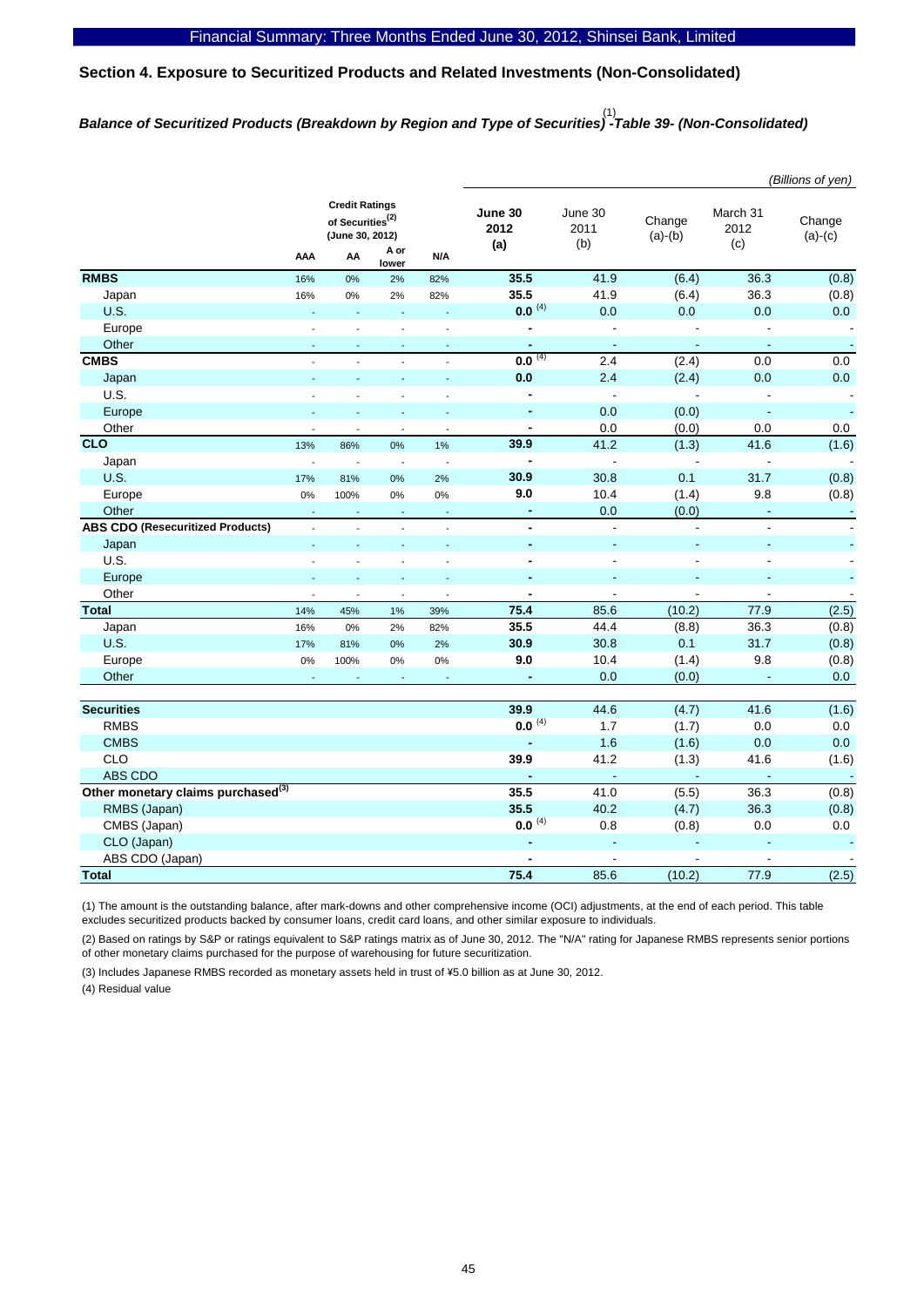Securitized Products, Recorded under "Securities" and "Other Monetary Claims Purchased" and OCI<sup>(1)</sup>-Table 40-*(Non-Consolidated)* 

|                                                                           |                                                |                            |                                     | (Billions of yen, except percentages)     |
|---------------------------------------------------------------------------|------------------------------------------------|----------------------------|-------------------------------------|-------------------------------------------|
| <b>Securities</b>                                                         |                                                | As of June 30, 2012        |                                     |                                           |
|                                                                           | Balance before<br>Mark-to-Market<br>Evaluation | Market Value or<br>Balance | Unrealized<br>Gains/Losses<br>(OCI) | Price Increase<br>(Decrease) Ratio<br>(%) |
| <b>Trading Securities</b>                                                 |                                                | 0.5                        |                                     |                                           |
| RMBS (U.S.)                                                               |                                                | $0.0^{(3)}$                |                                     |                                           |
| $CLO$ (U.S.)                                                              |                                                | 0.5                        |                                     |                                           |
| Securities Being Held to Maturity with<br>Readily Determinable Fair Value |                                                | 39.4                       |                                     |                                           |
| $CLO$ (U.S.)                                                              |                                                | 30.4                       |                                     |                                           |
| CLO (Europe)                                                              |                                                | 9.0                        |                                     |                                           |
| Securities Available for Sale                                             | 0.0                                            | $0.0^{(3)}$                | 0.0                                 | 0.0                                       |
| Other                                                                     | 0.0                                            | 0.0                        | 0.0                                 | 0.0                                       |
| <b>Foreign Securities</b>                                                 | 0.0                                            | 0.0                        | 0.0                                 | 0.0                                       |
| Foreign Currency Denominated Foreign<br>Corporate and Government Bonds    | 0.0                                            | 0.0                        | 0.0                                 | 0.0                                       |
| <b>CLO</b>                                                                | 0.0                                            | 0.0                        | 0.0                                 | 0.0                                       |
| U.S.                                                                      | 0.0                                            | 0.0                        | 0.0                                 | 0.0                                       |
| <b>Securities</b>                                                         |                                                | 39.9                       |                                     |                                           |
| <b>RMBS</b>                                                               |                                                | $0.0^{(3)}$                |                                     |                                           |
| <b>CLO</b>                                                                |                                                | 39.9                       |                                     |                                           |

|                         |                                                |                                                |                            |                                     | (Billions of yen, except percentages)      |
|-------------------------|------------------------------------------------|------------------------------------------------|----------------------------|-------------------------------------|--------------------------------------------|
|                         | Other Monetary Claims Purchased <sup>(2)</sup> |                                                | As of June 30, 2012        |                                     |                                            |
|                         |                                                | Balance before<br>Mark-to-Market<br>Evaluation | Market Value or<br>Balance | Unrealized<br>Gains/Losses<br>(OCI) | Price Increase<br>(Decrease) Ratio<br>(% ) |
| <b>Trading Purposes</b> |                                                |                                                | 8.0                        |                                     |                                            |
|                         | RMBS $(Japan)^{(2)}$                           |                                                | 8.0                        |                                     |                                            |
| <b>Others</b>           |                                                | 27.4                                           | 27.4                       | 0.0                                 | 0.1                                        |
|                         | RMBS (Japan)                                   | 27.4                                           | 27.4                       | 0.0                                 | 0.1                                        |
|                         | CMBS (Japan)                                   | 0.0                                            | $0.0^{(3)}$                | 0.0                                 | 0.0                                        |
| Total                   |                                                |                                                | 35.5                       |                                     |                                            |
|                         | RMBS (Japan)                                   |                                                | 35.5                       |                                     |                                            |
|                         | CMBS (Japan)                                   |                                                | $0.0^{(3)}$                |                                     |                                            |

| RMBS, CMBS, CLO, ABS CDO Total  | 75.4 |  |
|---------------------------------|------|--|
| <b>Securities</b>               | 39.9 |  |
| Other Monetary Claims Purchased | 35.5 |  |

(1) This table excludes securitized products backed by consumer loans, credit card loans, and other similar exposure to individuals.

(2) Includes Japanese RMBS recorded as monetary assets held in trust of \5.0 billion as at June 30, 2012.

(3) Residual value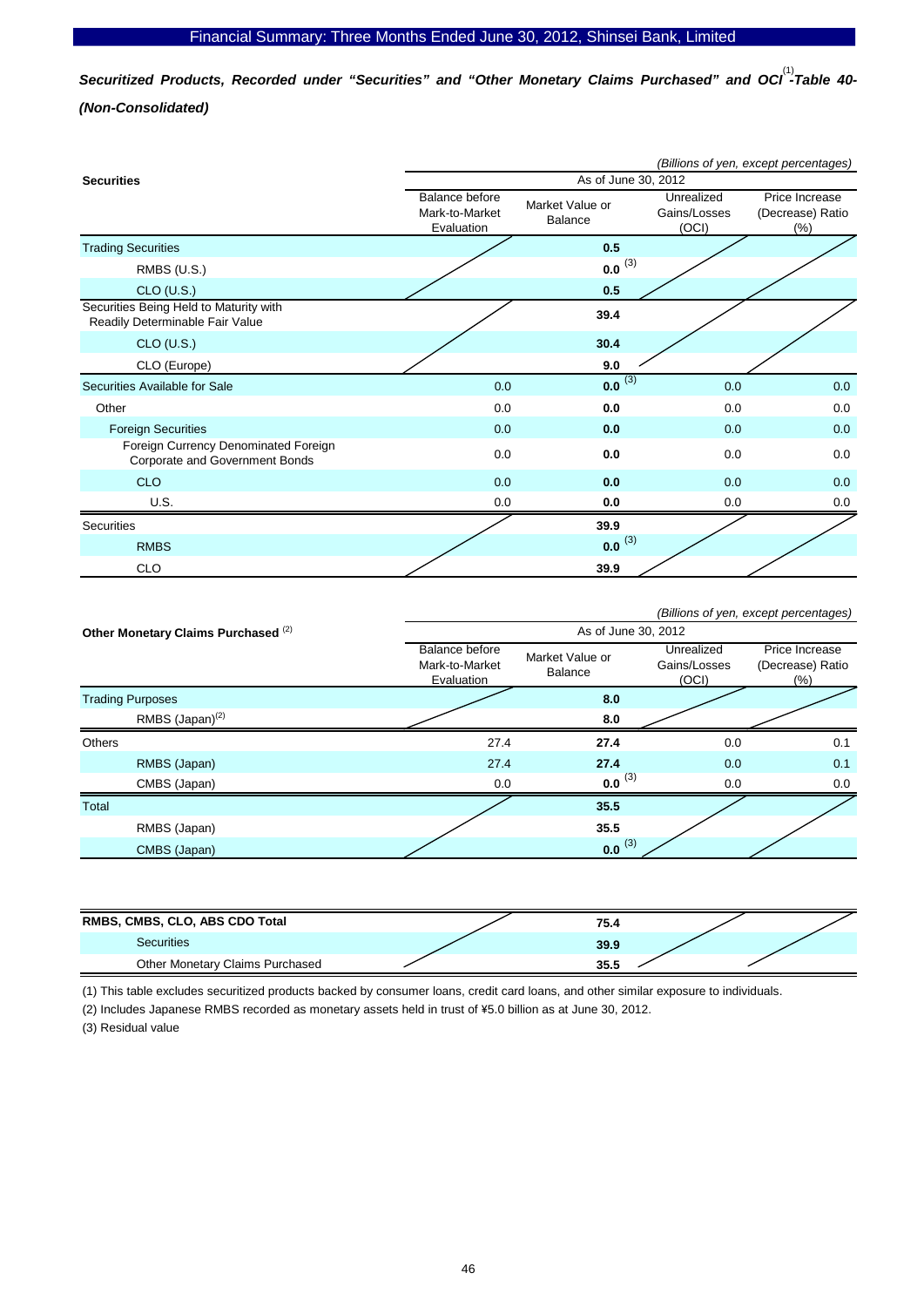### *LBO, Monoline, SIV, ABCP, CDS -Table 41- (Non-Consolidated)*

|                |                                |                        |                        |                     |                         | (Billions of yen)   |
|----------------|--------------------------------|------------------------|------------------------|---------------------|-------------------------|---------------------|
|                |                                | June 30<br>2012<br>(a) | June 30<br>2011<br>(b) | Change<br>$(a)-(b)$ | March 31<br>2012<br>(c) | Change<br>$(a)-(c)$ |
| $LBO^{(1)(3)}$ |                                | 198.9                  | 201.4                  | (2.5)               | 198.1                   | 0.8                 |
|                | Japan                          | 196.8 <sup>(2)</sup>   | 198.0                  | (1.2)               | 195.8                   | 1.0                 |
|                | <b>U.S.</b>                    | 1.6                    | 2.0                    | (0.4)               | 1.7                     | (0.1)               |
|                | Europe                         | ۰                      |                        |                     |                         |                     |
|                | Other                          | 0.4                    | 1.4                    | (1.0)               | 0.4                     | 0.0                 |
|                |                                |                        |                        |                     |                         |                     |
|                | (Breakdown by Industry Sector) |                        |                        |                     |                         |                     |
|                | Manufacturing                  | $9.0\%$                |                        |                     |                         |                     |
|                | Information and communications | 1.1%                   |                        |                     |                         |                     |
|                | Wholesale and retail           | 8.8%                   |                        |                     |                         |                     |
|                | Finance and Insurance          | 21.6%                  |                        |                     |                         |                     |
|                | <b>Services</b>                | 59.5%                  |                        |                     |                         |                     |
|                | <b>Others</b>                  | ٠                      |                        |                     |                         |                     |
|                | Total                          | 100.0%                 |                        |                     |                         |                     |

(1) The amount includes unfunded commitment line.

(2) As of June 30, 2012, unfunded commitment line (only domestic) is \3.9 billion.

(3) This table includes deals made through foreign SPCs, but classification is by risk location.

### **Monoline, SIV, ABCP**

We have no exposure to Monoline, SIV, ABCP.

# **Credit Default Swaps (CDS)(1)**

|             |                  | (Billions of yen)     |                     |                      |        |                                                     |                      |          |  |
|-------------|------------------|-----------------------|---------------------|----------------------|--------|-----------------------------------------------------|----------------------|----------|--|
|             |                  | As of June 30, 2012   |                     |                      |        |                                                     |                      |          |  |
|             |                  | <b>Nominal Amount</b> |                     | Fair Value           |        | Netted Nominal Amount and Fair Value <sup>(2)</sup> |                      |          |  |
|             |                  |                       |                     |                      |        | Fair Value                                          |                      | Profits  |  |
|             | Protection (buy) | Protection<br>(sell)  | Protection<br>(buy) | Protection<br>(sell) | Amount | Protection<br>(buy)                                 | Protection<br>(sell) | (Losses) |  |
| Total       | 448.3            | 514.1                 | 2.8                 | (2.9)                | 399.6  | 2.3                                                 | (2.2)                | 0.5      |  |
| Japan       | 364.4            | 427.4                 | 2.9                 | (2.9)                | 321.0  | 2.6                                                 | (2.2)                | 0.5      |  |
| <b>U.S.</b> | 37.3             | 40.0                  | (0.0)               | 0.0                  | 34.5   | (0.1)                                               | 0.0                  | 0.0      |  |
| Europe      | 22.0             | 21.8                  | 0.1                 | (0.1)                | 21.5   | 0.1                                                 | (0.1)                | (0.0)    |  |
| Other       | 24.4             | 24.7                  | (0.2)               | 0.1                  | 22.5   | (0.2)                                               | 0.1                  | (0.0)    |  |

(1) Represents transactions under both banking book and trading book. The above table is based on provisional financial and operational data at the time of the financial results announcement and may differ slightly from the final data.

(2) Transactions which are netted with buy and sell.